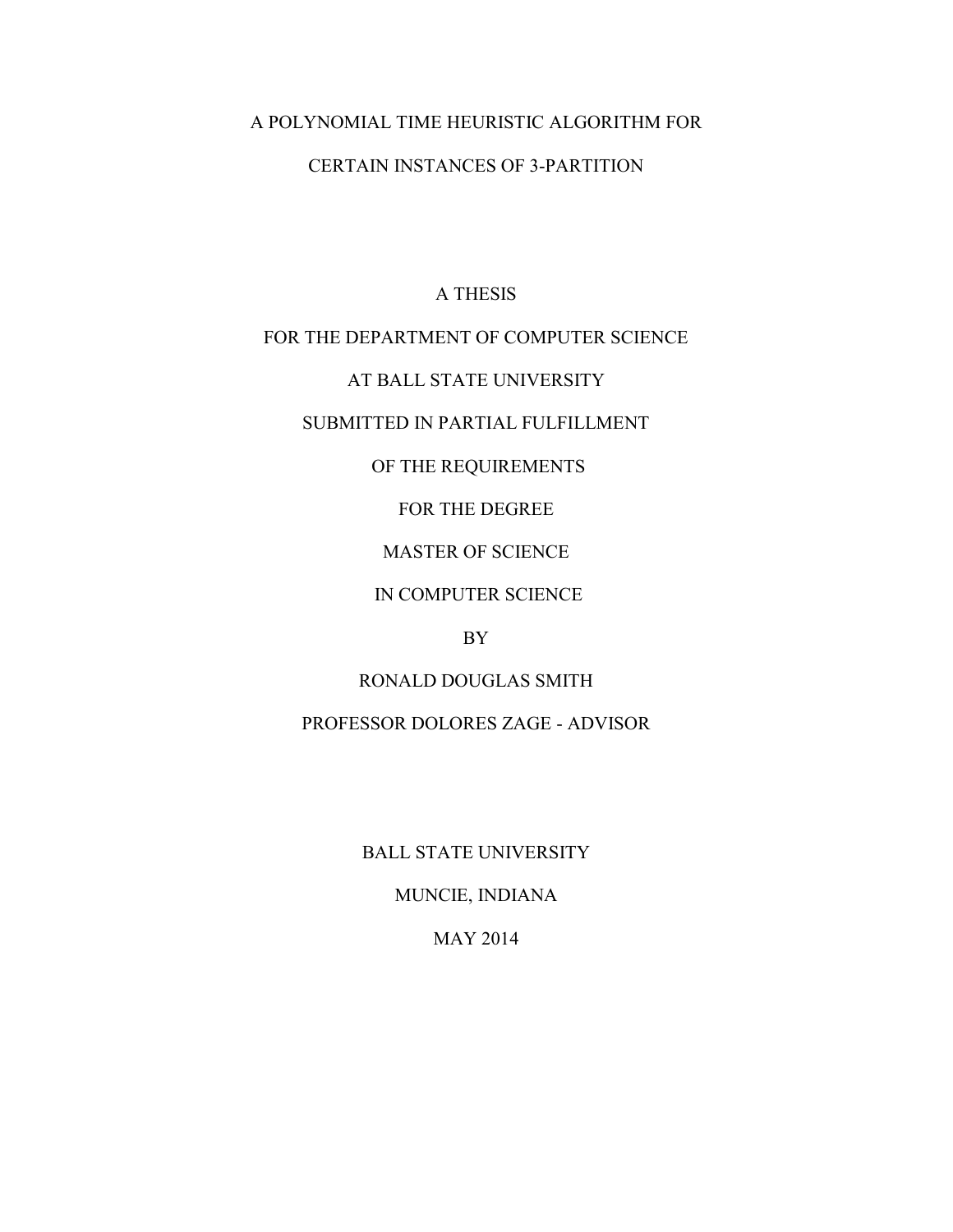## ACKNOWLEDGEMENTS

Special thanks to Professor Frank W. Owens who challenged the class to improve upon known algorithms for Karp's 21 original NP-Complete problems which inspired an epiphany and resulted in a new algorithm for 3-Partition.

Special thanks to Professor Wayne M. Zage for his masterful insight and direction in how best to write a research proposal and a thesis.

Special thanks to Professor Dolores Zage for her technical programming skills, strategizing skills and management expertise in crafting the thesis.

Special thanks to Professor Lan Lin for her insights into computational complexity and for her crucial help with improving the central ideas of the algorithm.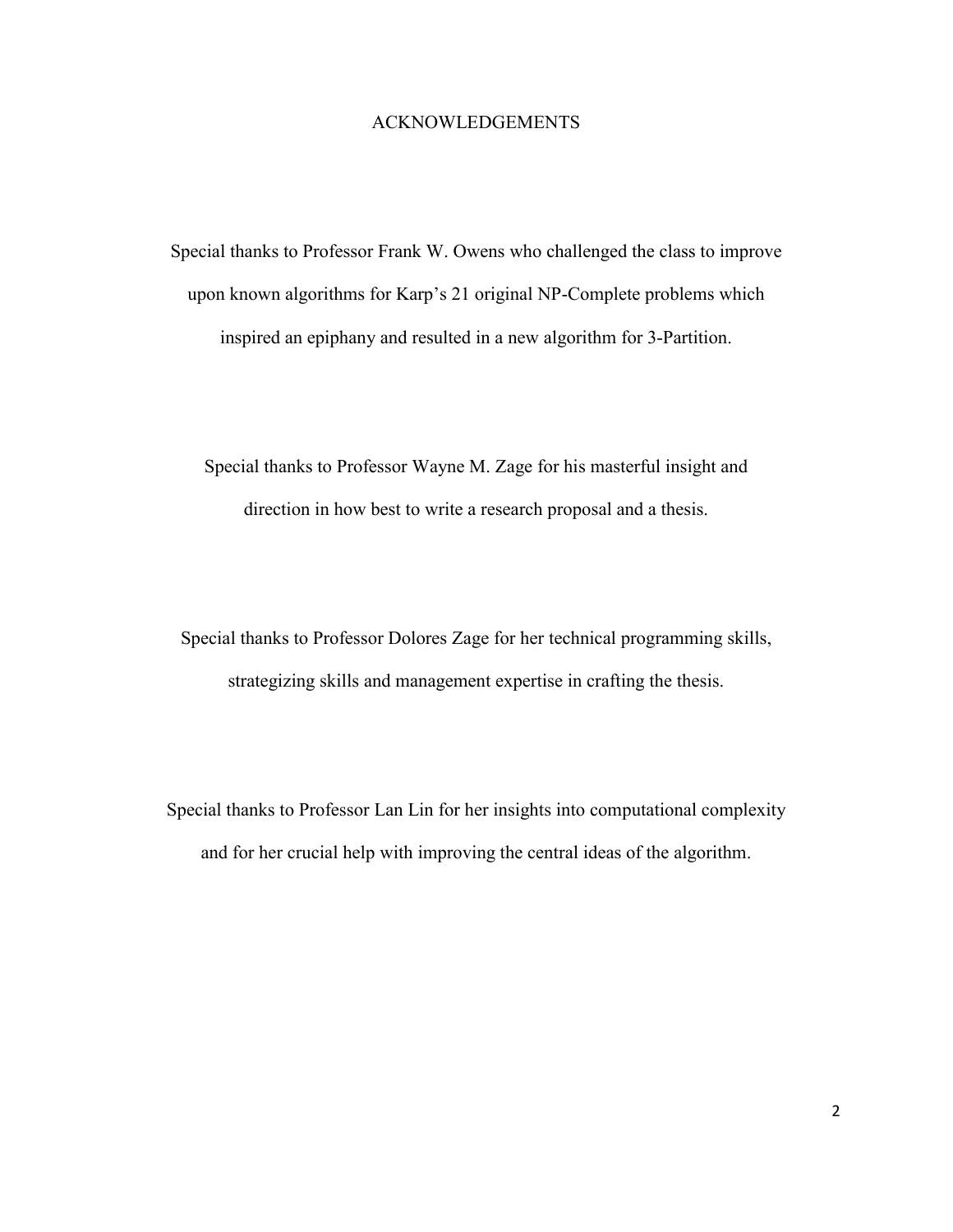# TABLE OF CONTENTS

|             |                                                        | Page           |  |  |
|-------------|--------------------------------------------------------|----------------|--|--|
| I.          | Problem Description                                    | $\overline{4}$ |  |  |
| II.         | <b>Research Objectives</b>                             |                |  |  |
| Ш.          | Definitions                                            |                |  |  |
| IV.         | <b>Literature Review</b>                               |                |  |  |
| V.          | Importance of the Study                                |                |  |  |
| VI.         | Research Design                                        |                |  |  |
| VII.        | Conclusions and Discussion                             |                |  |  |
| VIII.       | References                                             | 30             |  |  |
| APPENDICES. |                                                        |                |  |  |
|             | Appendix A. Valid Subsets                              | 32             |  |  |
|             | Appendix B. User Manual for Recursion Algorithm        | 34             |  |  |
|             | Appendix C. 3-Partition Source Code                    | 35             |  |  |
|             | Appendix D. Random Inputs Source Code                  | 42             |  |  |
|             | <b>BitSet Stack Implementation</b><br>Appendix E.      | 43             |  |  |
|             | <b>BitSet Snippets of Code</b><br>Appendix F.          | 44             |  |  |
|             | Appendix G. A Large Solution for Inputs 1 through 2523 | 46             |  |  |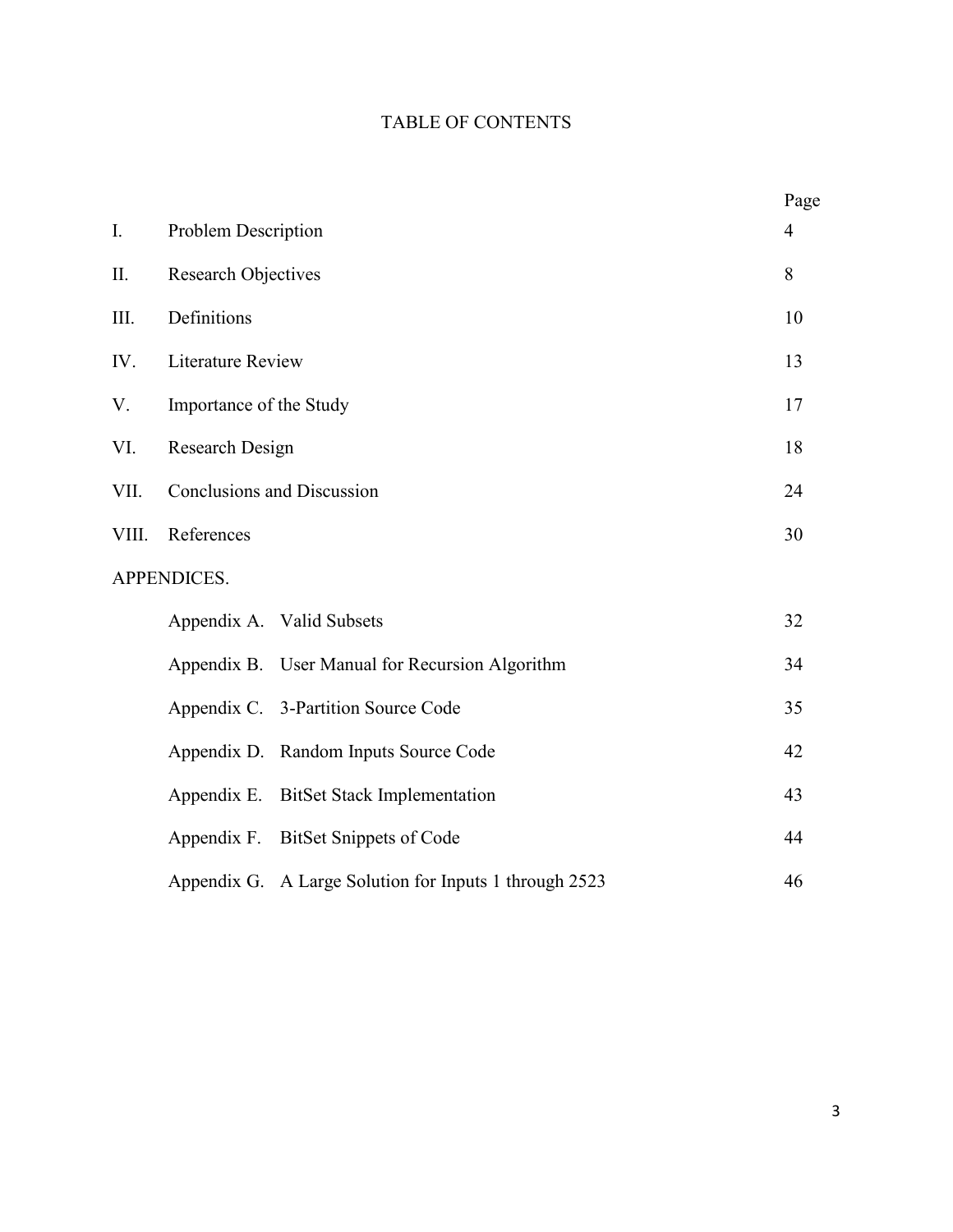## **I. Problem Description**

#### i. NP-Complete Problems

There are problems in computational complexity so difficult that the only known ways to solve them are impractical. A problem that has a few hundred inputs may take more time to solve with a super computer than the time that has passed since the beginning of the universe. These problems, called NP-Complete problems, do have solutions. Some can be easily solved until a phase transition point is reached after which they become intractable. For others, the 'strongly' NP-Complete problems, there is no range of inputs that has known useful algorithms. 3-Partition falls into the second category.

Polynomial (P) time is considered to be a reasonable amount of time to solve a problem, and is bound by the number of inputs. Nondeterministic polynomial (NP) time is not since all known algorithms are exponential. When the number of inputs is large enough,  $n^{10}$  is faster than 10<sup>n</sup>. Pseudo-polynomial time, though exponential, is bound by the number of inputs and the magnitude of the largest input. Pseudo-polynomial time falls somewhere between polynomial time and nondeterministic polynomial time.

The solution to an NP-Complete problem can be recognized by a nondeterministic polynomial (NP) time Turing machine. If an NP-Complete problem can be solved in polynomial (P) time (or pseudo-polynomial time for a strongly NP-Complete problem) then  $P = NP$  is true.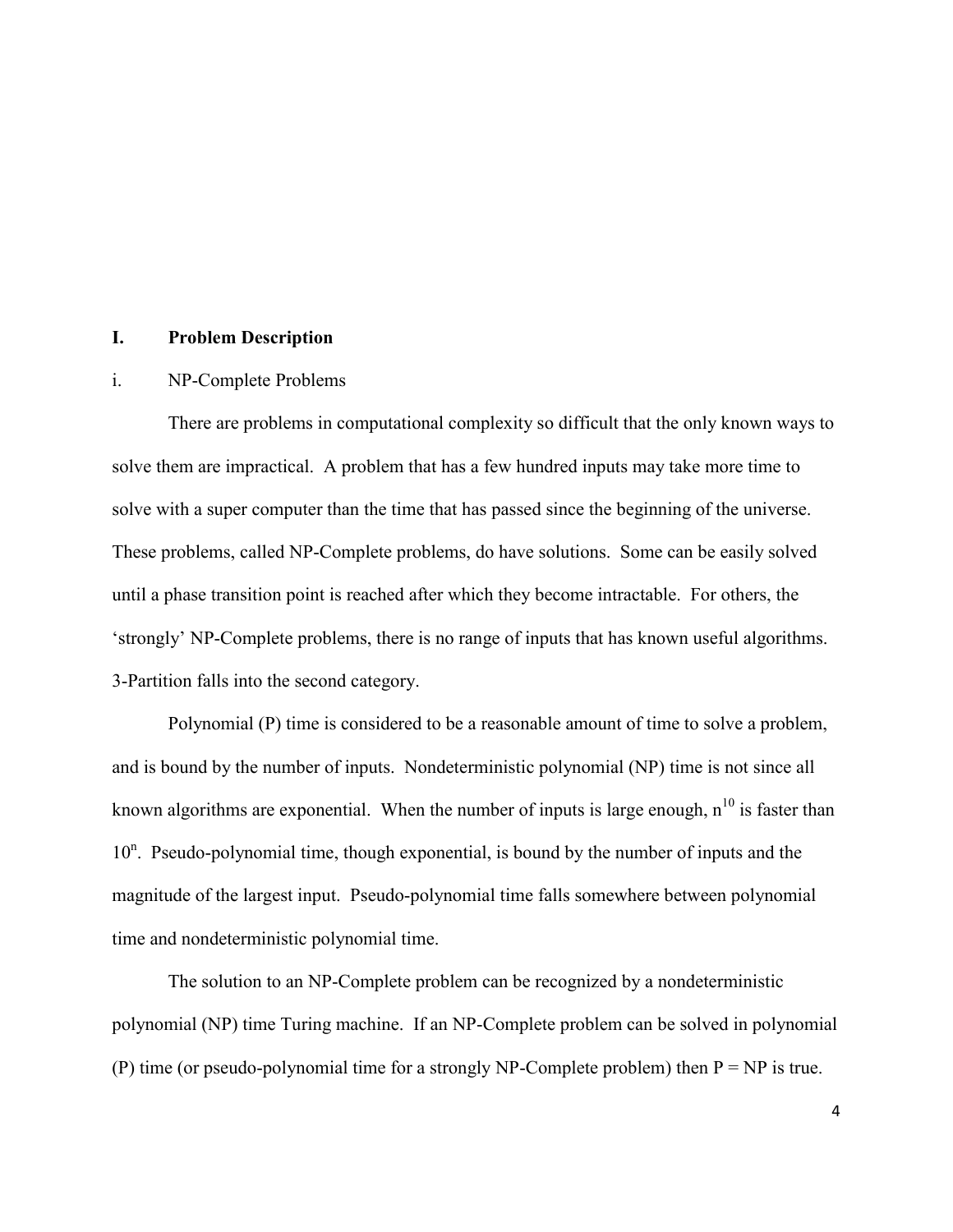Problems in P are easy to solve while problems in NP are easy to check. Password permutations are an example of a problem in NP. It is easy to check to see if a password is correct, but it may require many permutations of characters to solve a password. If we were able to devise an algorithm that solved one NP-Complete problem in polynomial time that would imply that all NP-Complete problems have undiscovered 'reasonable' solutions because problems such as these can be reduced [19] to one another in polynomial time.

If  $P = NP$  is true, the implications are profound. A mathematical proof of 'reasonable' length could be computed by a program. Combinatorial problems such as recombinant DNA or logistics could be computed far more easily. Some applications that rely on problems that are easy to build but difficult to solve may suffer, such as security. Difficult problems would still exist but they may become nearly as hard to devise as they are to solve.

Even if  $P = NP$  is false, the NP-Complete class of problems is so pervasive that innovative workarounds for special cases are constantly being discovered. It is also known that some algorithms for NP-Complete problems exhibit exponential complexity only in the worst case scenario and in the average case can be solved with polynomial time algorithms [13]. One such class of NP-Complete problems is Partition. However, our specific problem 3-Partition is different from Partition in that it has no pseudo-polynomial time algorithm thus identifying it as strongly NP-Complete.

The focus of this thesis will be solving instances of the strongly NP-Complete problem 3- Partition. No attempt will be made to resolve the open question of P versus NP.

ii. 3-Partition

Informally, 3-Partition asks: Can you divide 3*m* inputs into *m* subsets of three elements each such that each subset sums to the desired amount and includes each input once? The 3-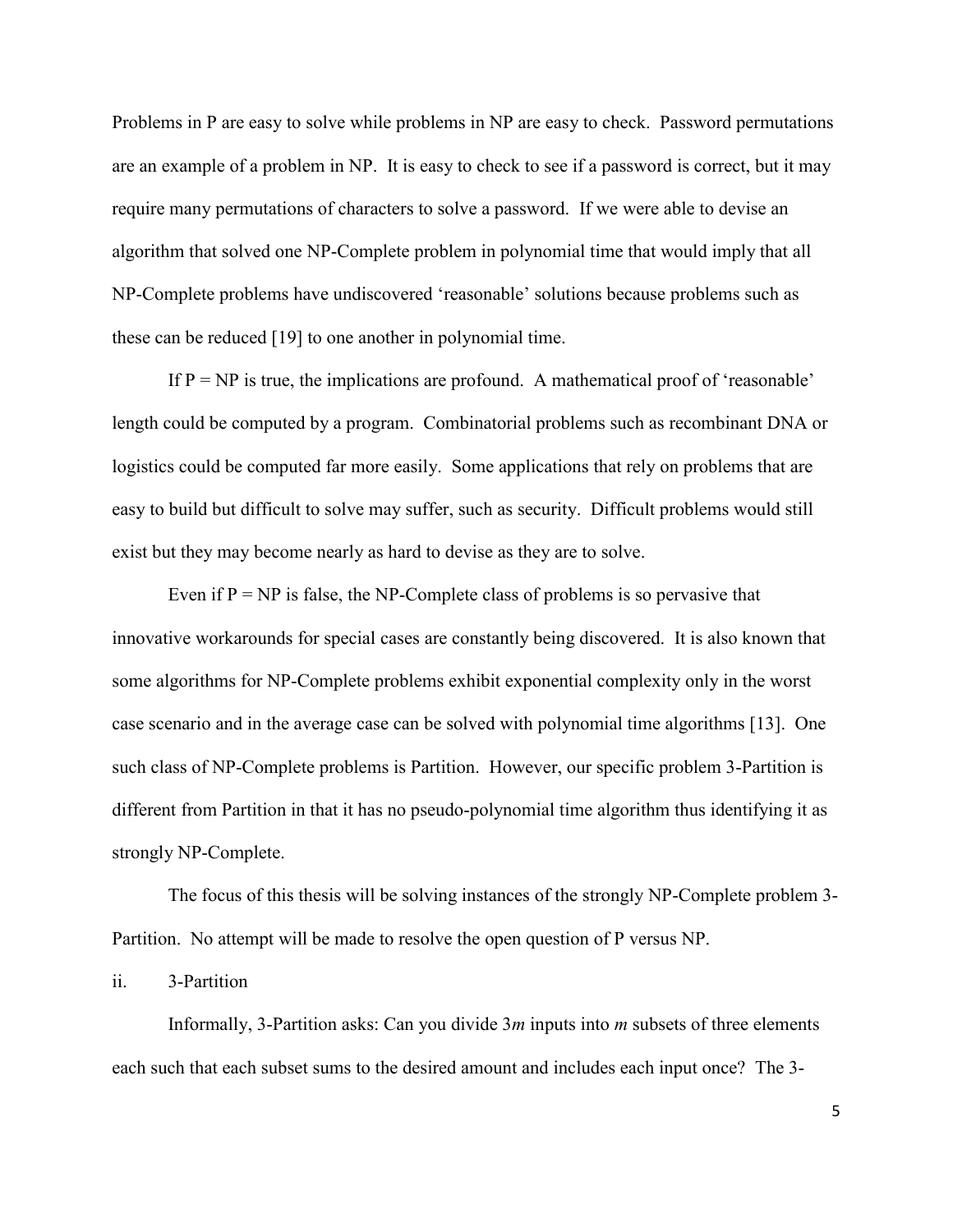Partition problem decides whether a set of non-negative integers (from *Z*) can be partitioned into triples that all have the same sum. The number of inputs (*n*) must be a multiple of three (3*m* inputs). The sum of the inputs must be divisible by the number of multiples of three (the sum is divisible by *m*). Additionally, each and every input must be used in the solution exactly once.

More formally, the 3-Partition problem is described by authors Garey and Johnson in their book, Computers and Intractability, pg. 96 [11]:

Instance: A finite set *A* of 3*m* elements, a bound  $B \in Z^+$ , and a "size" s(a)  $\in Z^+$  for each a  $\in A$ , such that each s(a) satisfies  $B/4 < s$ (a)  $\le B/2$  and such that  $\sum_{a \in A} s(a) = mB$ . Question: Can *A* be partitioned into *m* disjoint sets  $S_1, S_2, \ldots, S_m$  such that, for  $1 \le i \le m$ ,  $\sum_{a \in Si} s(a) = B$ ?

As an example, consider the set  $\{1, 2, 3, 4, 5, \ldots, 153\}$  which sums to 11,781. To solve 3-Partition for this set, fifty-one subsets  $(3m = 153)$  consisting of three inputs each summing to an amount equal to the total sum divided by m  $(11,781 / 51 = 231)$  need to be created.

There are many possible approaches to solving this problem. One way is to iterate through every possible combination. Each integer can be assigned to 51 subsets, so that there are 153!/(51!3!) partitions to consider. This is a brute force algorithm. If we could compute a billion possible solutions per second, this problem would take many millennia to complete.

In this thesis, the algorithms created to solve 3-Partition are compared to the brute force algorithm. With the extreme slope of the exponential curve for the brute force algorithm, only small values of 3*m* can be visually observed. For larger values, the brute force search would not provide even a single solution within our lifetimes. This is true even with the advantage of trying only subsets of the inputs that are valid as part of a solution (and not all possible subsets).

It is often possible to apply some clever techniques to reduce the number of iterations of a brute force algorithm. The use of heuristics to guide the solution process and reduce work is one possibility. A heuristic approach that allows the algorithm to choose and discard subsets based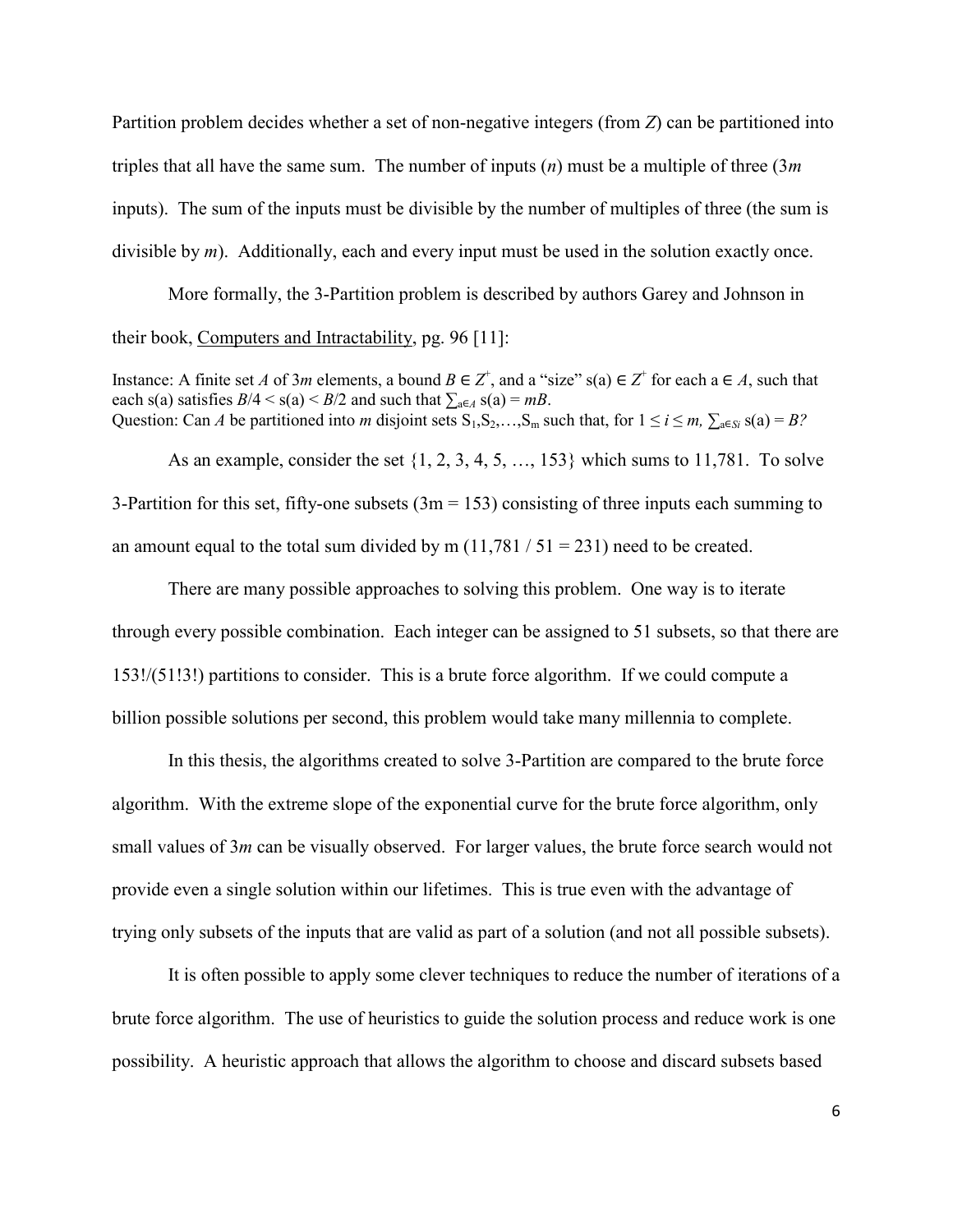on the input characteristics of valid subsets of a solution instead of trying (exponential time) combinations can narrow down the search to a manageable space.

The goal of this thesis is to create a fast heuristic algorithm that finds an exact solution for certain instances of 3-Partition in polynomial time but in the worst case may not find a solution even though one exists. The current recursive algorithm has no known counter examples. We cannot confirm that a "no solution" result truly has no solution without the aid of a super-computer to try an exhaustive brute force search for problems that are limited to our observance space. Beyond a certain number of inputs, even a supercomputer would take years to confirm that no solution exists.

Comparison of the heuristic algorithm with a brute force search is impractical for more than a few inputs. Running a brute force search to enumerate the solutions for 27 inputs took 5½ days on an Intel i5 core 2.5 GHz laptop. The brute force algorithm from Reingold [27] runs in constant time per combination. By extrapolation, we can estimate that 33 inputs would take 3½ years to *count* all solutions. We shall revisit this particular problem later and demonstrate how long it takes with the newly created heuristic algorithm.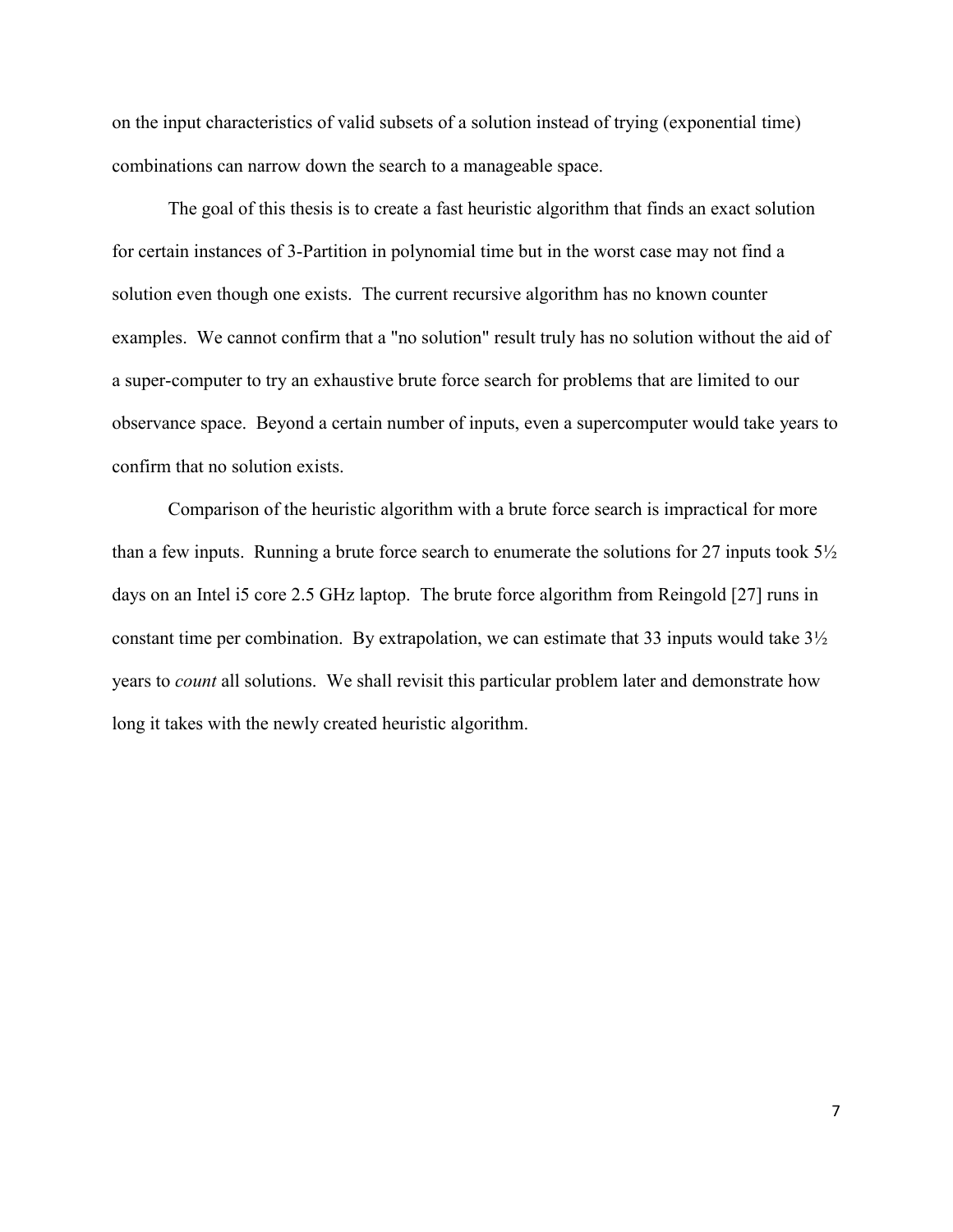#### **II. Research Objective**

Strongly NP-complete problems are considered to be intractable for all ranges of inputs even if non-concise unary encoding is used and yet these problems come up in many practical applications. The goal of this research is to explore three algorithms we have implemented (including brute force) that can solve 3-Partition and examine the time complexity of each.

Solving 3-Partition for distinct inputs may help to solve other problems. 3-Partition is used to prove 'strong' NP-Completeness in the same way that Satisfiability is used to prove regular NP-Completeness. 3-Partition is reducible to other NP-complete problems in polynomial time. A usable range of inputs with solutions that can be reduced to solutions for other problems may provide helpful insights to researchers. New heuristics for solving other NP-complete problems may be discovered.

There are many practical applications. If a solution is found for a 3-Partition problem instance of two thousand or so inputs in less than six minutes, a supercomputer thousands of times faster could optimize a one billion transistor chip in a matter of weeks. The new faster chip could run the new algorithm and optimize a newer larger chip. Progress could continue until new limitations were encountered.

Scheduling jobs or server balancing could become easier. This means that access to the Internet and cloud computing could be faster. There are many other practical applications.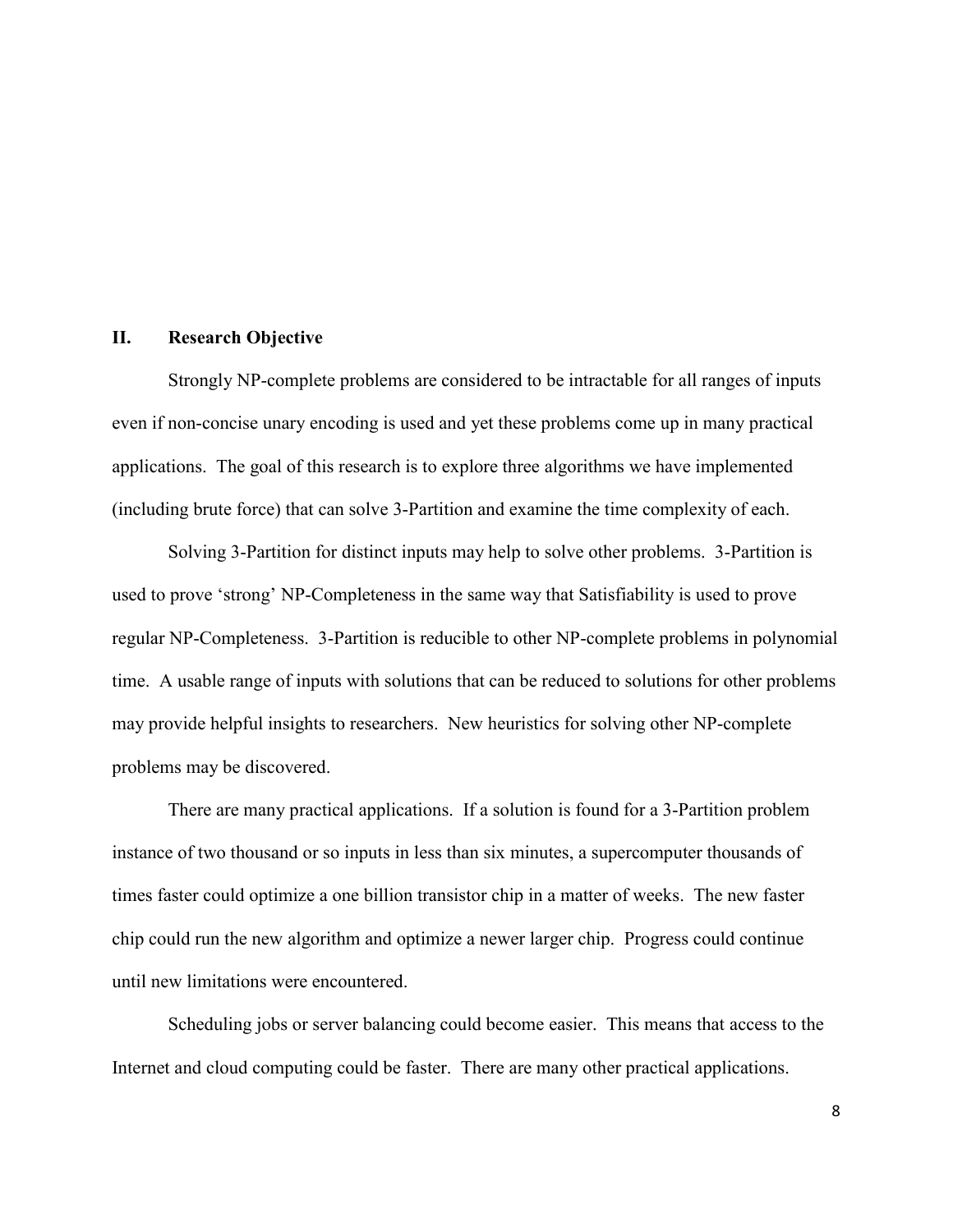In principle, the 3-Partition Problem could be solved in exponential time by checking through all possible solutions, one by one as a brute force search. An algorithm that performs this method is all but useless in practice. We needed to find a way that did not involve trying combinations to find a solution because all known algorithms for combinatorial search are exponential. Identifying clever methods to bypass the process of combinatorial exhaustive search and using clues from the inputs in order to narrow down the search space is the practical objective of this research.

Our first heuristic algorithm used clues from the inputs and included a stack to make the search closer to exhaustive. Our second heuristic algorithm used clues from the inputs and accepts or rejects valid subsets recursively. The recursive version was rewritten as a tail recursion and converted to an iterative program for scalability and to avoid problems with Java heap size.

We shall provide a comparison of a brute force algorithm (which tries only valid subsets), the heuristic stack algorithm and the heuristic accept or reject recursive algorithm. Each program has been modified to stop when the first solution is found to make the comparisons valid. The time of execution is recorded after inputs are accepted and before the solution found is printed.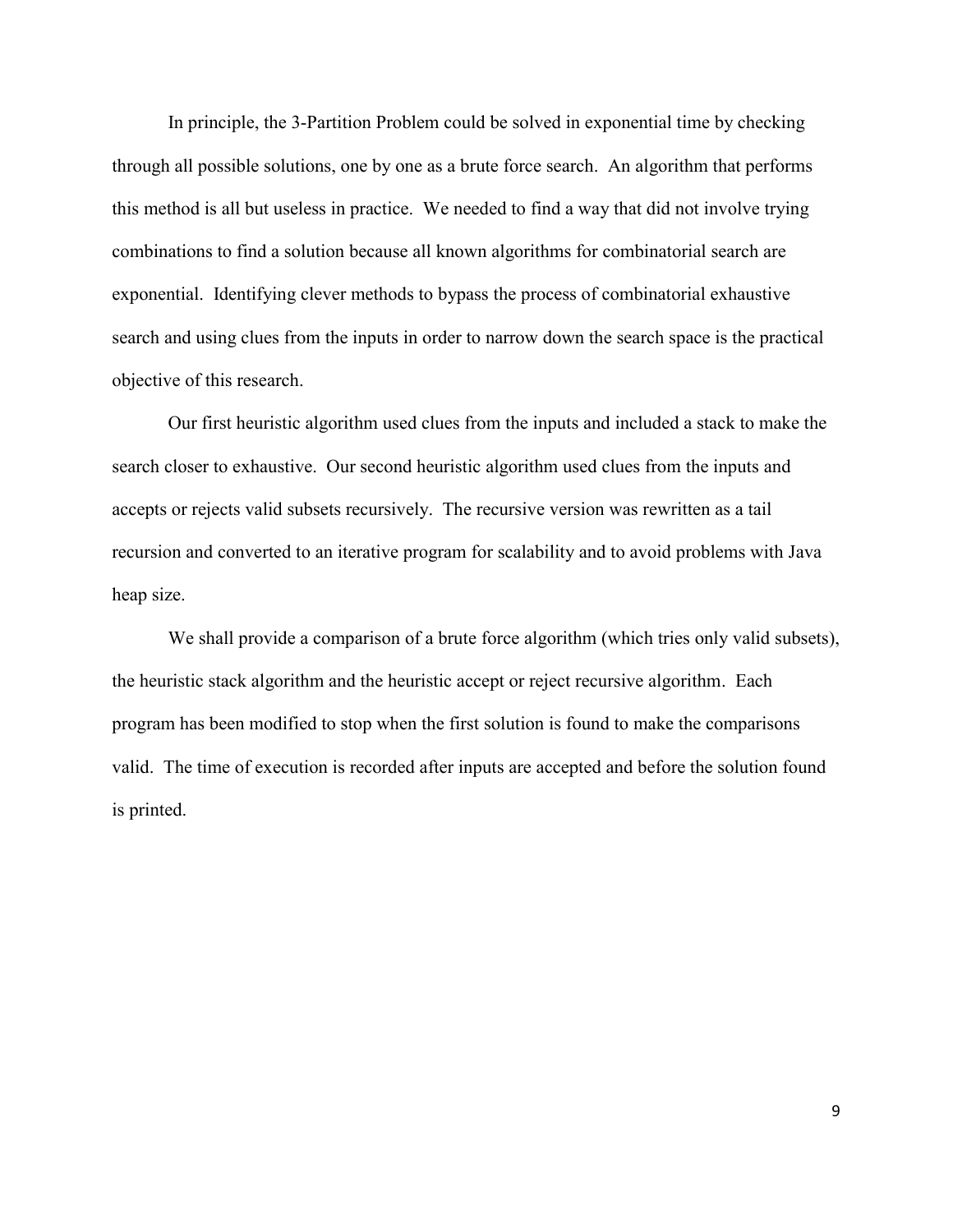## **III. Definitions**

3-Partition is a sequence of 3m nonnegative integers such that  $A = \{a_1, a_2, ..., a_{3m}\}\$  whose sum is equal to *m times B*. With 3-partition, there are *m* disjoint subsets of three elements each that exactly cover set A. Each of the *m* subsets of three elements must sum to *B*. The product of *m* and *B* must equal the sum of the elements of set A. For example, the set  $\{1, 2, 3, 4, 5, 6, 7, 8,$ 9, 10, 11, 12, 13, 14, 15} sums to 120 (*m* times *B*), a solution would have 5 subsets (*m*, since  $3m=15$ ), and each subset would sum to 24 (*B*). One such solution for this input is  $\{\{1, 8, 15\},\}$  $\{2, 10, 12\}, \{3, 7, 14\}, \{4, 9, 11\}, \{5, 6, 13\}\}.$  Five subsets each sum to twenty-four and every input is covered (used).

Heuristic is a set of rules to guide decision making in an algorithm.

Strongly NP-Complete means that the problem is considered to be intractable even when the concise encoding requirement is dropped and unary encoding is used [11]. 3-Partition is considered to be strongly NP-Complete whenever *m* is three or greater (three or more groups of three element subsets in a solution).

Pseudo-Polynomial Time is exponential but growth of such a function is limited by the magnitude of the largest input,  $t = O(mB)$  [11]. The size of *B* becomes a factor when the number of bits needed to encode the problem exceeds the number of inputs.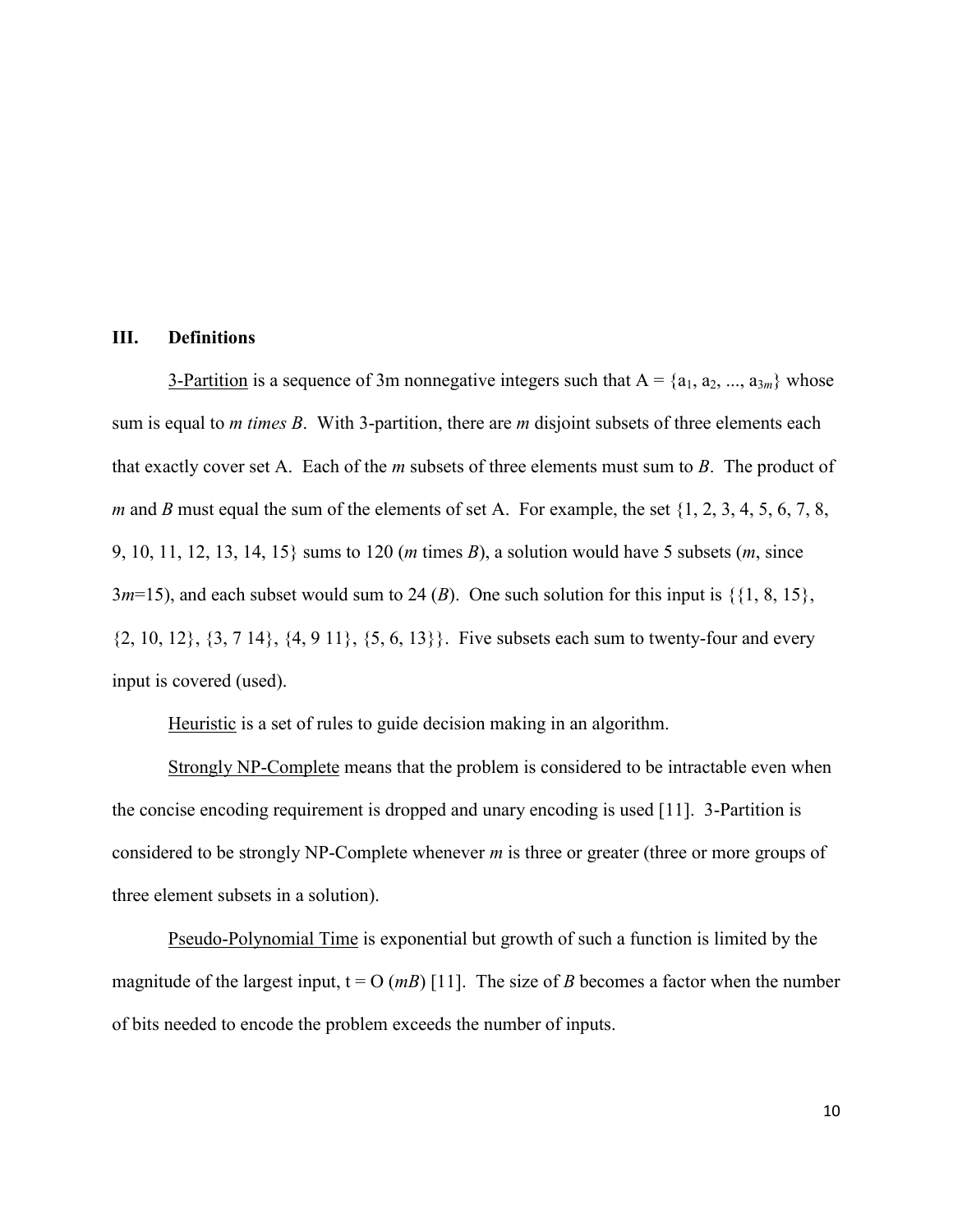Subset Ranking is a term used for this research. To rank the subsets, count the overall occurrences of each unique element within all of the valid subsets. Each element in a subset then contributes that occurrence amount to the rank of an individual subset.

Lowest Frequency Element is a designation given to the input element(s) with the fewest occurrences that is (are) still available for building solution subsets from valid subsets that have not been eliminated or previously selected.

Multi-sets are subsets that contain duplicate input elements.

Subset States track the state of each subset during processing. A value of 0 is available, 1 is a primary subset, 2 is of interest, 3 is non-determined, 4 is eliminated, and 5 is finished.

Lexicographical Order is one of the criteria used for creating the sort order of the valid subsets. Subset states and rank are the other criteria.

Complex Ranking is a way to rank multi-sets so that a second or third occurrence of the same element within a subset does not have an undue influence on ranking. The number of first, second or third occurrences of duplicated inputs would instead be the contribution for that element to the ranking, rather than the total occurrences (also called positional ranking).

For example, the inputs  $\{0, 0, 1, 1, 1, 2, 2, 2, 3\}$  would have the valid subsets  $\{\{0, 1, 3\}\}$  ${0, 2, 2}$  {1,1,2} }. The resulting frequencies based on the supplied solution with complex rank are first 0's (two), first 1's (two), second 1's in a subset (one), first 2's (two), second 2's in a subset (one) and 3's (one). Complex ranks for each subset would be  $\{013\}$  two + two + one)  ${0, 2, 2}$  (two + two + one)  ${1, 1, 2}$  (two + one + two) }. Without complex rank, the rank would be {  $\{0\ 1\ 3\}$  ( two + three + one)  $\{0\ 2\ 2\}$  ( two + three + three)  $\{1\ 1\ 2\}$  ( three + three + three) }.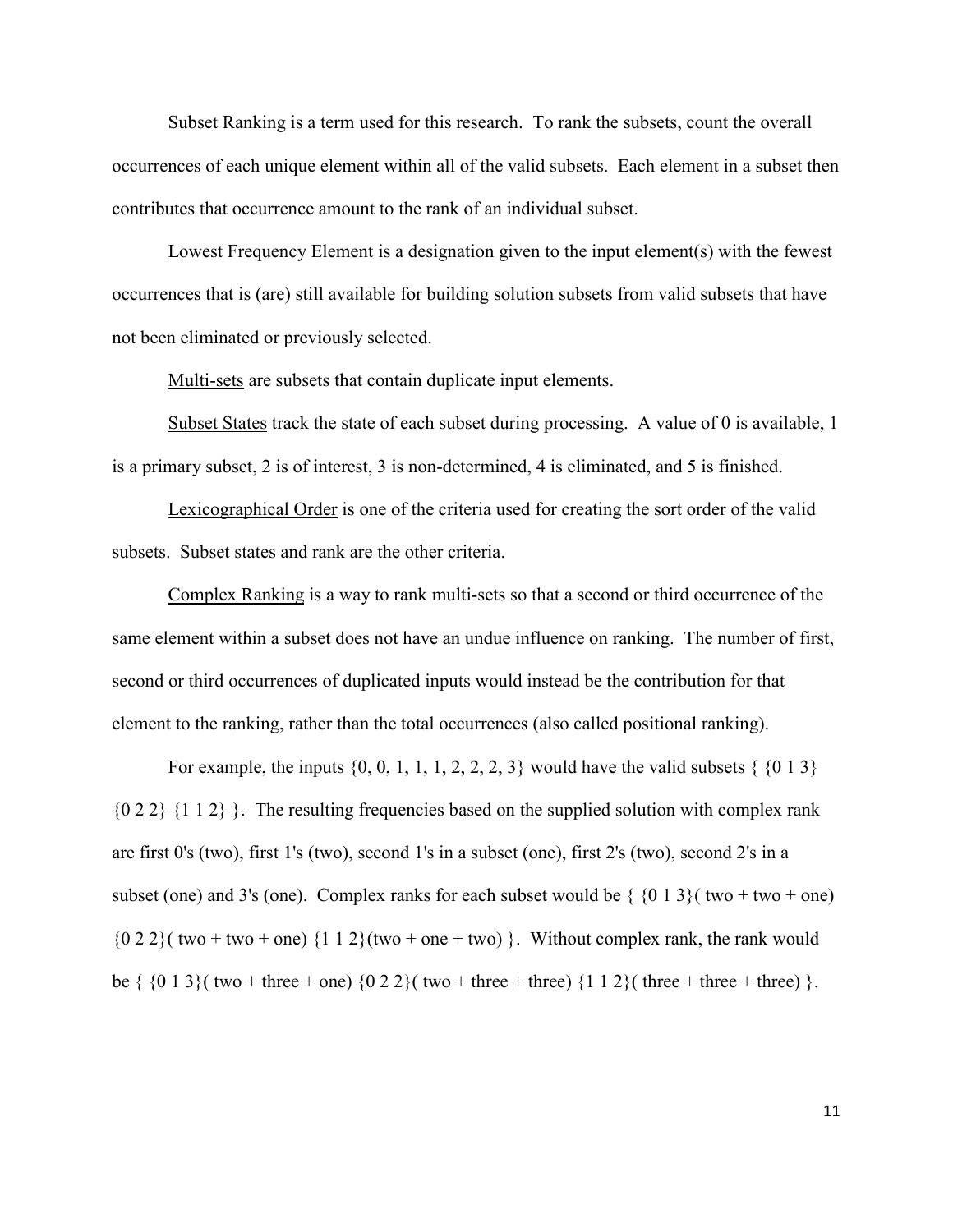Java BitSet is a vector of ones and zeroes that grows as needed. A BitSet is initially created at a default size depending on the system but grows dynamically as more bits are set. The BitSet is considered to be empty if it is composed entirely of zeroes. A single BitSet object holds the subset states stored for refreshing the states of the subset array when we pop the stack that we fashioned from a BitSet (see Appendix E and Appendix F). Four bits are enough to represent each state of a subset since that last bit must be a one to be easily found (there is a java BitSet method that detects the last bit set to 1). Available =  $0001$ , primary =  $0011$ , of interest = 0101, nondetermined = 0111, eliminated = 1001 and finished = 1011. 4*m* bits (in one BitSet object) can represent each block of subset states instead of *m* Java Integer objects pushed onto an object stack.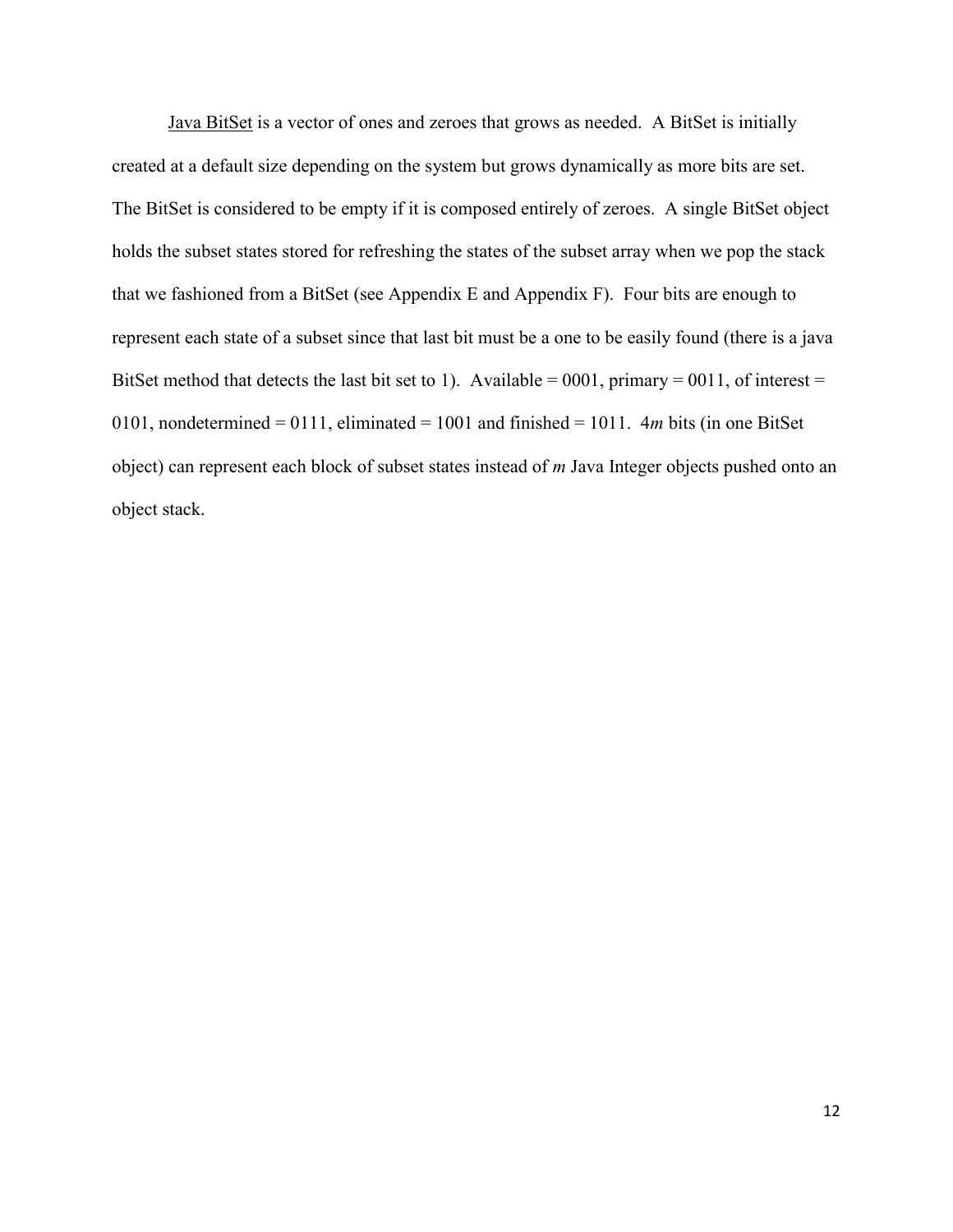#### **IV. Literature Review**

There are few examples in the literature of solutions of instances of 3-Partition. Most of these are m=2 solutions, a special case that is not strongly NP-Complete. For example, the set  $\{2, 3, 4, 5, 7, 9\}$  resolves to a solution  $\{\{2, 4, 9\}, \{3, 5, 7\}\}\$ . When only two 'buckets' are used, the problem is equivalent to Partition which is considered by many to be tractable over a wide range of inputs [10, 13]. A thesis by Joosten [18] considers six buckets for instances of 3- Partition with a relaxed definition 3-Partition. Joosten's relaxed definition allows inputs that are duplicates and zeroes.

It is important to know the worst case execution time of an algorithm compared to the number of inputs. Polynomial time is considered to be a reasonable amount of time for an algorithm. Software and algorithmic methods exist to aid this calculation [7, 17]. Time and space usage are the most critical statistics for evaluating an algorithm, and are related [22]. One solution may be to implement a Java BitSet as a stack [21]. In our implementation the state of each subset would be represented by four bits rather than a Java integer object therefore saving space (the BitSet is a single object of 4m bits instead of  $m^2$  Java objects that would be stored for each potential solution). We have not implemented BitSet for our recursive lowest rank version.

A dynamic programming algorithm exists for a special case of Partition which runs in O  $(n<sup>2</sup>)$  time [15]. If the number of bits of the largest input is bound, the number of blocks is less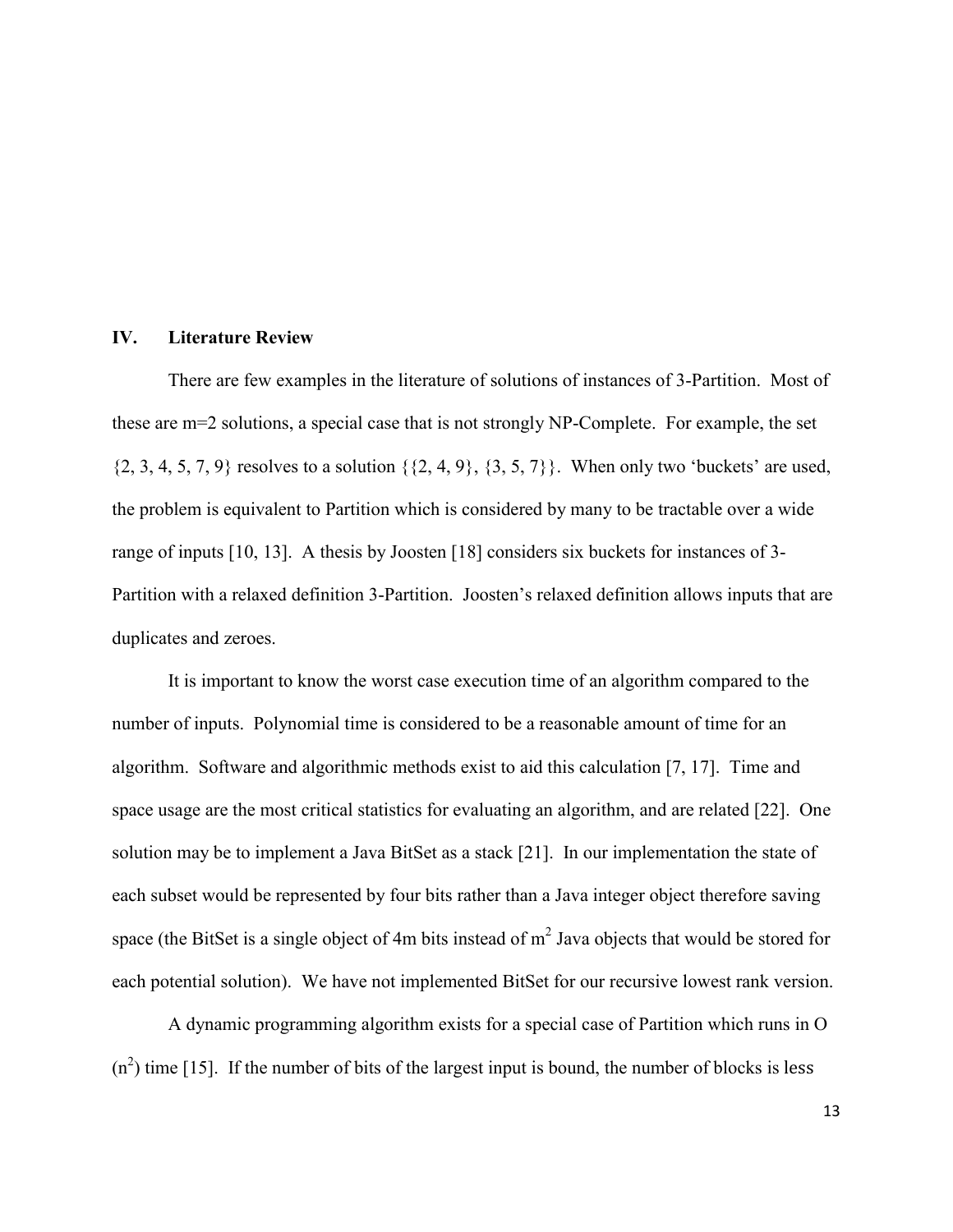than or equal to the number of data points, and the data space is one dimensional then the dynamic programming algorithm executes in polynomial O  $(n^2)$  time.

For the Partition problem, researchers have identified a phase transition [12, 24]. Partition is easy to solve until the number of bits needed to represent the inputs exceeds the number of inputs. How a set is divided into subsets or dimensionality may be a factor when a problem goes from P to NP in its complexity [24]. Partition could be considered to be in P until the phase transition [13] which occurs when the number of bits to describe the problem exceeds the number of bits to describe the inputs. One dares to speculate that Partition to 3-Partition (two buckets to three buckets) may also be a phase transition to strongly NP-Complete.

Multi-sets and disjoint sets (no duplicates) of 3-Partition are both strongly NP-Complete. Ramamoorthy explored this topic in his thesis, 3-Partition Remains Intractable for Distinct Numbers, [26]. A paper by Gent, et al., states that heuristics should be used to approximate results except for small inputs since 3-Partition is a number problem that is strongly NP-Complete [12]. In Gent, no indication as to what constitutes a small or large input was given.

Many examples exist of proofs that 3-Partition is indeed intractable (strongly NP-Complete) [8, 9, 10, 11, 26]. There have been no published solutions of larger instances (seven or more buckets) of 3-Partition as of this writing. We have solutions for as many as 3333 buckets. Korf presented a 100 input problem solved for Partition [21] which is defined as an NP-Complete problem after the phase transition. His algorithm provides an approximation. In contrast, our algorithm tests for an exact solution. In addition, we are solving 3-Partition which is strongly NP-Complete not simply NP-Complete.

Examples from related NP-Complete problems are cited in the references [3, 5, 19]. All NP-Complete problems are reducible to one another by a polynomial transformation [19]. Many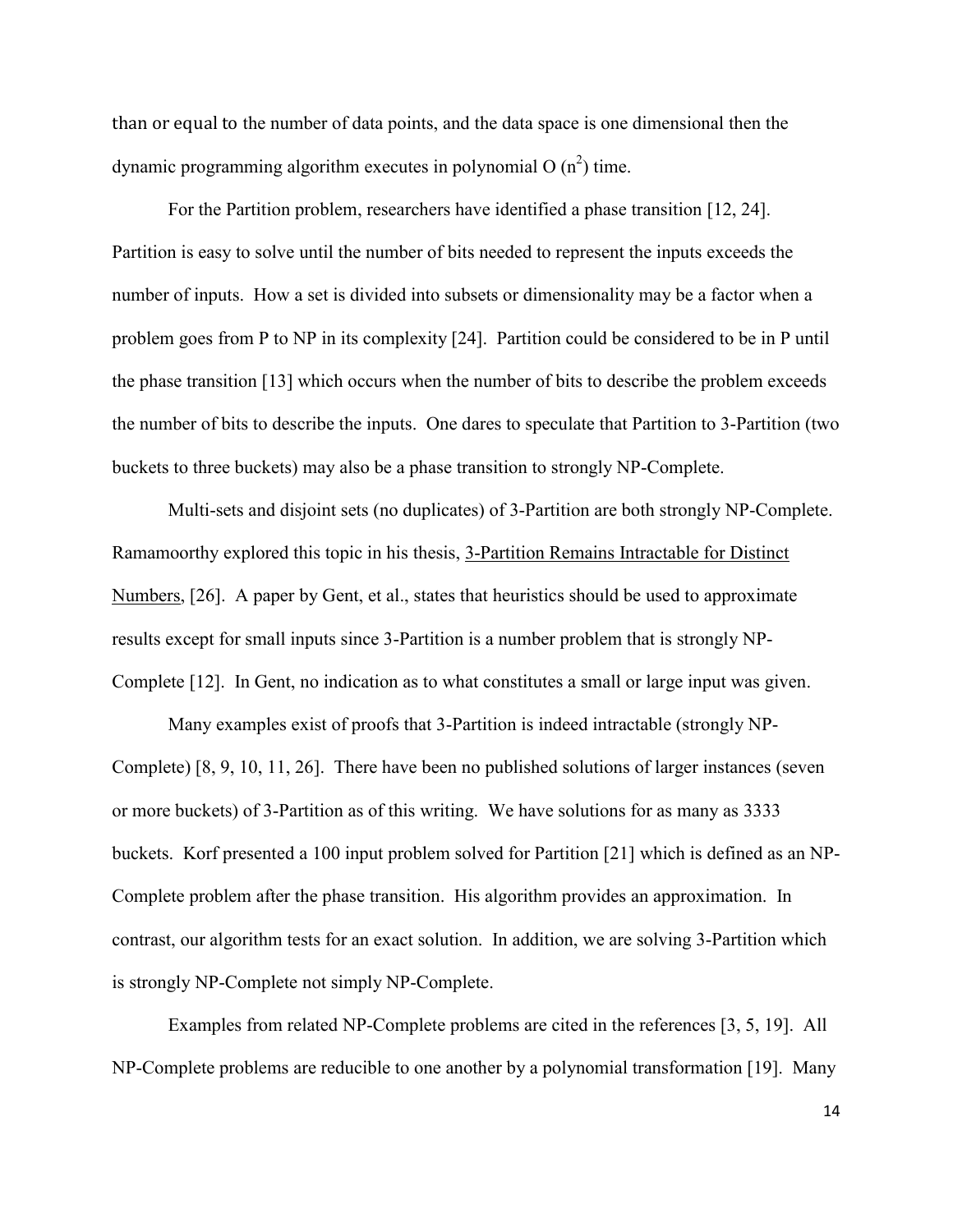of the transformations are well known. Joosten in his thesis solves his version of 3-Partition by transformations to Bin Packing, Graph Traversal, and 3-Dimensional Matching [18]. Parts of solutions to these problems could possibly be applied to 3-Partition.

Combinatorial algorithms are the exponential or brute force way to solve NP-Complete problems [11, 21, 27], CKK or Complete Karmarkar Karp is  $2<sup>n</sup>$  worst case time. Models of the time required for some ranges of inputs to combinatorial algorithms can be expressed as exponential or even factorial time. Pseudo-polynomial approximations can be calculated for discrete intervals [15]. Described in Jackson, et al., this generalization of the traveling salesman problem shows how complexity grows with the degree of the problem similar to the difference between Partition and 3-Partition.

A two-dimensional graph traversal algorithm for partitioning a plane uses rank to coordinate the topological connections [25]. Rank is an important factor for our recursive algorithm and is used to determine the order in which subsets are chosen for potential solutions.

An algorithm is described for finding frequents elements in streams, as in streaming media, and bags, as in offline collections, that works in two passes [20]. We seek the lowest frequency element and perhaps this idea could be adapted to serve in our algorithm.

A dynamic programming algorithm exists that solves a special case of 3-Partition [6]. The authors describe forced triples from which are drawn the solution subsets (we have a similar routine). This algorithm can find a solution if the subsets selected contain as a member the only element of its kind in the entire inputs list. This suggests that  $m/3 - 1$  singleton elements must exist in the valid subsets before the solution can work. The last selection is deterministic.

A combination of pebbles and branching [5] and subsets of structured sets [23] may help us to optimize the non-deterministic portion of our algorithm. We suspect that this portion of our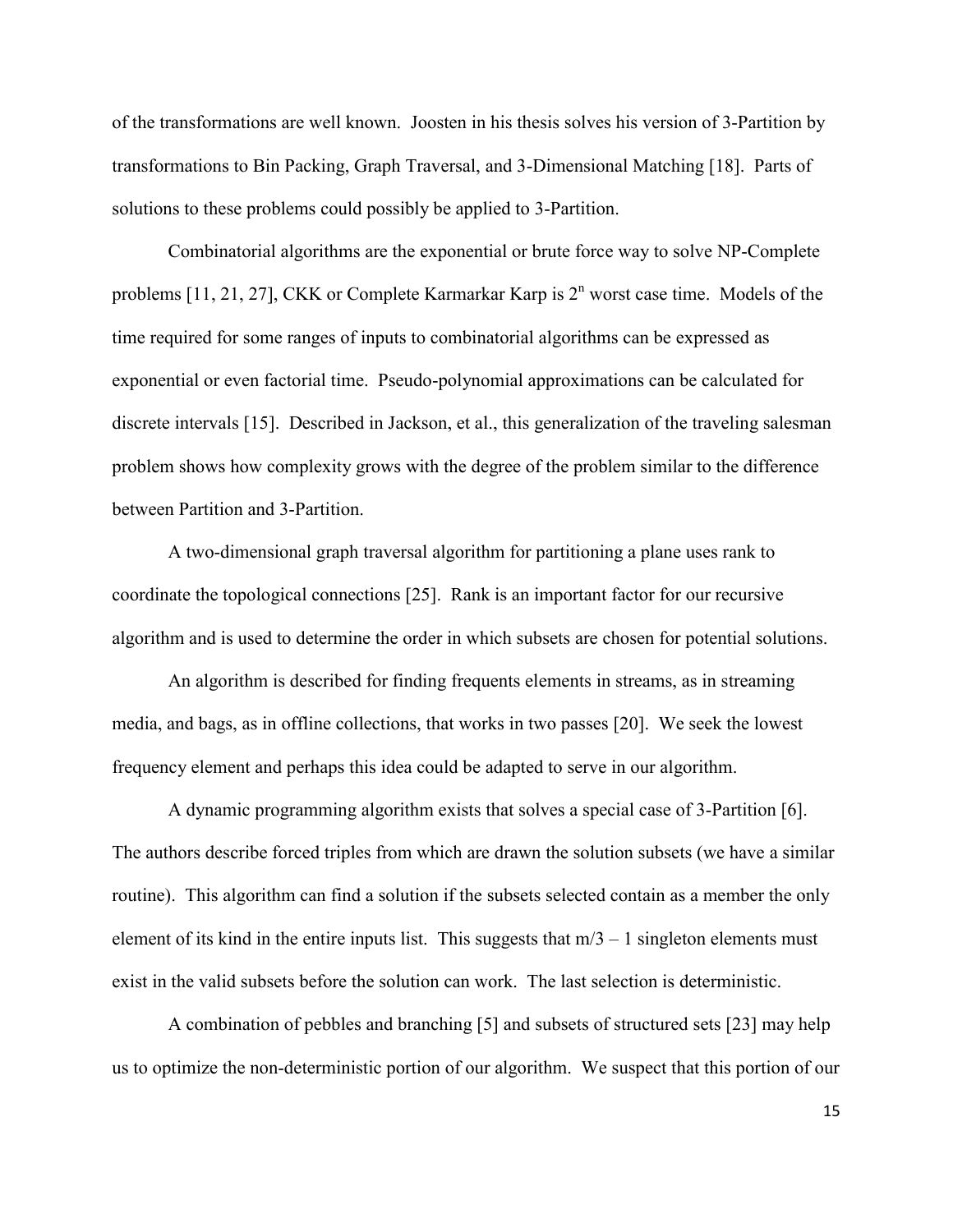algorithm can be better designed and is a topic for further research. Other topics for further research include a comment by Dyer, et al., stating that 3-Partition is strongly NP-Complete when  $B = \Omega(m^4)$  and referencing Garey and Johnson, Computers and Intractability. *B* is the sum required for each subset in a 3-Partition solution. We could not find the original reference within Garey and Johnson. The derivation and rationale are of great interest to this thesis.

Johnson has practical advice on the experimental analysis of algorithms [17]. We will follow Johnson's advice and report on all findings.

A new brute force unary bitwise encoding of 3-Partition [16] has been recently developed which in theory would be much faster than a decimal brute force search. We were unable to evaluate this algorithm since the required Appendix A was not included with the publication.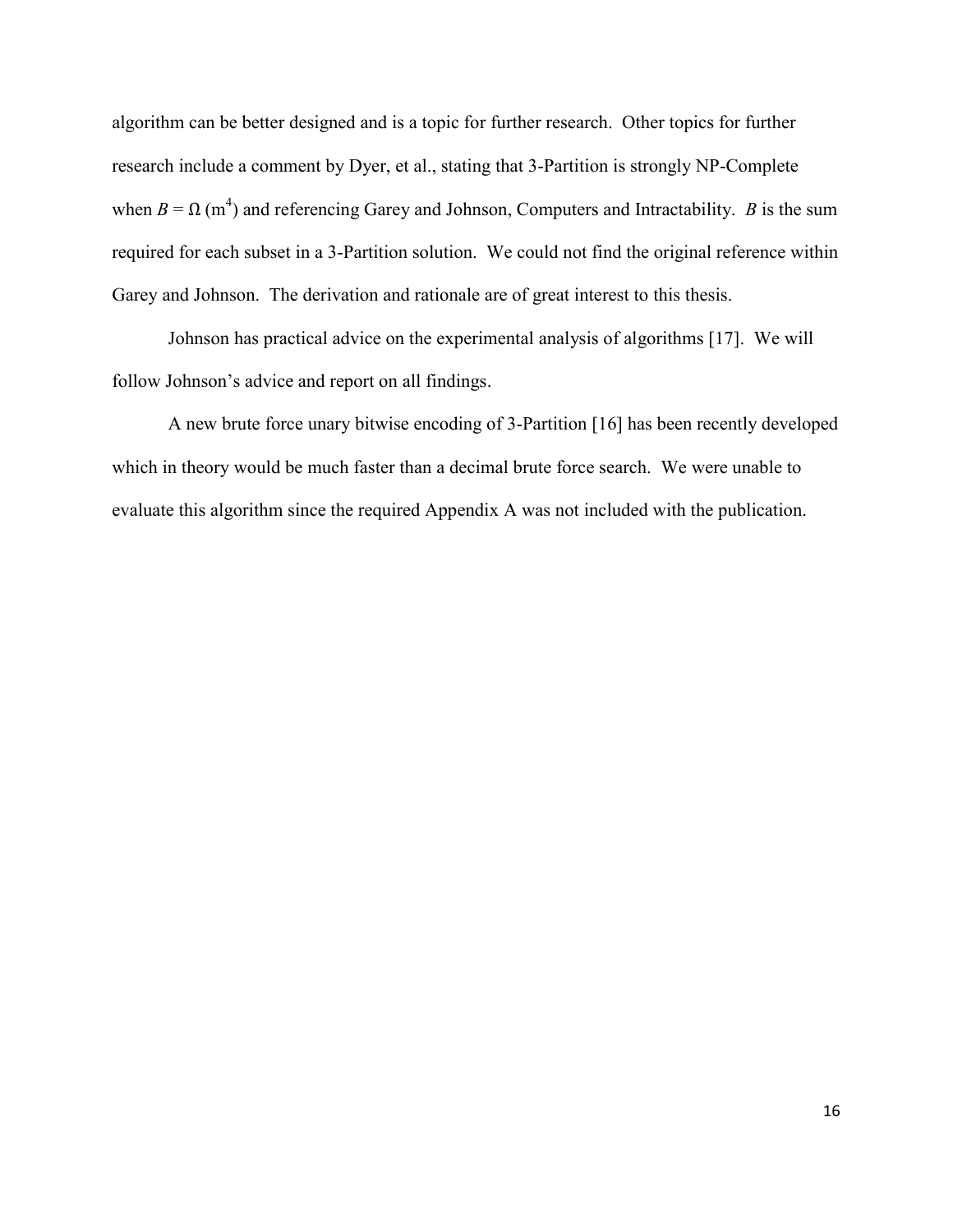## **V. Importance of the Study**

What is the most important problem in computer science? Solving *any* NP-Complete problem could lead to faster processor speed and server balancing (internet speed), faster and easier modeling of genetics and pharmaceuticals (combinatorial problems). Computational Complexity affects every one of these things and much more. Because NP-complete problems are reducible to one another, a solution for some instances of 3-Partition could help us solve problems many of which we have yet to conceive. If a constructive proof of  $P = NP$  was found, there would be an explosion of discovery in every science that benefits from computers, especially computer science and mathematics.

Optimization problems such as logistics would become easy to solve. Computer programs could prove or disprove finite mathematical theorems. The advances in computer science and mathematics would push advances in any science that uses computers or math to solve complex combinations of variables. The magnitude of such a discovery cannot be overstated. It may be the most important known problem left undecided.

An algorithm that provided exact solutions for certain instances of 3-Partition, a strongly NP-Complete problem, could provide some of the benefits of  $P = NP$ .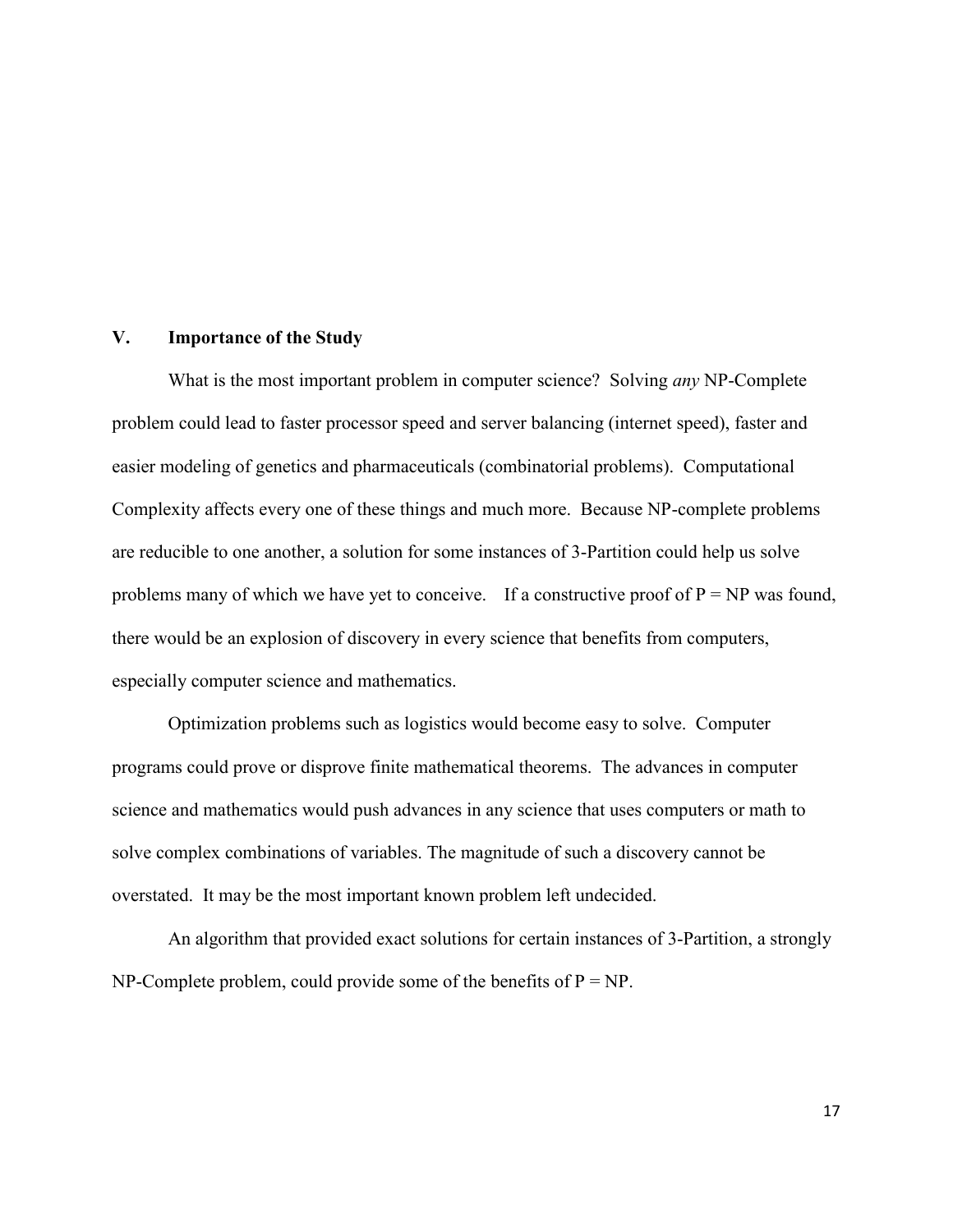## **VI. Research Design**

## i. Introduction

A daunting task when introducing an algorithm for an NP-Complete problem is proving the algorithm's efficiency. In fact it may not provable one way or the other. Let us summarize the learned opinions of selected experts in the field for problems related to 3-Partition.

About P vs. NP, Cook [4] says:

*"Most complexity theorists, including the author, believe that*  $P \neq NP$ *." ... "Millions of smart people, including engineers and programmers, have tried hard for many years to find a provably efficient algorithm for one or more of the 1000 or so NP-Complete problems, but without success."*

If an efficient algorithm *was* found, Cook's [4] comments are not understated:

*"If P=NP is proved by exhibiting a truly feasible algorithm for an NP-Complete problem" ... "the practical consequences would be stunning."*

Part of the problem in finding a "provably efficient algorithm" could be that the question

itself 'does  $P = NP$ ' is not decidable. Aaronson [1] states:

*"If P vs. NP were independent"*… (and SATISFIABILITY was solved as polynomial) … *"there would be such an algorithm, but it would be impossible to prove that it works."*

In addition, Aaronson says [1]:

*"P* <sup>≠</sup> *NP is either true or false"* … *"But we may not be able to prove which way it goes, and we may not be able to prove that we can't prove it."* 

It is possible that if we find an algorithm with polynomial average case time we will be

unable to prove that it always works. The algorithm may work efficiently in many cases but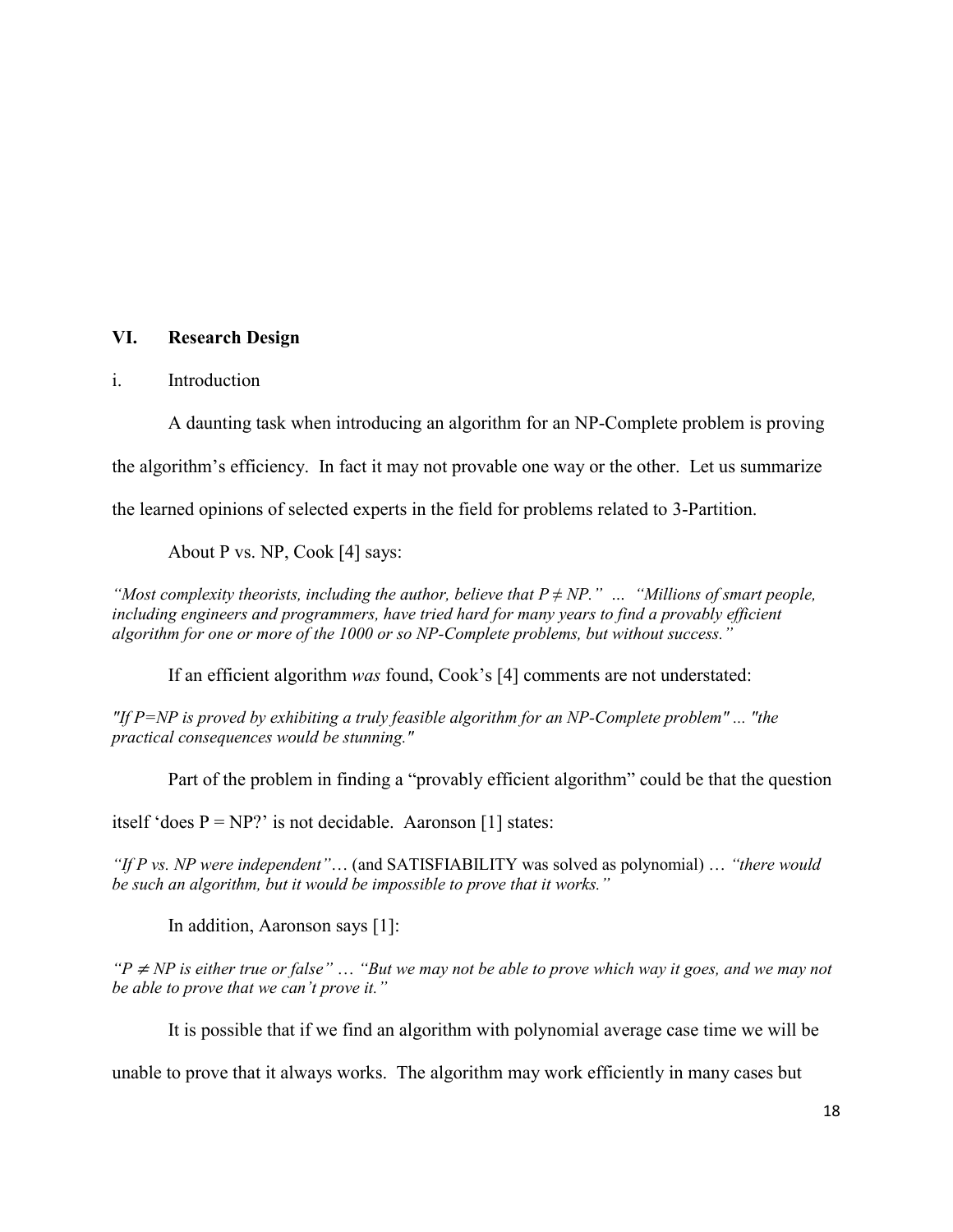worst-case time complexity may still be exponential. An algorithm that solves 3-Partition most

of the time in an efficient average case time could realize some of the benefits of  $P = NP$ . This is

one of the five possible worlds of P vs. NP called Heuristica described by Impagliazzo [14]:

*"Heuristica is in some sense a paradoxical world. Here, there exist 'hard' instances of NP problems, but to 'find' such hard instances is in itself an intractable problem!"*

Impagliazzo [14] goes on to say that:

*"... Heuristica is basically equivalent to knowing a method of quickly solving almost all instances of one of the average-case complete problems ... and having a lower bound for the worst-case complexity of some NP-Complete problem."*

Is there hope that Heuristica can be accomplished? In Garey and Johnson, Computers

and Intractability, pg. 106 [11], the strong NP-Completeness result for MULTIPROCESSOR

SCHEDULING where *n* is the number of tasks, *m* is the number of processors and *L* is the length

of the longest task *rules out* a polynomial time solution in *n*, *m* and log *L* (NP-Completeness) and

in *n*, *m* and *L* (strong NP-Completeness) unless  $P = NP$ . However:

"Our subproblem results do not rule out an algorithm polynomial in m<sup>n</sup> and log L," (where n is fixed) *"and indeed exhaustive search algorithms having such a time can be designed."* … *"It leaves open the possibility of an algorithm polynomial in (n L)<sup>m</sup> (which would give a pseudo-polynomial time algorithm for each fixed value of m), and again such an algorithm can be shown to exist."*

Is it possible to improve upon the times known to be possible quoted above? In Garey

and Johnson, Computers and Intractability, pg. 122 [11]:

*"… it is sometimes possible to reduce substantially the worst case time complexity of exhaustive search merely by making a more clever choice of the objects over which the exhaustive search is performed."*

In the case of our algorithms, we believe that the order of choice is most important.

The preceding statements demonstrate how difficult it is to address the P vs. NP question.

The goal of our inquiry is less ambitious. We intend to compare our new heuristic algorithms for

3-Partition with our original algorithm and with a brute force algorithm that has been given the

advantage of trying only valid subsets.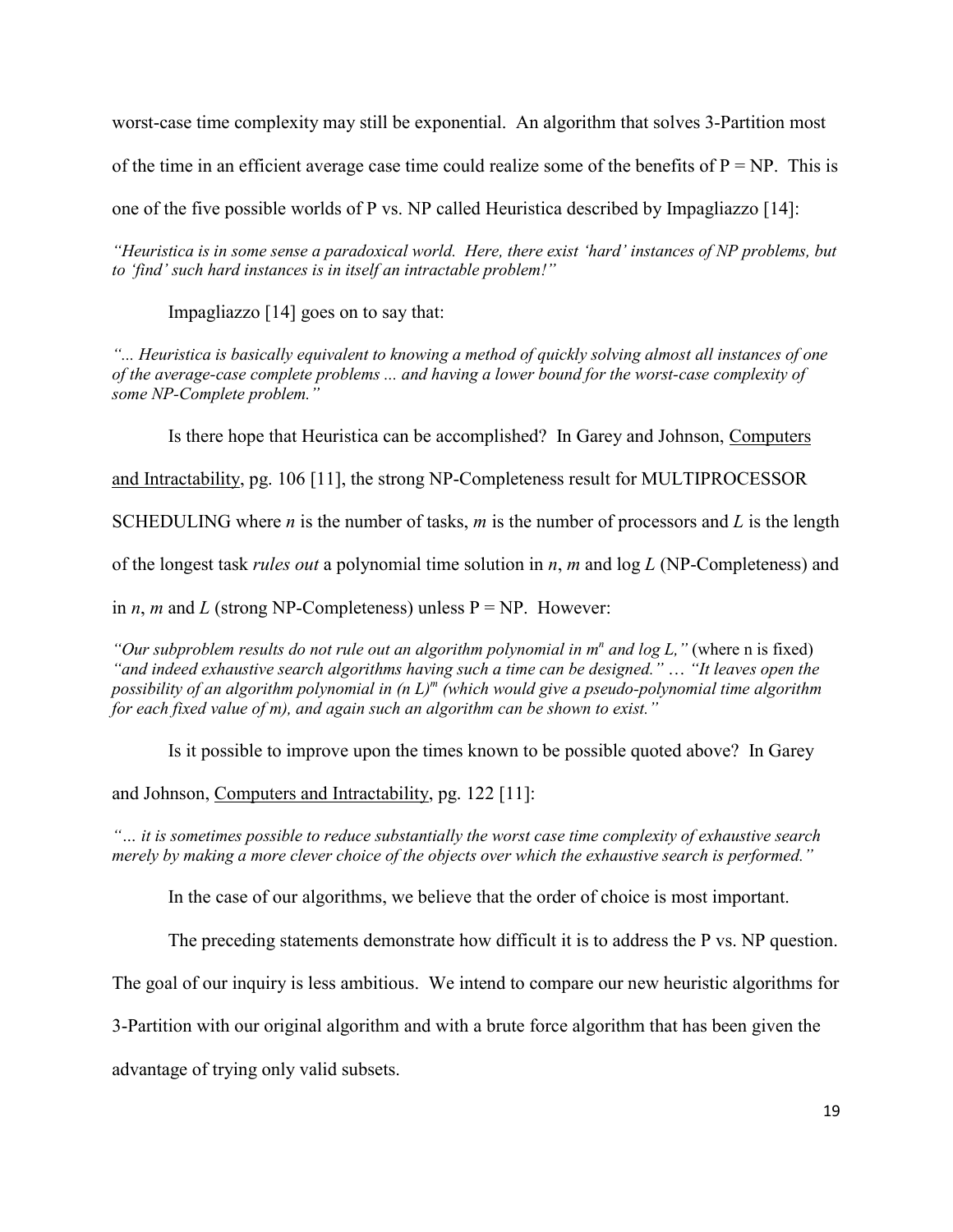#### ii. Thesis Statement

A naïve brute force search that finds solutions to 3-Partition for a given instance of 3*m* inputs would consider *every possible subset* of three elements each, taken from the set of inputs, and then every grouping of *m* subsets from the list of every possible subset. A more efficient way would be to reduce the subsets considered to only those subsets that sum to the amount *B* required for 3-Partition. This is a more clever brute force search, but it still utilizes combinations which are exponential in nature.

We have found an approach that provides an alternative to relying on combinations. A recursive approach may help to avoid a naïve exhaustive search. Element frequency and subset rank are metadata contained within the valid subsets. For example: for inputs 1, 2, 3, 4, 5, 6, 7, 8, and 9 the valid subsets would be {1,5,9} {1,6,8} {2,4,9} {2,5,8} {2,6,7} {3,4,8} {3,5,7} {4,5,6}. Within the valid subsets; 1 occurs twice, 2 occurs three times, 3 occurs twice, 4 occurs three times, 5 occurs four times, 6 occurs three times, 7 occurs twice, 8 occurs three times, and 9 occurs twice. To rank subsets, count occurrences of each element in the valid subsets. Each element then contributes that amount to the rank of an individual subset.

The ranks would be: {1,5,9}(8) {1,6,8}(8) {2,4,9}(8) {2,5,8}(10) {2,6,7}(8) {3,4,8}(8)  ${3,5,7}(8)$   ${4,5,6}(10)$ . Select solutions by highest rank first. If we choose  ${2,5,8}$ , we must eliminate {1,**5**,9} {1,6,**8**} {**2**,4,9} {2,5,8} {**2**,6,7} {3,4,**8**} {3,**5**,7} {4,**5**,6} or all other valid subsets because 3-Partition requires that each input is used exactly once in a solution.

Select subsets by lowest rank. If  $\{1,5,9\}$  is selected we must eliminate  $\{1,5,9\}$   $\{1,6,8\}$ {2,4,**9**} {2,**5**,8} {2,6,7} {3,4,8} {3,**5**,7} {4,**5**,6} which leaves a solution {1,5,9} {2,6,7} {3,4,8}. The order of selection is important because we must eliminate any other subsets that contain elements from a subset we select. In addition, selecting subsets with low frequency elements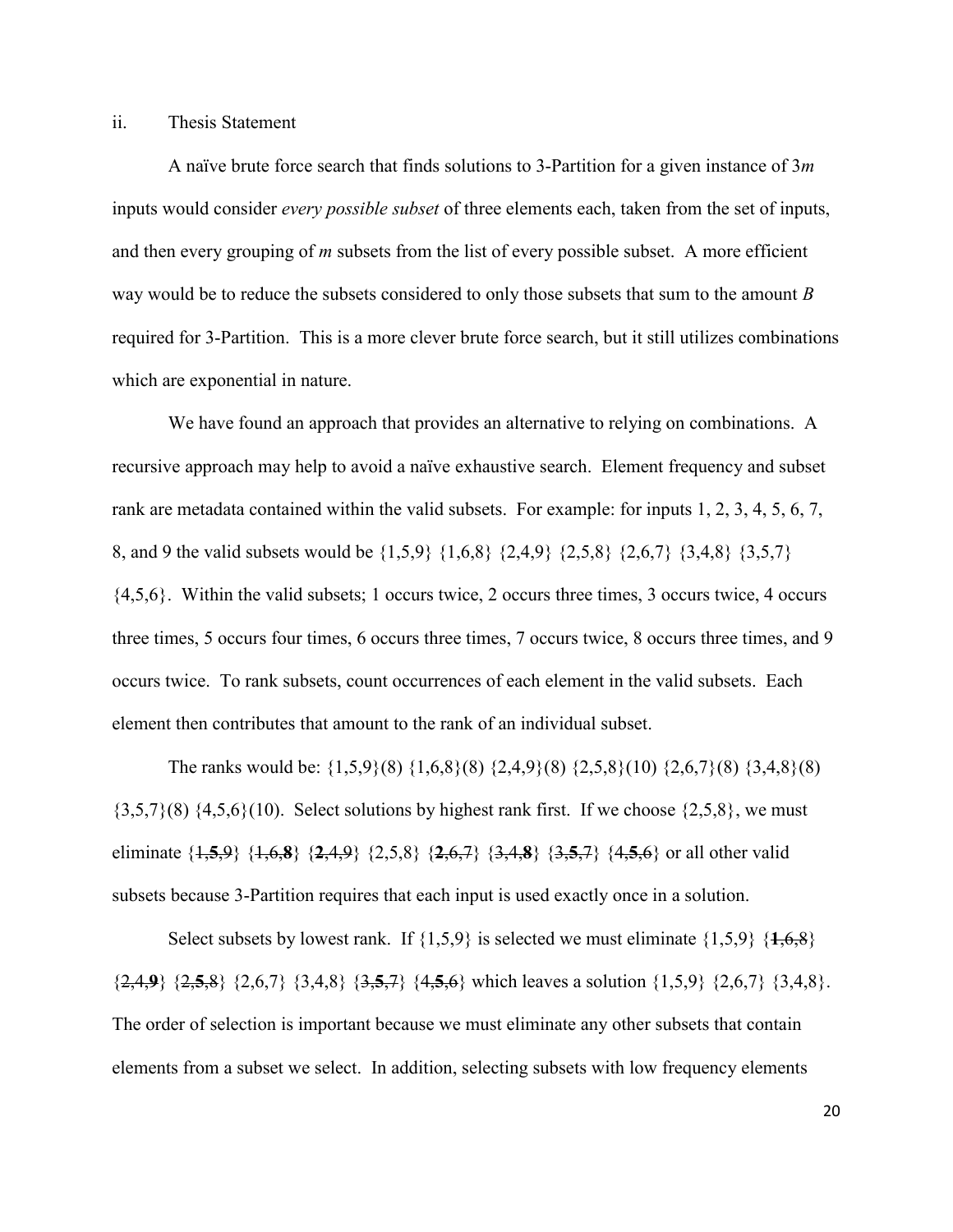early in the process makes it less likely that subsequent choices will eliminate an element that must be included in a solution. One dares to postulate that if we always knew the correct order in which to select valid subsets, we would always find a solution if one exists.

Assume that the order of subset selection has no effect on the general problem of solving an instance of 3-Partition without using brute force combinations. A null hypothesis, using this assumption could be stated as:

> $H_0$  = subsets may be selected in any order when selecting or eliminating subsets when finding a recursive cover solution for 3-Partition.

If  $H_0$  is unsupported, then our assumption is incorrect. In fact  $H_0$  is not supported, and therefore the order of selection is important. If we wish to avoid an exponential time brute force search, we must instead make a *clever orderly* search.

There exists solvers for 3-Partition that solve 3-Partition in less than exponential time for special cases. One of these solvers was proposed by Dyer, et al., [6]. This algorithm runs in  $n^2$ time and finds solutions if enough valid subsets, (stated as forced triples with one of the input elements with a frequency equal to one) exist to construct a solution. Our algorithm is also a special case but has succeeded without relying on finding subsets containing an input element with a frequency of one and is broader in that sense.

iii. Methods:

Each method of reducing all possible subsets of the inputs systematically to produce a solution for a given instance of 3-Partition will be explained in this section.

1. The Valid Subsets Reduction

Solving the subproblem of which valid subsets can be accepted as part of a solution is an important step. Subtract the smallest element and the largest element from B(the sum required for each subset) to obtain a remainder. Then search the sorted elements in decreasing order until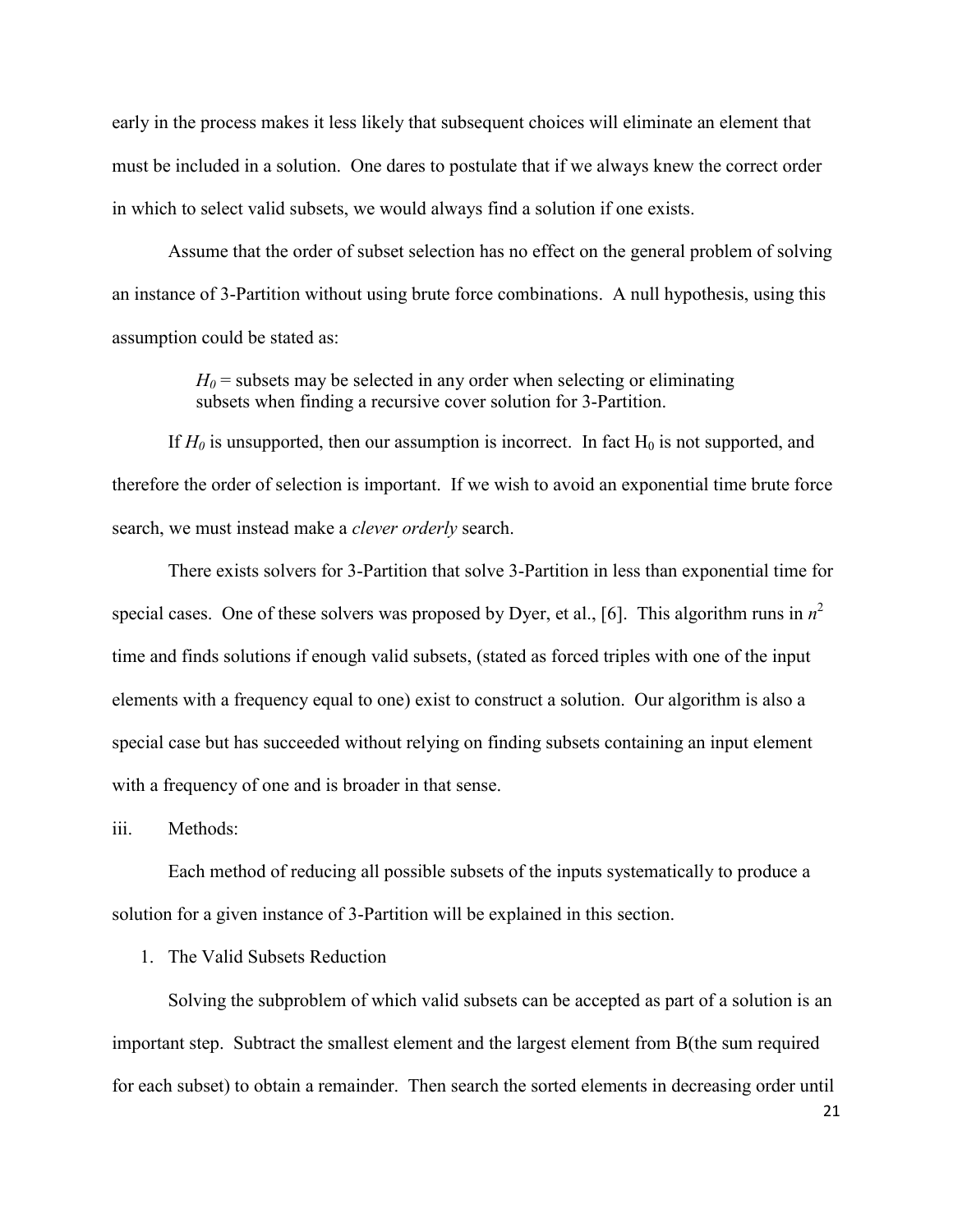a subscript with an element of a 'size' equal to the remainder value is found or an element with a 'size' less than the remainder is found. This process continues until 3*m*–1 operations have occurred. We increase the smallest subscript by one. The remainder subscript is decreased until next remainder value is found. Each subsequent pass has one less operation, 3*m*–2, 3*m*–3, etc. until  $3m - \frac{3m}{2}$  operations are performed. The time function for the number of operations performed by this method is  $t(m) = 3^3 /_{8}m^2 - 1^1 /_{2}m + \frac{1}{8}$  resulting in O  $(m^2)$  time. We use 3*m* here to represent the n inputs of 3-partition. Appendix A has detailed descriptions of the definition of valid subsets, the derivation of valid subsets and the derivation of the time function for valid subsets.

2. Lowest Ranked Subset

Derive valid subsets from the input elements. Collect element frequency and calculate the subset rank. Sort the valid subsets by subset state, by rank then by lexicographical order. Select the first subset from the list of valid subsets. Remove the elements of the selected subset from the input list (by changing their state). Save the selected subset. Repeat the process until a solution is found or less than *m* subsets are available making a solution no longer possible.

3. Orderly Search

There will be *m* iterations of the Lowest Ranked Subset process. The first subset is always selected at each iteration. If no solution is found, the very first subset tried is retired and we try again with the next lowest ranked subset.

iv. Implementation

The Valid Subset Reduction is processed first. From the valid subsets, select the lowest ranked subset. The orderly search begins by marking the very first subset selected as primary.

There is often not enough information available to always solve 3-Partition in a single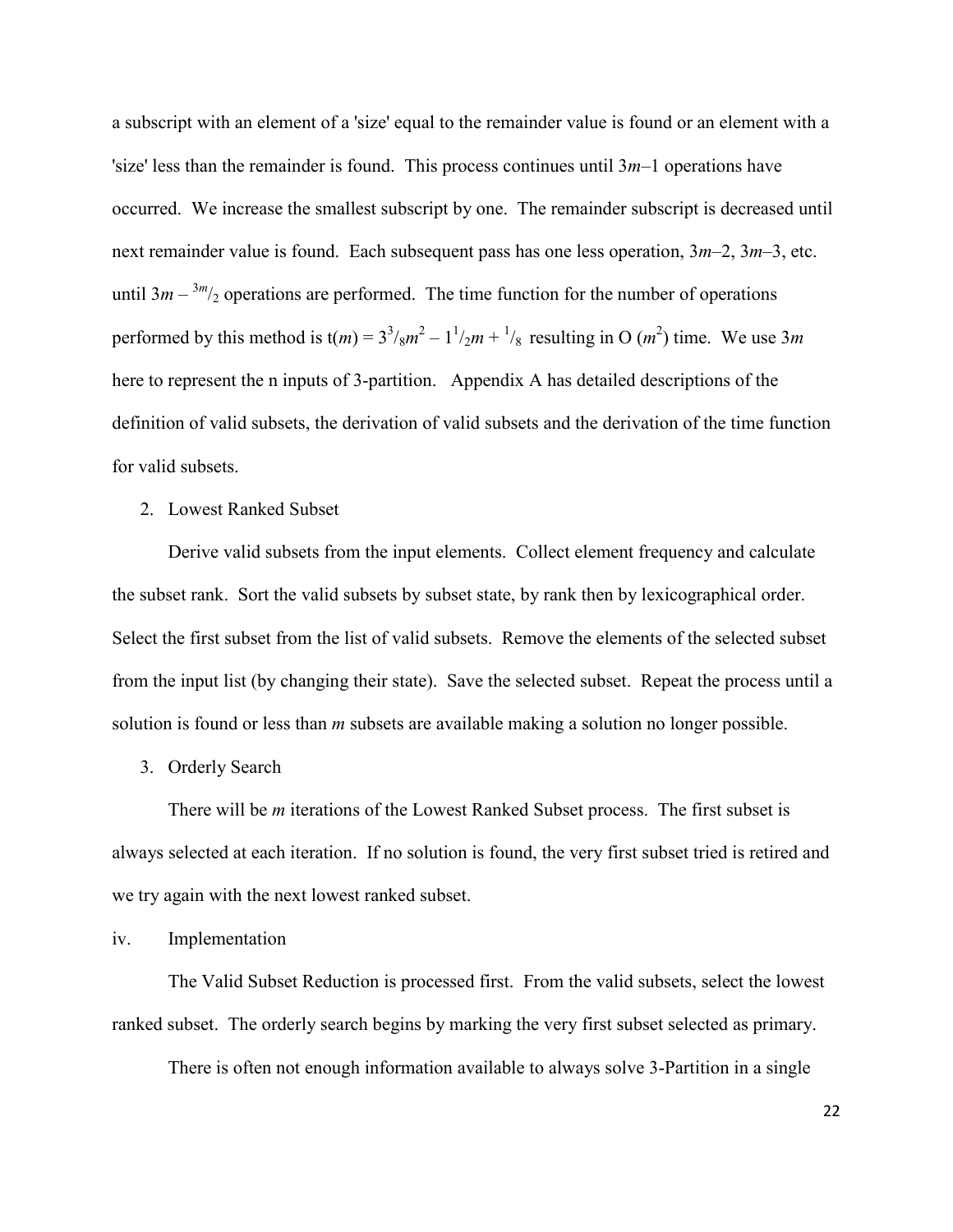pass (*m* recursions). Counter-examples have been found. That is why there needs to be an orderly search which we accomplish by retiring the primary subset. The clever selection of the search objects has made it possible to solve certain instances of 3-Partition, currently up to 9999 consecutive inputs as of this writing.

The elements within the valid subsets are not likely to be evenly distributed. Each subset can be ranked by the number of elements it has in common within itself and within the remainder of the set of available subsets. The rank can be used to determine the order in which subsets are chosen while trying to build a 3-Partition solution. One improvement that will be added at a future date is handling of multi-sets and zeroes as inputs.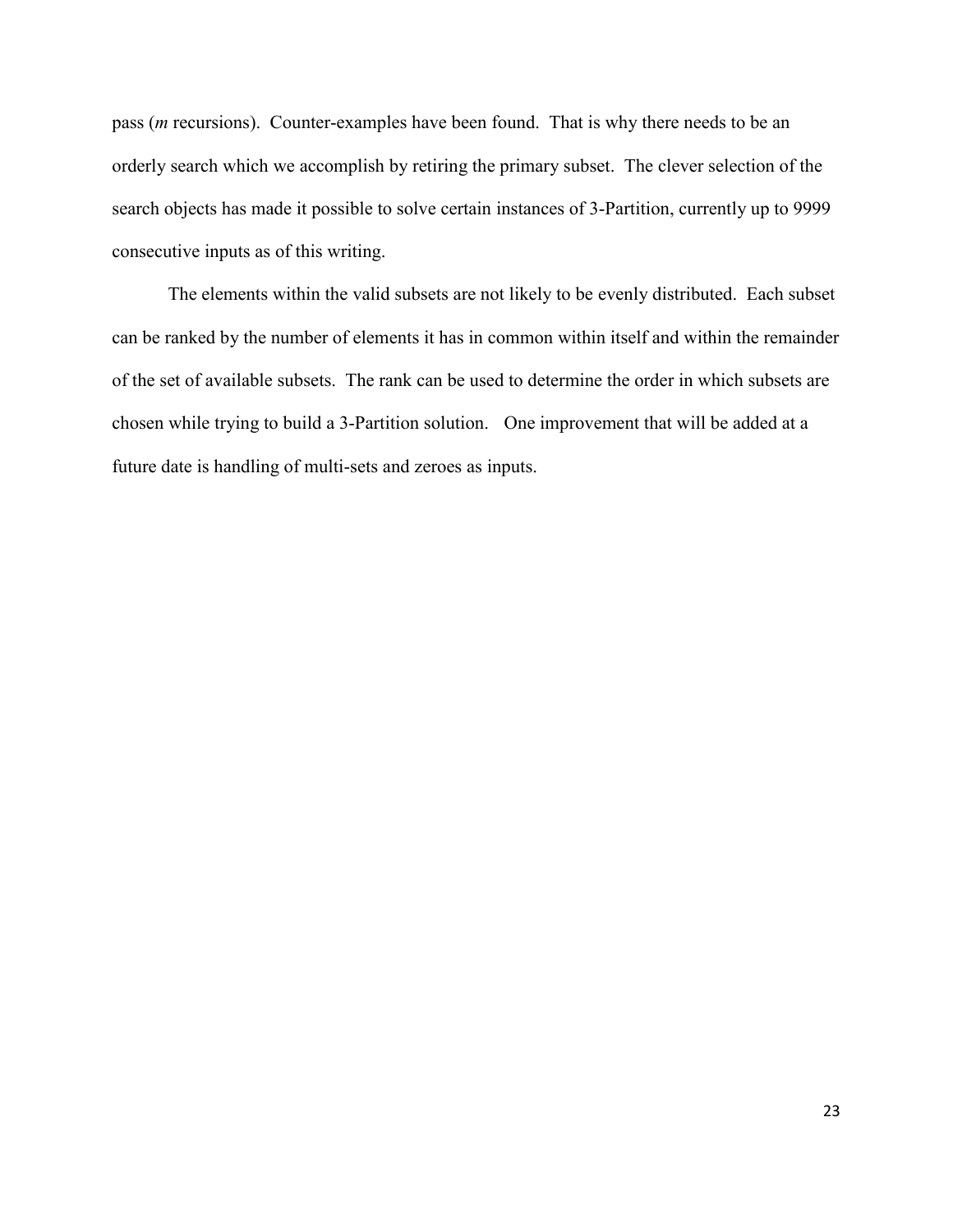#### **VII. Conclusions and Discussion**

#### **The Brute Force Search**

Until now except for narrow special cases, no algorithm existed for solving 3-Partition except in exponential time. Our algorithm also solves a special case of 3-Partition. It has been tested most often with consecutive inputs  $\{1, 2, 3, 4, \ldots, 3m\}$  and also with random inputs.

number solutions solution valid number of of inputs found subsets(*m*) subsets(v) combinations(v choose m) 9 2 3 8 56 15 11 5 25 53,130 21 84 7 50 99,884,400 27 1296 9 85 411,731,930,610

The following table describes the brute force algorithm:

The jump in execution time for finding *the first solution* from 21 inputs to 27 inputs was from 9.35 seconds to 10 hours, 12 minutes and 58 seconds. We did not attempt 33 inputs. Perhaps this is what Dyer meant when stating that 3-Partition is strongly NP-Complete when  $B =$  $\Omega$  (m<sup>4</sup>). One could infer that 411 billion combinations imply a strongly NP-Complete problem. The brute force algorithm from Reingold, pg. 181 [27] finds combinations in constant time. We can extrapolate that 33 inputs would require years (128 choose 11). Clearly, even with the advantage of trying only valid subsets, the brute force approach is unacceptable even though it is always guaranteed to (some day) find a solution if one exists.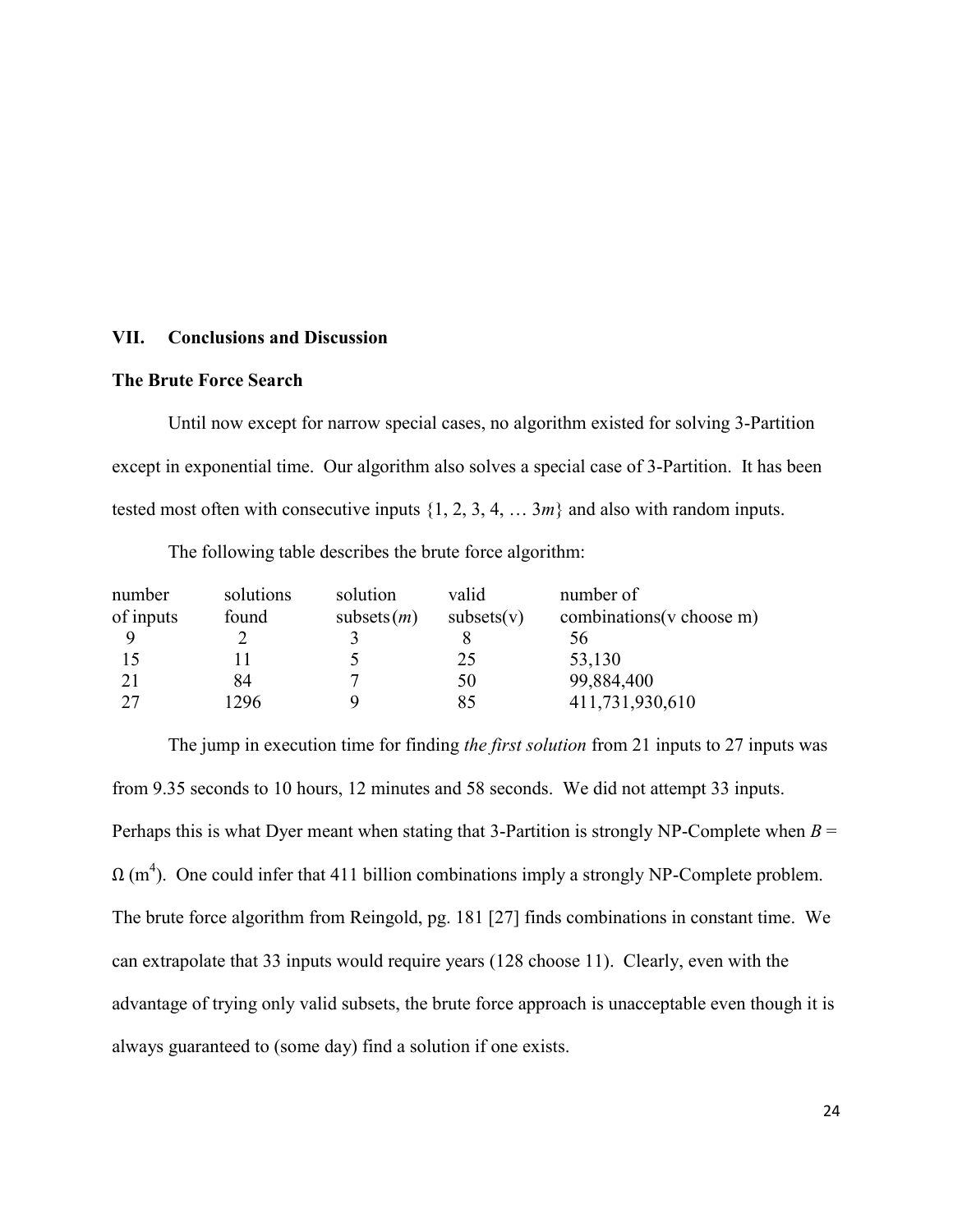### **The Orderly Search**

The orderly search sorts a space of  $\frac{9}{8}m^2 - \frac{3}{4}m + \frac{3}{8}$  valid subsets up to *m* times. All other calculations are  $m^2$  in time or less. Worst case time for the inner loop in terms of *m* where *m* is the number of solution subsets desired for 3-Partition is  $t(m) = O(m * (m^2 \log m^2))$ . Time  $t(m)$  resolves to a worst case time of  $O(m^3 \log m)$ . We seldom have had to execute *m* recursions *m* times to find a solution. Retirement of the primary subset means that the  $m^3$  log *m* process could occur up to  $m^2 - m - 1$  times for a total worst case time of  $O(m^5 \log m)$ .

The program listed in Appendix C is *proof by construction* that recursive selection of the lowest ranked subset is an efficient (if not complete) heuristic algorithm for solving 3-Partition. Additional evidence is the very large solution for 2523 consecutive inputs listed in Appendix G.

The orderly search is not exhaustive. The program in Appendix C was first designed to solve 3-Partition in a single pass (*m* recursions). However, a small counter example was found that failed: {2, 3, 6, 8, 10, 14, 16, 18, 19, 21, 22, 24, 27, 30, 31, 32, 34, 36, 37, 38, 41}. This counter example also proved that the algorithm is not greedy. Simply choosing the lowest ranked subset in lexicographical order recursively does not guarantee a solution will be found if one exists. Several large counter examples were also found.

The addition of a second loop that refreshes the status and rank of all but the very first (primary) subset selected for a solution is exhaustive in checking the *primary subset only*. This addition allowed the algorithm to solve all currently known counter examples.

An earlier and much slower (exponential time, but faster than brute force) version of the program based on element frequency found solutions including a solution for 2523 inputs which let us know that certain solutions did indeed exist.

The orderly search algorithm is not an estimate, it finds an exact solution. The algorithm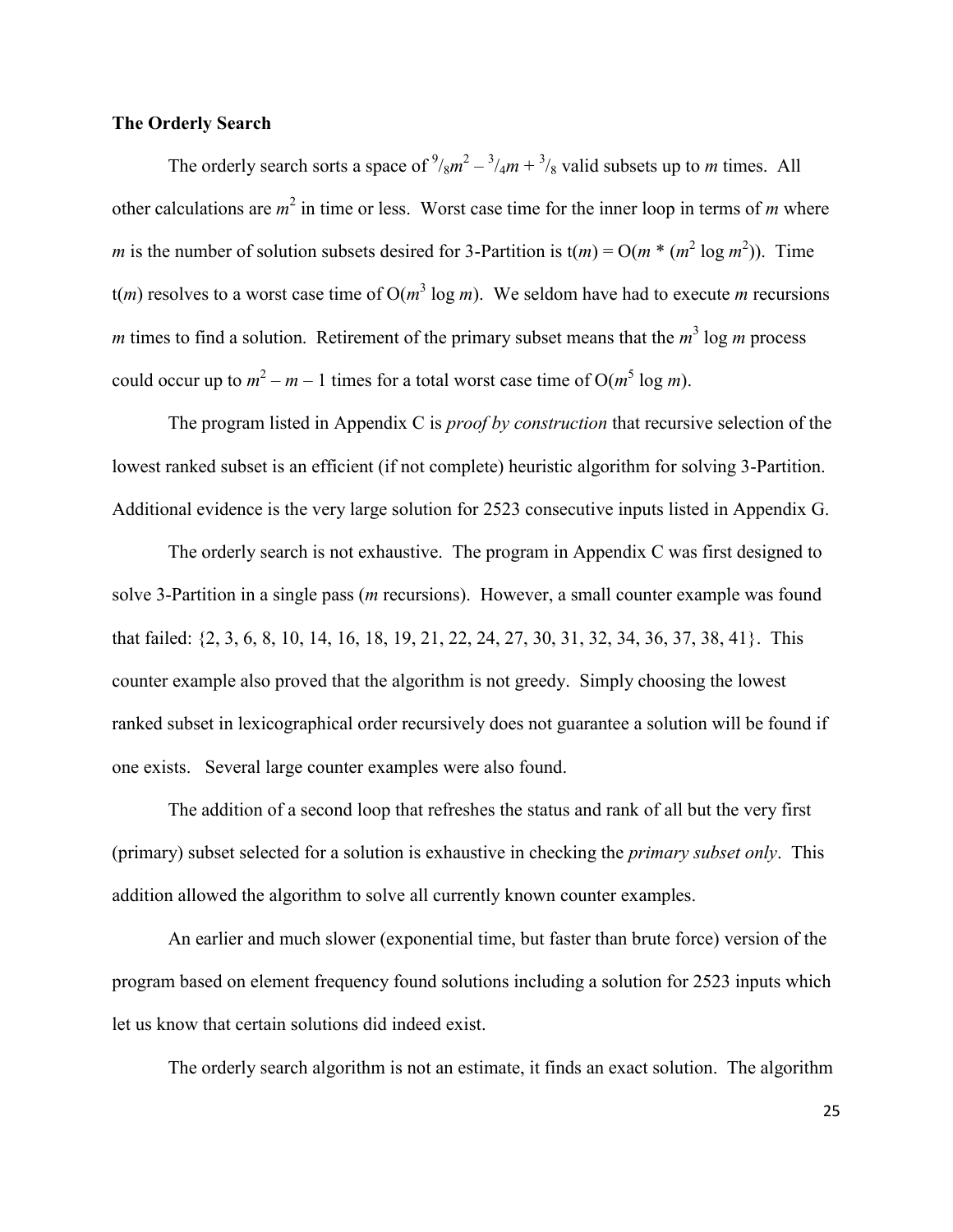is set up for disjoint sets, not multi-sets. It is not a *complete* algorithm in that we cannot *prove* that a solution will always be found if one exists.

The largest published solution found as of this writing was 6 subsets (18 inputs) by Joosten [18]. 2523 inputs were solved by our algorithm in just over six minutes. The 2523 limit was close to the limit for the earlier stack version of the algorithm. More recently 9999 inputs have been solved in just over 15 days.

| 1 avit 1. | Comparison of Execution Three for Three Ingormanis in Seconds |        |           |
|-----------|---------------------------------------------------------------|--------|-----------|
| inputs    | brute force                                                   | stack  | recursion |
| 9         | 0.006                                                         | 0.005  | 0.005     |
| 15        | 0.095                                                         | 0.010  | 0.007     |
| 21        | 9.348                                                         | 0.033  | 0.010     |
| 27        | 36778.314                                                     | 0.050  | 0.016     |
| 33        |                                                               | 0.078  | 0.025     |
| 39        |                                                               | 0.090  | 0.032     |
| 45        |                                                               | 0.138  | 0.042     |
| 51        |                                                               | 0.127  | 0.039     |
| 57        |                                                               | 0.258  | 0.046     |
| 63        |                                                               | 0.133  | 0.060     |
| 69        |                                                               | 0.177  | 0.052     |
| 75        |                                                               | 0.172  | 0.052     |
| 81        |                                                               | 0.402  | 0.153     |
| 87        |                                                               | 0.201  | 0.133     |
| 93        |                                                               | 0.609  | 0.308     |
| 99        |                                                               | 0.246  | 0.087     |
| 105       |                                                               | 1.758* | 0.303     |
| 111       |                                                               | 0.241  | 0.170     |
| 117       |                                                               | 2.822* | 0.181     |
| 123       |                                                               | 0.284  | 0.356     |
| 129       |                                                               | 4.051  | 0.125     |
| 135       |                                                               | 0.333  | 0.201     |
| 141       |                                                               | 6.991* | 0.161     |
| 147       |                                                               | 0.386  | 0.434     |
| 153       |                                                               | 3.801  | 0.362     |
|           |                                                               |        |           |

**Table 1: Comparison of Execution Times for Three Algorithms in Seconds**

Table 1 is a comparison of execution times for the brute force, the stack and the recursion algorithms we tried. The table is expressed in terms of execution time which is known to be inexact because of processes that run in the background of the operating system. The asterisked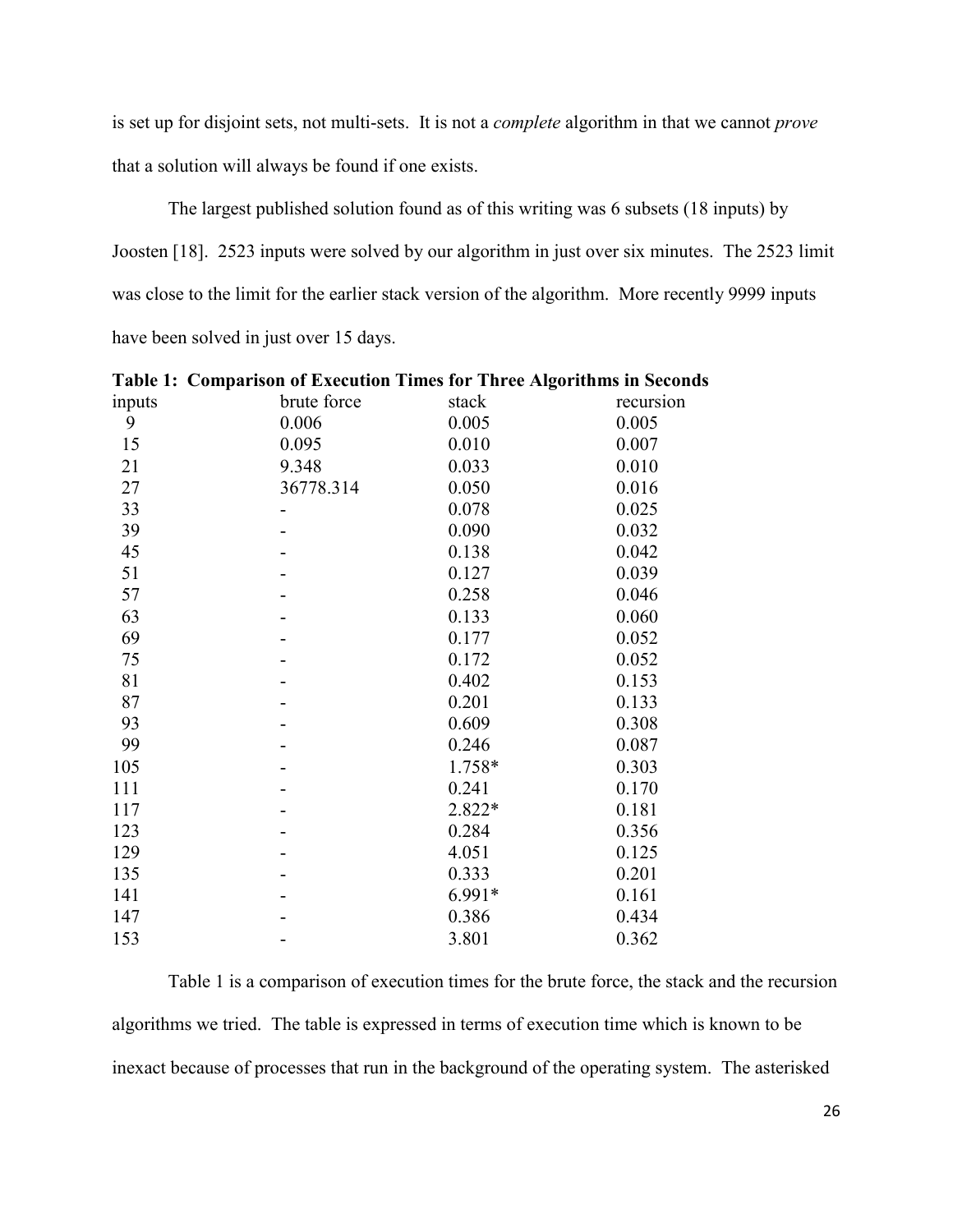occurrences for the stack algorithm found no solution even though one exists. We believe one of our lists in the stack algorithm is missing the last occurrence. After implementation of the recursive algorithm, debugging of the stack algorithm was abandoned. The times in the table above were run with windows update, virus scans and other processes set to manual. The command prompt console executed at fifty percent of CPU. It is unlikely that the three to four percent of CPU taken by operating system processes had much of an impact on the times. The times quoted are the median time of three runs excepting the time for brute force 27 inputs which was run only once.



Figure 1: Graph of Performance of 3-Partition Algorithms

Figure 1 displays a graphical view of the various algorithms' performance. The stack algorithm times are an improvement but an exponential trend is clearly shown. Some occurrences show increased stack use while others do not. We speculate that this is related to the number of subsets tied for the same rank. The recursive algorithm times are shown to be superior to either of the other algorithms, for what we now call *small* inputs.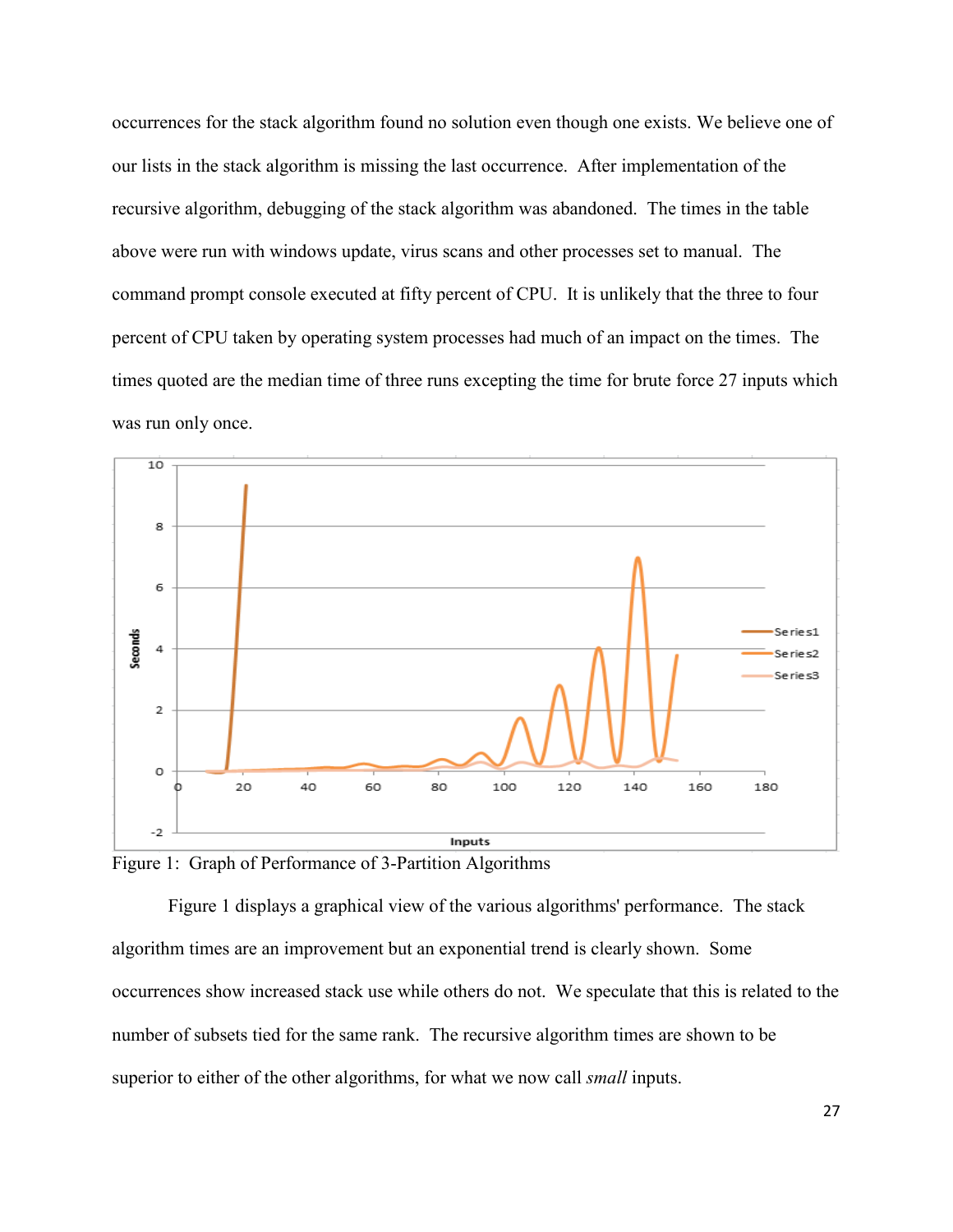There is empirical evidence for an average case time of  $O(m^2)$  for the recursive accept and reject algorithm. The execution time for 999 inputs was 49.627 seconds. For 2523 inputs the execution time was 6 minutes and 10.38 seconds. 2523 inputs is approximately 2.5 times the size of 999 inputs; 2.5 squared equals 6.25; 6.25 times 50 seconds is 312.5 seconds. This is approximately the time expected empirically for our proposed average case time.

We call our new approach *the Clever Choice Algorithm*.

## **Future Research**

Other counter examples of inputs that have solutions that are not solved by this algorithm might found. In fact, we hope that this is the case. Each counter example that is found allows us to test a new interpretation of element frequency and/or subset rank information to determine the best use of that information. For now, we have a polynomial time algorithm that solves 3- Partition for certain inputs. Various inputs up to 9999 have been computationally tested including random inputs (from program in Appendix D) and have provided solutions in polynomial time. Up to this writing, solutions to Partition problems of any kind with inputs no greater than 100 have been published. We have increased the ceiling.

The next improvement to the algorithm may be to add a stack and push the status of subsets when there is a tie based on information that we are using to select our subsets. We hope that this is not the case. It would be better to discover the best criteria for selecting subsets in a deterministic optimal order. Adding a stack is a way to accommodate non-determinism which is exponential in nature.

There are two known types of information that are useful in selecting subsets; element frequency and subset rank. They are closely related, like waves and particles in physics. If the frequency of an element in the valid subsets is 'one', we must select that subset because each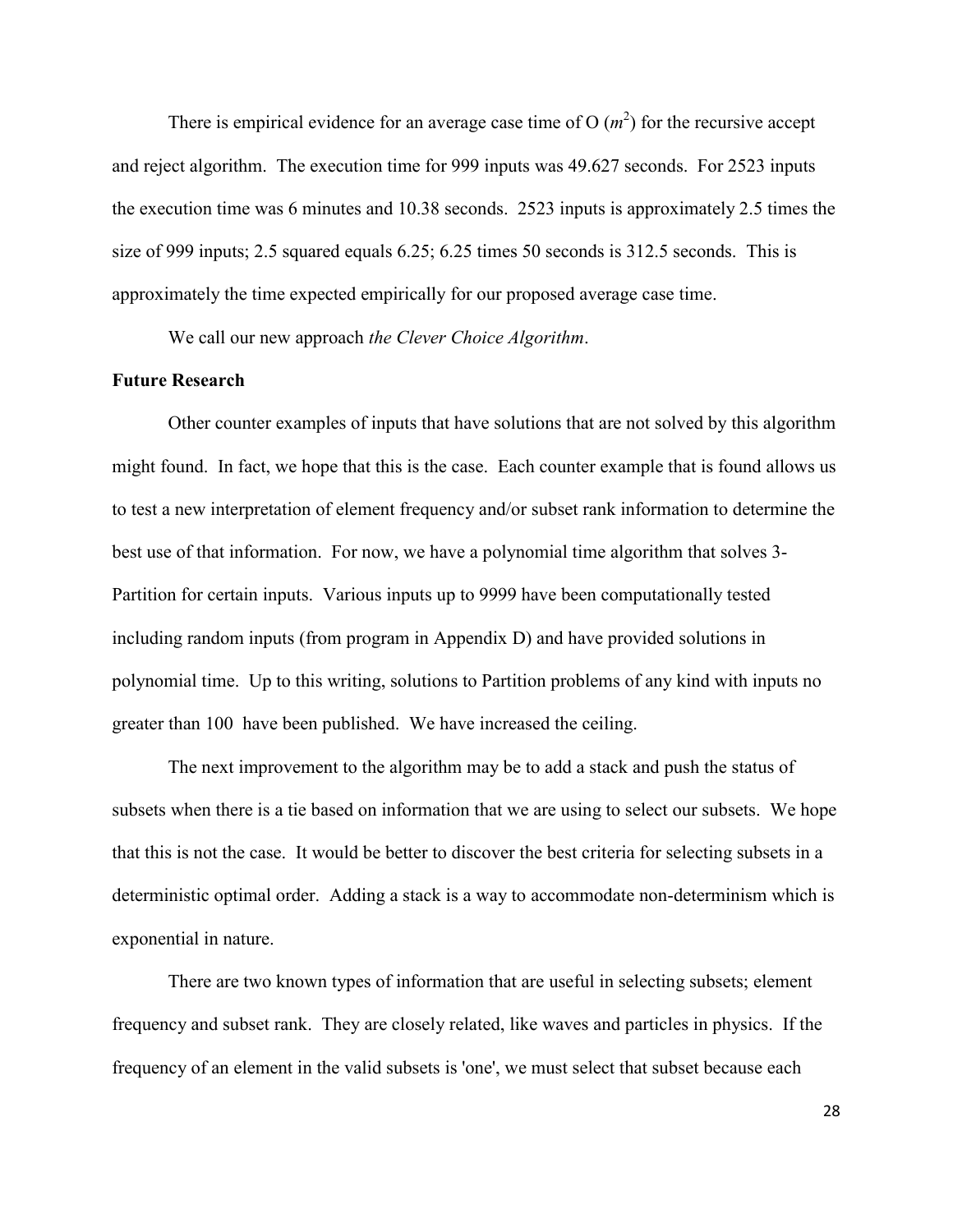element must be used in a solution exactly once. If we select subsets in order of low rank, we are more likely to find a solution than by selecting subsets in order of high rank. This was the key observation (epiphany) that led to this algorithm.

If you wish to implement and test the implementation of the recursive algorithm, the source code is available in Appendix C. A user's manual can be found to help with executing the program in Appendix B. For those that wish to test random input sets, Appendix D provides a Java program to produce such inputs.

Future research will involve further evaluation of the orderly search algorithm *by element frequency* and/or *by low rank*. Subsets that are tied for the same criteria as the subset that would have been selected are instead chosen using the more subtle nuances of these criteria. The algorithm will be adjusted to accommodate multi-set and zeroes as inputs which may allow solutions for a broader range of inputs.

It will be interesting to see what the time complexity is for the future *complete* exhaustive version that will always find a solution.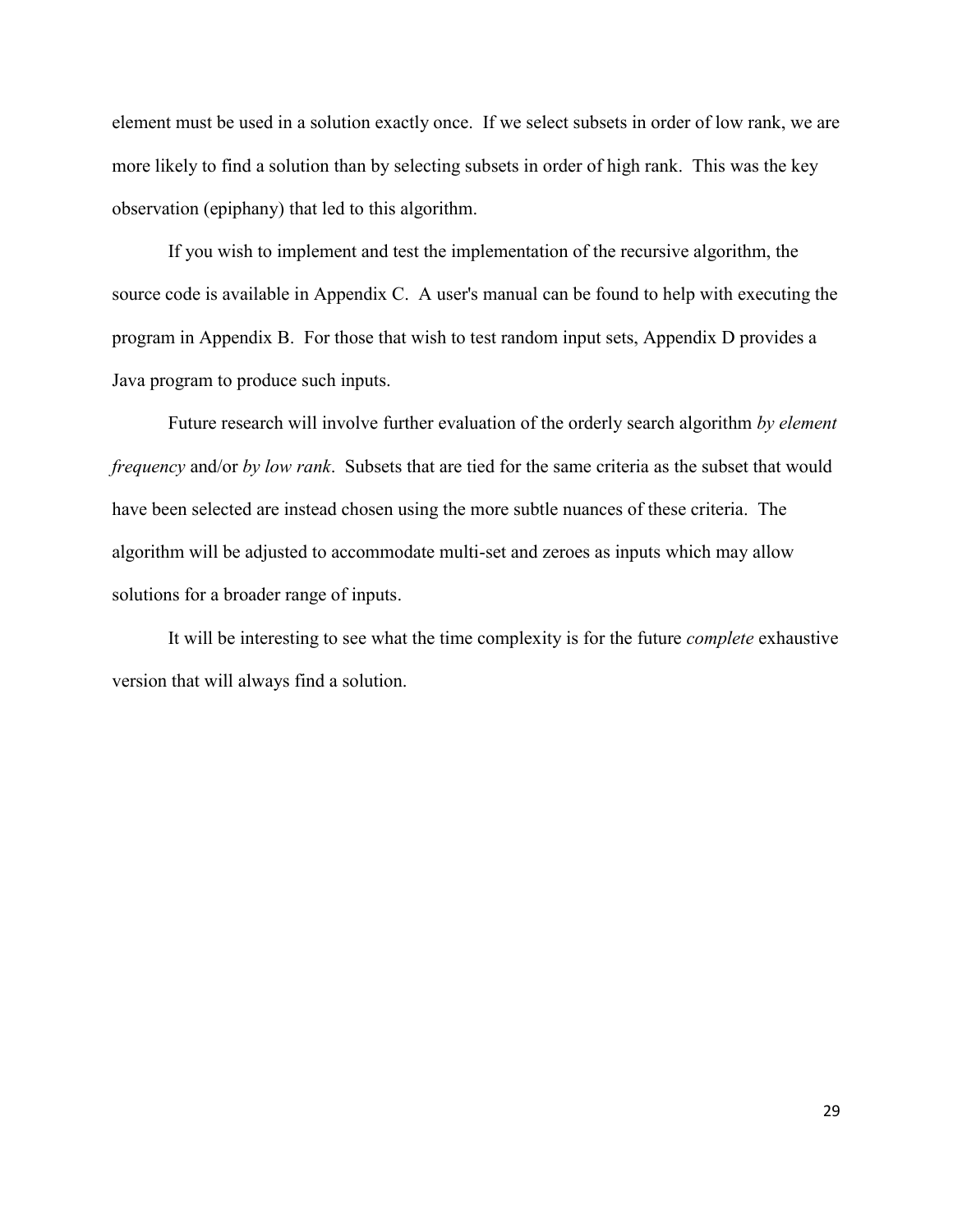#### **VIII. References**

- 1 Aaronson, S. (2003). Is P Versus NP Formally Independent? In Bulletin of the European Association for Theoretical Computer Science. Vol 81, 109.
- 2 Alidaee, B., Glover, F., Kochenberger, G. A. & Cesar, R. (2005). A New Modeling and Solution approach for the Number Partitioning Problem. In Journal of Applied Mathematics & Decision Sciences. Vol 2005, (2), 113-121.
- 3 Berger, F. & Klein, R. (2010). A Traveller's Problem. In Proceedings of the 2010 Annual Symposium for Computational Geometry. ACM, 176-182.
- 4 Cook, S., (2003). The Importance of the P Versus NP Question. In J. ACM 50 (1), 27-29.
- 5 Cook, S., McKenzie, P., Wehr, D., Braverman, M. & Santhanam, R. (2010). Pebbles and Branching Programs for Tree Evaluation. Retrieved from http://www.cs.toronto.edu/~sacook/
- 6 Dyer, M. & Frieze, A. (1989). The Solutions of Some Random NP-Hard Problems in Polynomial Expected Time. In Journal of Algorithms, Vol 10, 451-489.
- 7 Ermedahl, A., Stappert, F. & Engblom, J. (2003). Clustered Calculation of Worst-Case Execution Times. In Proceedings of the 2003 International Conference on Compilers, Architecture and Synthesis for Embedded Systems. ACM, 51-62.
- 8 Garey, M. R. & Johnson, D. S. (1976). Complexity Results for Multiprocessor Scheduling Under Resource Constraints. In SIAM Journal on Scientific Computing, Vol 4, (4).
- 9 Garey, M. R., Johnson, D. S & Ravi Sethi. (1976). The Complexity of Flowshop and Jobshop Scheduling. In Mathematics of Operations Research, Vol 1, (2).
- 10 Garey, M. R. & Johnson, D. S. (1978). Strong NP-Completeness Results: Motivation, Examples, and Implications. In J. ACM 25, (3), 499-508.
- 11 Garey, M. R. & Johnson D. S. (1979). Computers and intractability: A guide to the theory of npcompleteness. New York, NY: W. H. Freeman.
- 12 Gent, I. P. & Walsh T. (1998). Analysis of Heuristics for Number Partitioning. In Computational Intelligence, Malden, MA: Vol 14, (3).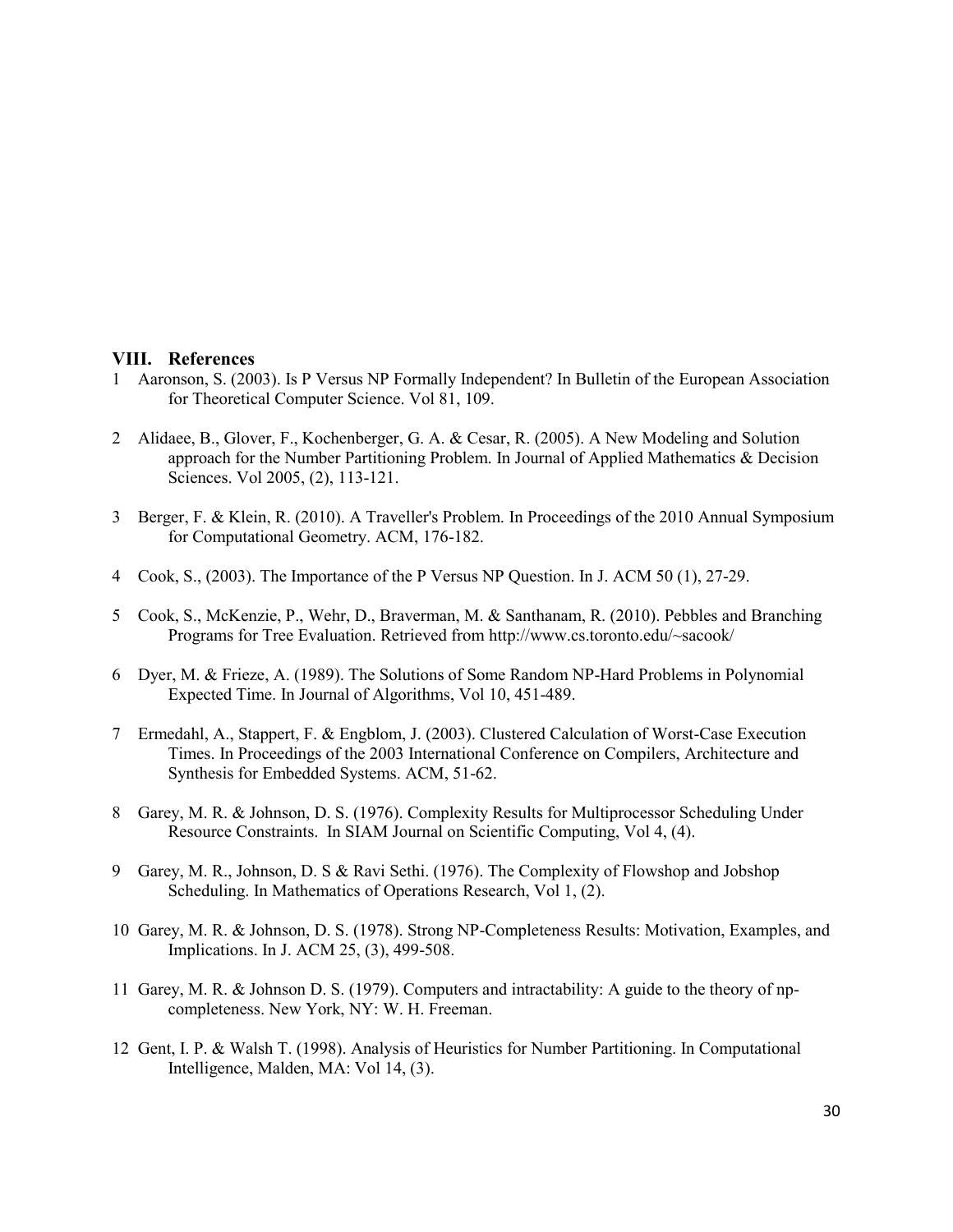- 13 Hayes, B. (2002). The Easiest Hard Problem. In American Scientist, Research Triangle Park, NC: Vol 90, (3), 113-118.
- 14 Impagliazzo, R. (1995). A Personal View of Average-Case Complexity. Retrieved from http://cseweb.ucsd.edu/users/russell/ from link titled A Personal View of Average-Case Complexity.
- 15 Jackson, B., Scargle J. D., Barnes, D., Arabhi, S., Alt, A., Gioumousis, E. G., et al. (2005). An Algorithm for Optimal Partitioning of Data on an Interval. In Signal Processing Letters, IEEE. Vol 12, (2), 105-108.
- 16 Jain, R., Chaudhari, N. S. (2012). A New Bit Wise Technique for 3-Partitioning Algorithm. In Special Issue of International Journal of Computer Applications (0975–8887) on Optimization and On-chip Communication. No. 1, Feb.2012, www.ijcaonline.org.
- 17 Johnson, D. S. (2002). A Theoretician's Guide to the Experimental Analysis of Algorithms. In DIMACS Series in Discrete Mathematics and Theoretical Computer Science. Vol 59.
- 18 Joosten, S. (2010). Relaxations of the 3-Partition Problem. (Thesis) Retrieved from http://essay.utwente.nl/61447/1/MSc\_S\_Joosten.pdf
- 19 Karp, R. M. (1972). Reducibility Among Combinatorial Problems. In R. E. Miller and J. W. Thatcher (editors). Complexity of Computer Computations. New York: Plenum., 85–103.
- 20 Karp, R. M., Shenker, S. & Papadimitriou, C. H. (2003). A Simple Algorithm for Finding Frequent Elements in Streams and Bags. ACM Trans. Database Syst. 28, (1), 51-55.
- 21 Korf, R. E., (1998). A Complete Anytime Algorithm for Balanced Number Partitioning. Artificial Intelligence, Vol 106, (2), 181-203.
- 22 Lokshtanov, D. & Nederlof, J. (2010). Saving Space by Algebraization. In Proceedings of the 42nd ACM Symposium on Theory of Computing. ACM, 321-330.
- 23 Mendelzon, A.O. & Pu, K. Q. (2003). Concise Descriptions of Subsets of Structured Sets. In Proceedings of the Twenty-Second ACM SIGMOD-SIGACT-SIGART Symposium on Principles of Database Systems. ACM, 123-133.
- 24 Mertens, S. (1998). Phase Transition in the Number Partitioning Problem. In Physical Review Letters, Institut für Physik, Magdeburg, Germany: Vol 81, (20).
- 25 Mulmuley, K. (1989). A Fast Planar Partition Algorithm, II. In Proceedings of the Fifth Annual Symposium on Computational Geometry. ACM, 33-43.
- 26 Ramamoorthy, S. (1989). 3-Partition Remains Intractable for Distinct Numbers. (Thesis). University of California, Santa Cruz, inter-library loan.
- 27 Riengold, E. M., Nievergelt, J. & Deo, N. (1977). Combinatorial algorithms: Theory and practice. Englewood Cliffs, NJ: Prentice-Hall Inc.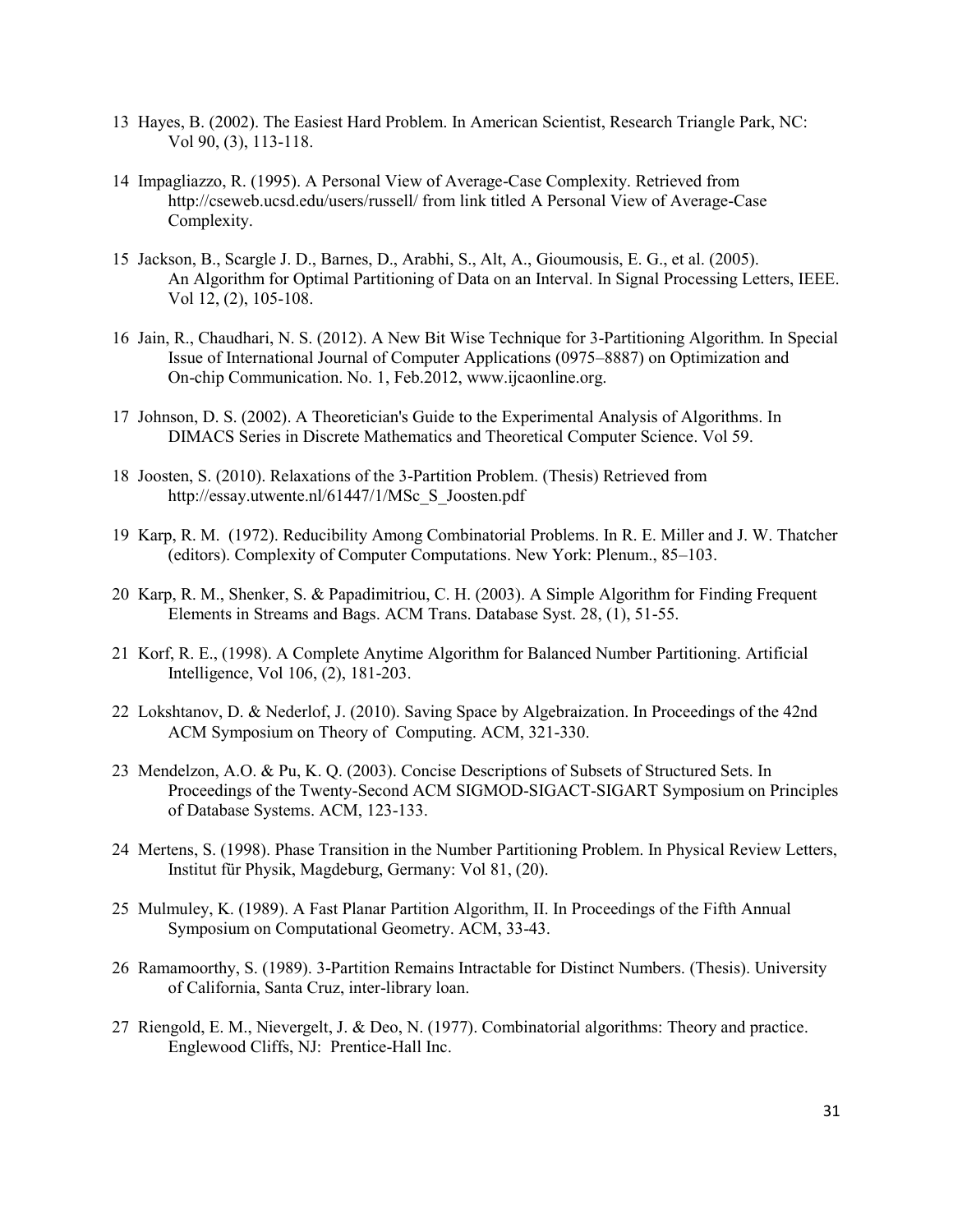## **Appendix A. Valid Subsets**

## **Define the set of input elements**

let set  $A = \{a_1, a_2, ..., a_{3m}\}$ ∀ *a* of a "*size*"  $s(a) \in A$ :  $s(a_1) \le s(a_2) \le ... \le s(a_{2m})$  $\forall a \in A$ : s(a) ∈  $Z^+$  $m, B \in \mathbb{Z}^+$  $\sum_{a \in A} s(a) = mB$ 

## **Define the set of valid subsets of set** *A*

let set  $V = \{A_1, A_2, ..., A_t\}$ let  $r = \sum_{a \in An} |count(s(a_i) \in V)| + |count(s(a_i) \in V)| + |count(s(a_k) \in V)|$  $∀ A<sub>t</sub>$  of a "*rank*"  $r(A) ∈ A$ :  $r(A<sub>1</sub>) ≤ r(A<sub>2</sub>) ≤ ... ≤ r(A<sub>t</sub>)$  then by status then lexicographical order  $t \in \mathbb{Z}^+, t > m$  $\forall A_i, A_j \in A$ :  $A_i \cap A_j = \emptyset$  $\forall A_1 \in A = |3|$  $∀ A_i ∈ V: \sum_{a \in Ai} s(a) = B$ 

### **Define lowest frequency element and lowest ranked subset in lexicographical order**

let set  $L_{ijk}$  = { $a_i$ ,  $a_j$ ,  $a_k$ }:  $L_{ijk}$  ∈  $V$ ,  $L_{ijk}$  ⊆  $A$  $a_{low}$  = (min |count s( $a_n$ ):  $a_n \in V$ )  $\wedge$  (min |size s( $a_n$ ):  $a_n \in A$ |)  $L_{ijk}$ :  $(a_i = a_{low} \vee a_j = a_{low} \vee a_k = a_{low}) \wedge (min |count s(a_i) + count s(a_j) + count s(a_k)|$ in lexicographical order )

## **Define a set of solution subsets from set** *A*

*iff* ∃*S* then let set *S<sub>n</sub>* = {  $A_1, A_2, ..., A_m$ } *n*, the number of solutions  $m, n \in \mathbb{Z}^+$ ∀ *A*<sup>i</sup> , *A*<sup>j</sup> ∈ *A*: *A*<sup>i</sup> ∩ *A*<sup>j</sup> = ∅  $\forall A_1 \in A = |3|$  $\forall$  *A*<sub>i</sub> ∈ *V*:  $\sum_{a \in Ai}$  s(a) = *B* 

Valid subsets are analogous to the *n* integer partitions of *B*. This is not the same as the

strongly NP-Complete 3-Partition problem. The n integer partition of 7, Reingold, pg. 192 [27] is

 $\{1,1,1,1,1,1,1\}$ ,  $\{2,1,1,1,1\}$ ,  $\{2,2,1,1,1\}$ ,  $\{2,2,2,1\}$ ,  $\{3,1,1,1,1\}$ ,  $\{3,2,1,1,1\}$ ,  $\{3,2,2\}$ ,  $\{3,3,1\}$ ,  $\{4,1,1,1\}$ ,  $\{4,2,1\}, \{4,3\}, \{5,1,1\}, \{5,2\}, \{6,1\}, \{7\}.$ 

The  $n = 3$  integer partition of 7 is  $\{3,2,2\}$ ,  $\{3,3,1\}$ ,  $\{4,2,1\}$ ,  $\{5,1,1\}$ . It is the integers that add to 7 that have exactly three members. For the formal definition of 3-Partition, only those that are disjoint (no duplicates) would be considered, {4,2,1}. An enumeration of 3-Partition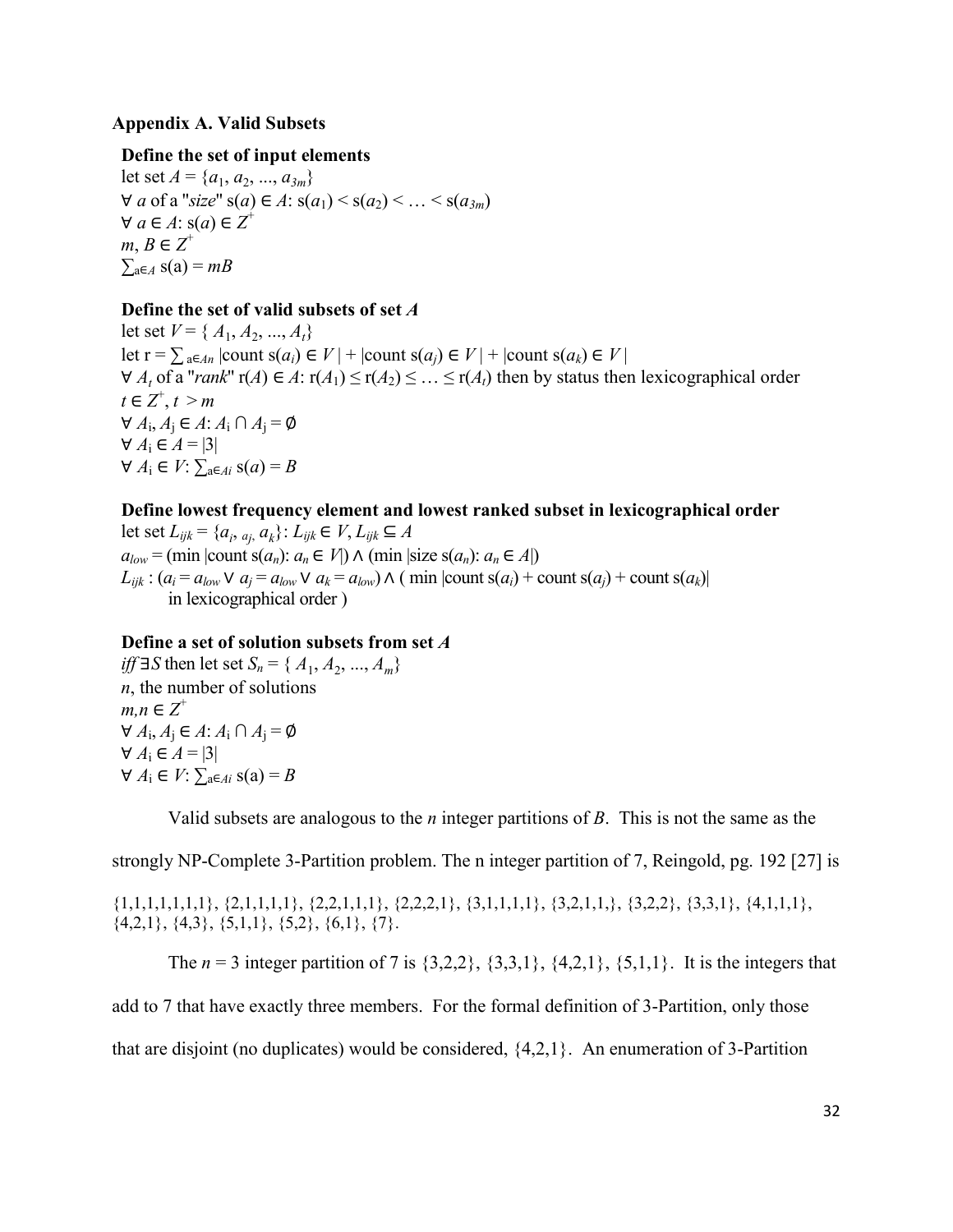solutions might involve an adaptation of the *n*=3 integer partitions of *B*.

Instead of using integer partitions and reducing the selections to those we desire, we iterate from largest input in decreasing order in an inner loop and increment from smallest input in increasing order in an outer loop and stop when smallest, remainder and largest are within 1 or less of each other. See Appendix C, 3-Partition Source Code and find 'Derive valid subsets' near the bottom of page 36 of this thesis for source code. For valid subsets time, if  $3m =$  the number of inputs, we would have steps taking a time of:

 $t(m) = 3m-1 + 3m-2 + ... + 3m-3m/2$  ( $3m/2$  is an integer division, dropping the decimal)

m=3,  $8+7+6+5 = 26$  total operations m=5,  $14+13+12+11+10+9+8 = 77$  total operations m=7,  $20+19+18+17+16+15+14+13+12+11 = 155$  total operations m=9,  $26+25+24+23+22+21+20+19+18+17+16+15+14 = 260$  total operations

From quadratic regression at http://science.kennesaw.edu/~plaval/applets/QRegression.html, with *m* and *total operations* entered as inputs,  $t(m) = 3^3 /_8 m^2 - 1^1 /_2 m + 1 /_8$ . The valid subsets routine is accomplished in polynomial quadratic time.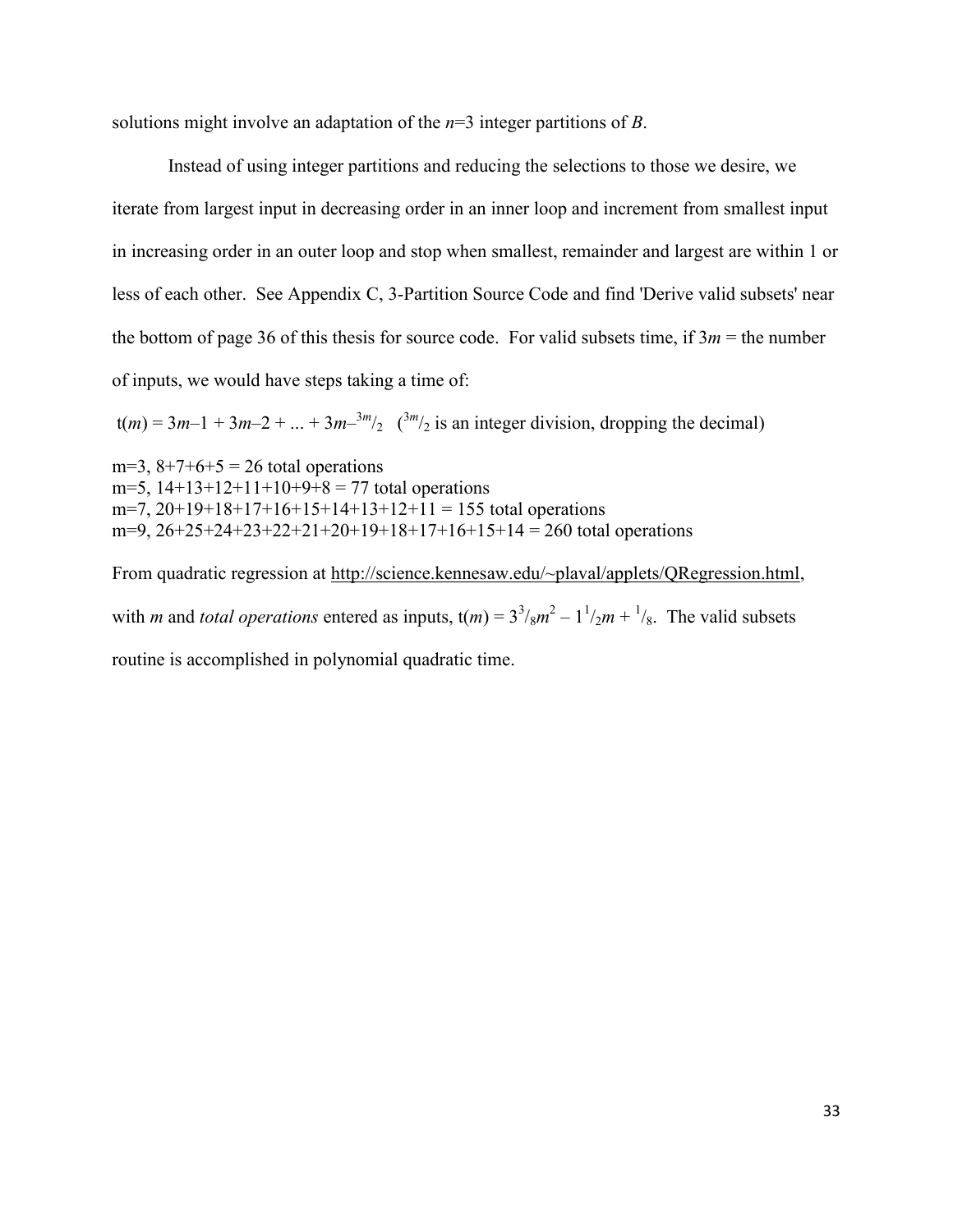## **Appendix B. User Manual for Recursion Algorithm**

Open a command prompt: Click Windows start button, click All Programs, click Accessories, open Command Prompt

To Compile and run a program: javac ThreePartition.java compiles java ThreePartition runs

The Path for Java:

If you get an error message that javac is not recognized, update your Path go to Control Panel, click System, click Advanced System Settings, click Environment Variables under System Variables select and edit Path (take great care, cancel if in doubt) ;C:\Program Files\Java\jdk1.7.0\_25\bin if you do not see something like this, install java ;C:\users\yourusername\desktop add a path to your desktop (Win 7) Seek help if you are not fairly comfortable with the instructions

Pasting inputs (you can also manually input data) The menu is the small symbol in front of "Command Prompt" at the top select Edit then Paste to input to a running program with input you have selected and copied

Redirecting an input file into the program java ThreePartition < input.txt accepts input.txt as input

More memory and buffers for the console

The menu is the small symbol in front of "Command Prompt" at the top of the window select Command Prompt Properties then Buffer Size then Number of Buffers adjust until you retain all program output, the solutions can overrun the default buffer size

To add additional java JVM memory type systeminfo on the command line to find available physical memory use up to half of the available physical memory, example  $4000m = 4g$  so set parameters to 2g java -Xmx:2g -Xms:2g ThreePartition runs with more memory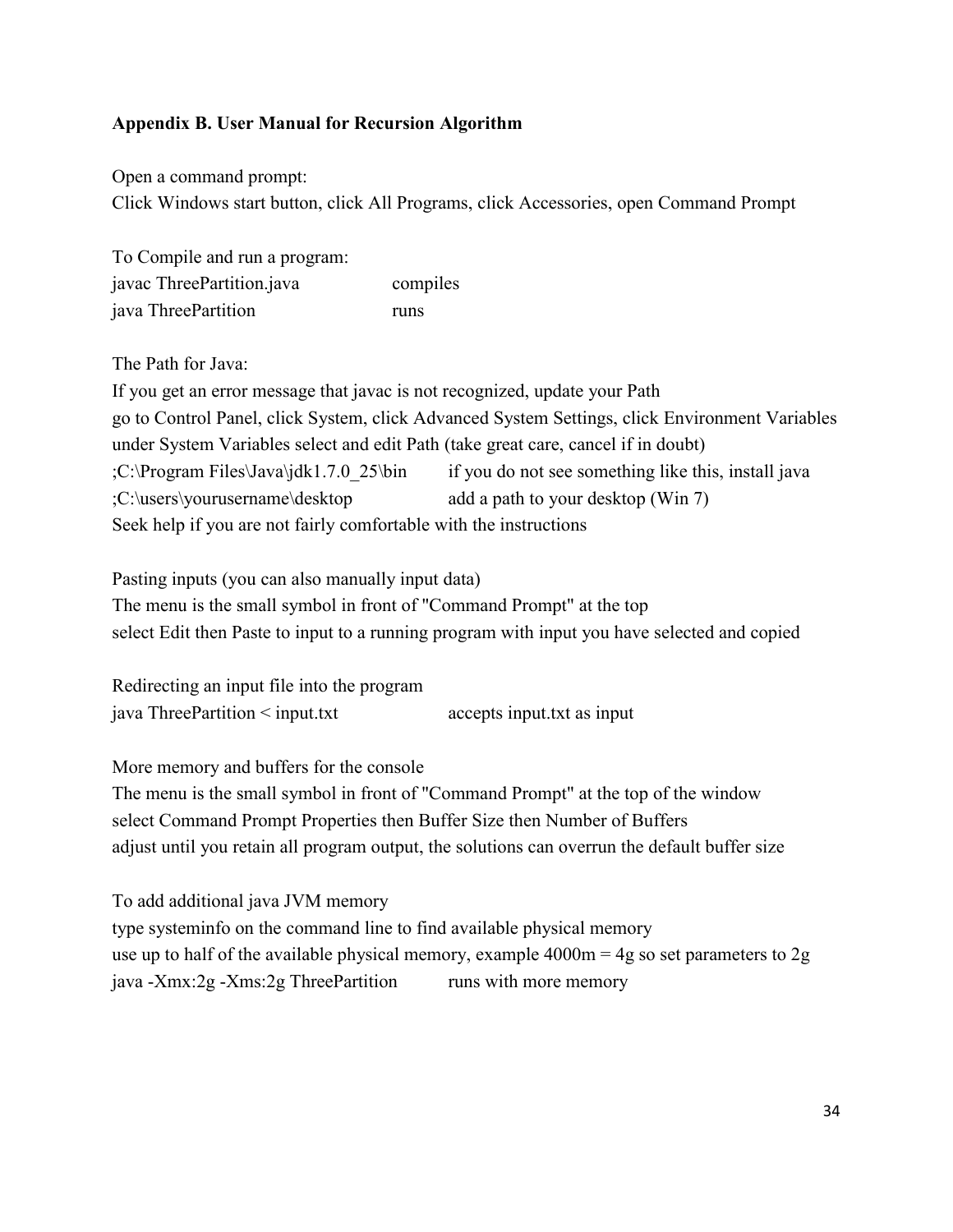#### **Appendix C. 3-Partition Source Code**

```
import java.util.ArrayList;
import java.util.Arrays;
import java.util.Collections;
import java.util.Comparator;
import java.util.InputMismatchException;
import java.util.Iterator;
import java.util.LinkedHashMap;
import java.util.Map;
import java.util.NoSuchElementException;
import java.util.Scanner;
public class ThreePartition {
        public static void main(String[] args) {
                 // Initial setup
                 boolean solutionFound = false;
                  int solve = 0;
                  int inputDone = 0;
                  int oldSize = 0;
                  int oldSolve = 0;
                  int availableSubsets = 0;
                  int elementSum = 0; // Sum of inputs
                  int m = 0; // How many multiples of three elements
                  int B = 0; // Sum divided by m, "Bound" of subset size
                  long startTime = 0;
                  Scanner input = new Scanner(System.in);
                  ArrayList<Integer> rawInputs = new ArrayList<Integer>();
                  // Input rules display
                  System.out.println("Enter nonnegative elements in multiples of three (3m)");
                  System.out.println("Elements must add to a multiple of the above multiple (m)");
                  System.out.println("For example, if fifteen elements are entered that is");
                  System.out.println("equal to five multiples of three, therefore the sum");
                  System.out.println("must be a multiple of five...");
                  System.out.println("Or, if eighteen elements are entered that is equal to");
                  System.out.println("six multiples of three, therefore the sum must be a");
                  System.out.println("multiple of six...");
                  System.out.println("Enter the elements separated by a space");
                  System.out.println("Enter -1 to end");
                  System.out.println("For example 1 2 3 4 5 6 7 8 9 -1 \n\rangle");
                 // Accept 3m inputs
                  while (inputDone != -1) {
                           // user input to array
                           try {
                                    rawInputs.add(new Integer(input.nextInt()));
                           } catch (InputMismatchException e) {
                                    System.out.format("Error: Invalid character was input! \n");
                                    System.out.print("Exiting... \n");
                                    System.exit(0);
                           } catch (NoSuchElementException e) {
                                    // user entered CTRL C
                                    System.exit(0);
                           }
                           // Sum of elements except -1 here (only execute when -1 entered)
                           elementSum = 0;
```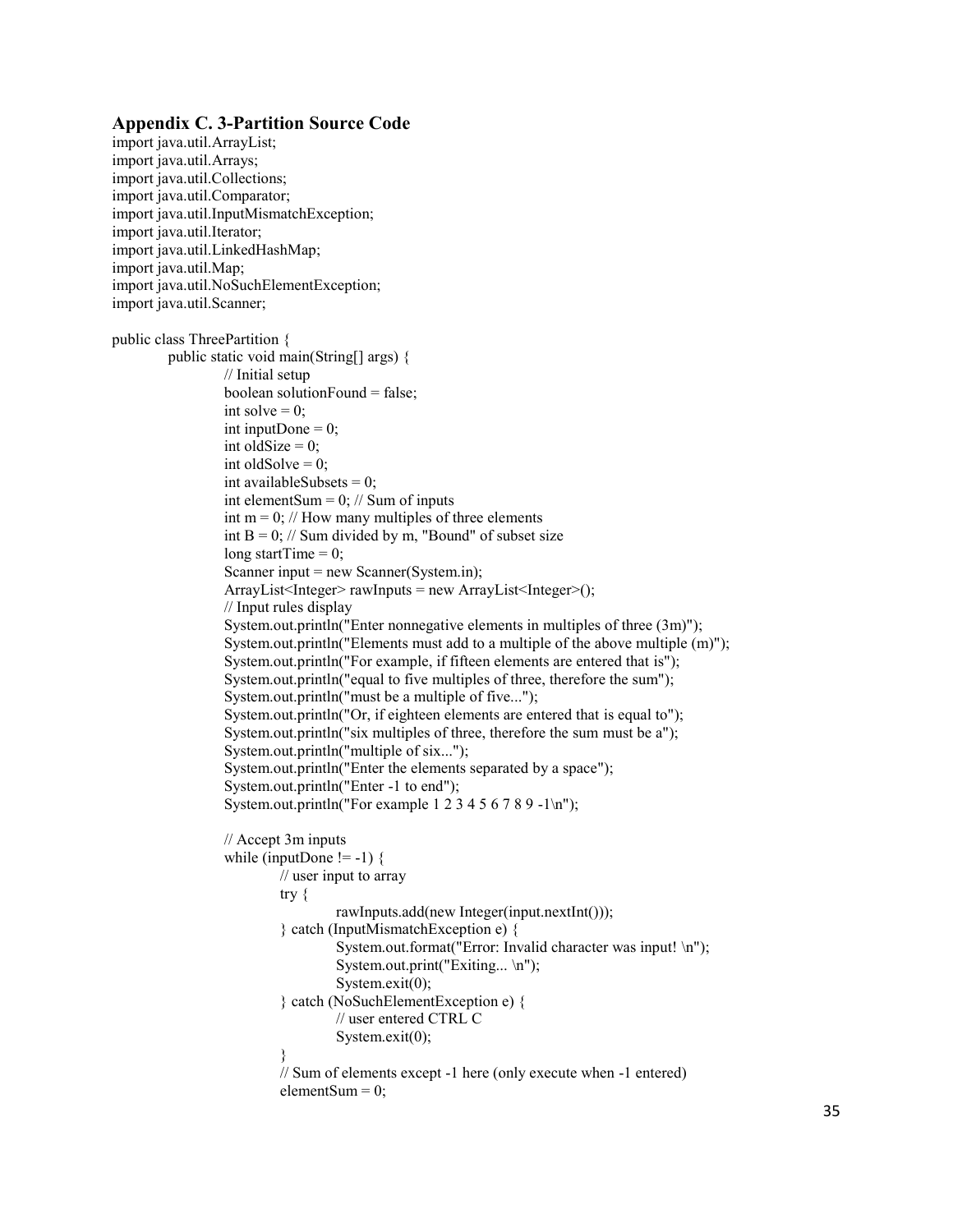```
if (rawInputs.contains(new Integer(-1))) {
                  if ((rawInputs.size() != 1) && ((rawInputs.size() % 3) == 1)) {
                          for (int i = 0; i < rawInputs.size() - 1; i++) {
                                   elementSum += rawInputs.get(i); // Sum inputs
                           }
                          // Subtract one for the -1 added when quitting
                          m = (rawInputStream.size() - 1) / 3;B = elementSum / m;
                  }
                  if (rawInputs.size() == 1) {
                          System.out.print("Exiting... \n");
                          System.exit(0);
                  } else if (((rawInputs.size() % 3) == 1)
                                   &\& ((elementSum % m) == 0)) {
                          inputDone = -1;
                          rawInputs.remove(new Integer(-1));
                          // Put 0 in row 0 which is not used
                          rawInputs.add(0, new Integer(0));
                  \} else if ((rawInputs.size() % 3) != 1) {
                          rawInputs.remove(new Integer(-1));
                          System.out.println("ERROR: Enter inputs in multiples of 3");
                          System.out.println("Continue data entry or CTRL C\n");
                          System.out.format("\n");
                  \} else if ((elementSum % m) != 0) {
                          rawInputs.remove(new Integer(-1));
                          System.out.println("ERROR: Sum (" + elementSum
                                            + ") not a multiple of " + m);
                          System.out.println("Continue data entry or CTRL C\n");
                          System.out.format("\n");
                  }
         }
}
input.close();
// time how long it takes to find a solution
startTime = System.nameTime();
// Now we know the value of m
Integer[][] solution = new Integer[m + 1][5];
// Sort raw inputs
Collections.sort(rawInputs);
Map<Integer, Integer> inputsHash = new LinkedHashMap<Integer, Integer>();
Integer[] setA = new Integer[rawInputs.size()];
set A = rawInputStream.out.ArrayList<Integer> matchSet = new ArrayList<Integer>();
// Initialize the LinkedHashMap for inputs and frequencies
for (int i = 1; i < setA.length; i++) {
         int temp = 0;
         inputsHash.put(setA[i], temp);
}
// Method 1 The Valid Subsets Reduction - begin
matchSet.add(0, new Integer(0)); // The zero occurrence, not used
int diff = 0;
```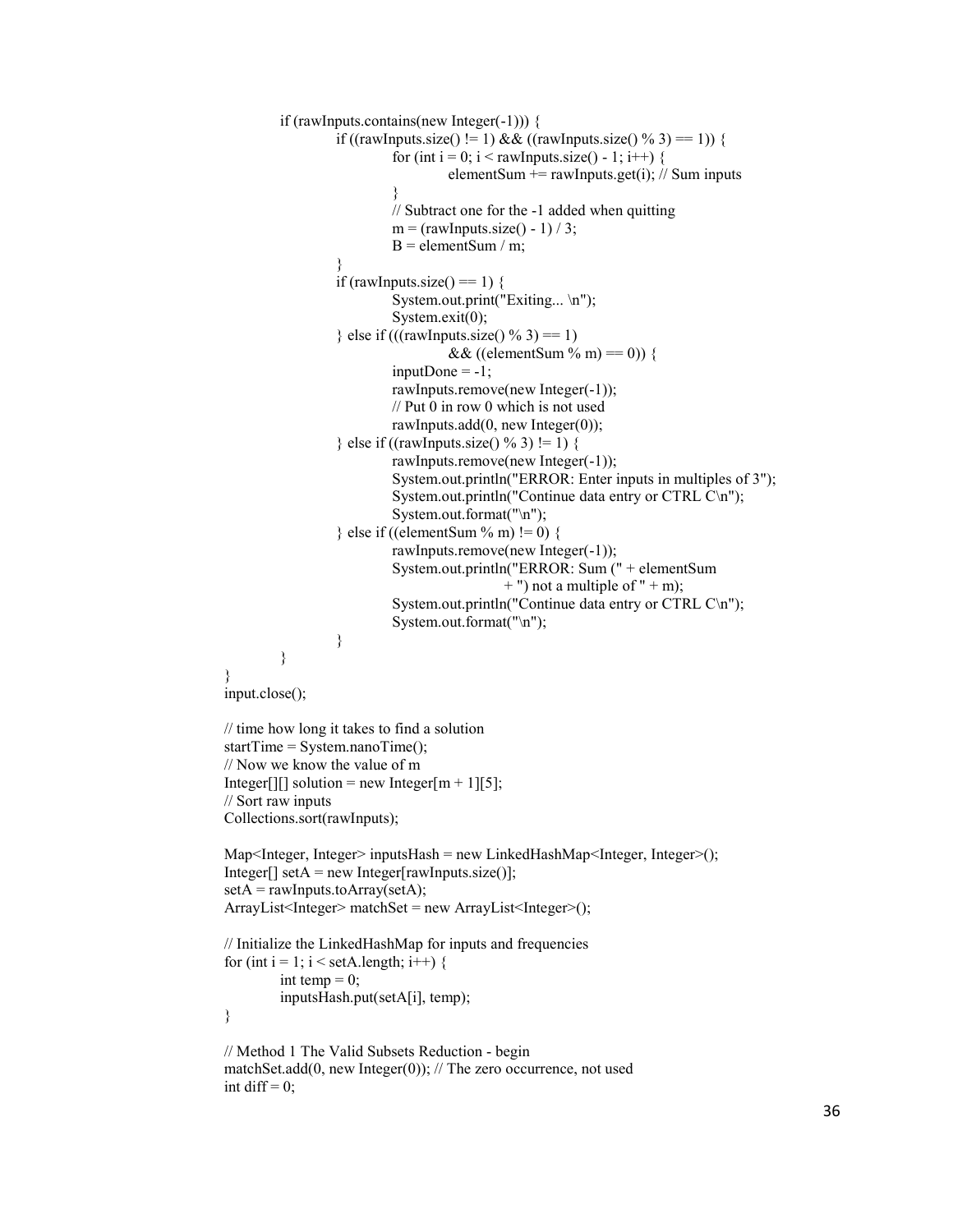```
int hsub = setA.length - 1;
int msub = hsub - 1;
int lsub = 1;
int old_setA_lrgSub = setA[hsub];
int old setA smlSub = setA[lsub];
while (hsub > msub) {
        lsub = 1;
        msub = hsub - 1;
        diff = B - (setA[hsub] + setA[lsub]);for (int i = hsub - 1; i > lsub - 1; i--) {
                 if (setA[i] = diff) {
                          msub = i;
                          break;
                  }
                 if (setA[i] < diff) {
                          break;
                 }
         }
        while (lsub \leq msub) {
                 diff = B - (setA[hsub] + setA[lsub]);for (int j = msub; j > lsub; j--) {
                          if (setA[j] == diff) {
                                   int temp;
                                   msub = j;try {
                                            matchSet.add(new Integer(setA[lsub]));
                                            temp = inputsHash.get(setA[lsub]);
                                            temp++;
                                            inputsHash.put(setA[lsub], temp);
                                            matchSet.add(new Integer(setA[msub]));
                                            temp = inputsHash.get(setA[msub]);
                                            temp++;
                                            inputsHash.put(setA[msub], temp);
                                            matchSet.add(new Integer(setA[hsub]));
                                            temp = inputsHash.get(setA[hsub]);
                                            temp++;
                                            inputsHash.put(setA[hsub], temp);
                                   } catch (OutOfMemoryError e) {
                                            System.out.format("Too many subsets!\n");
                                            System.out.print("Exiting... \n");
                                            System.exit(0);
                                    }
                                   break;
                          }
                  }
                 old setA smlSub = setA[lsub];while ((lsub < hsub) && (old_setA_smlSub == setA[lsub])) {
                          lsub++;}
        }
        old_setA_lrgSub = setA[hsub];
        while (old setA lrgSub == setA[hsub]) {
                 hsub--;
         }
} // Method 1 The Valid Subsets Reduction - end
```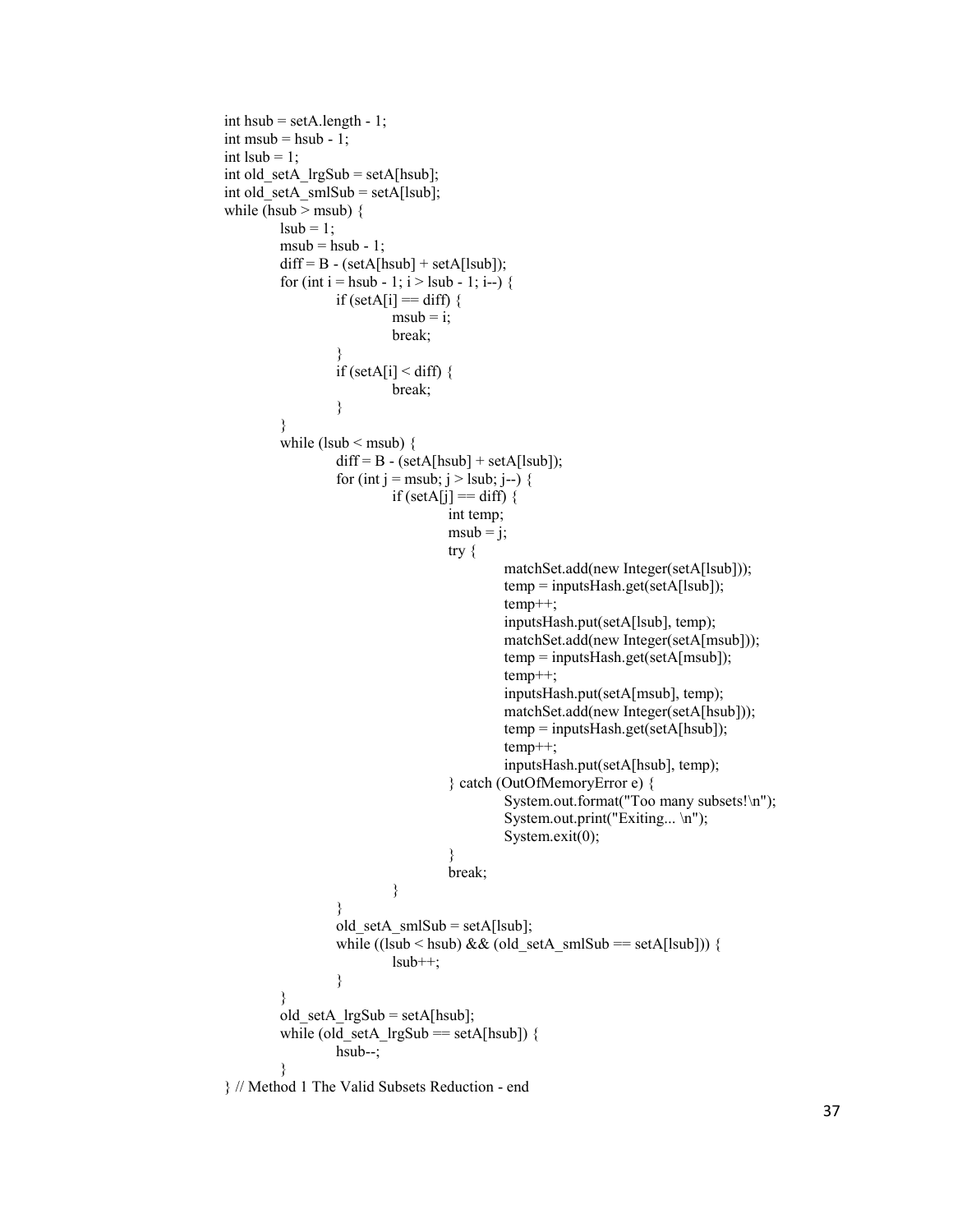```
// Build subset array, update subset rank
if (matchSet.size() == 1) {
         System.out.format("0 solutions were found. \n");
         System.exit(0);
}
int sub = 0;
int subscript = 0;
Integer[][] subset = new Integer[((matchSet.size() / 3) + 1)][5];
subset[0][4] = new Integer(0);
\text{subset}[0][3] = \text{new Integer}(0);subset[0][2] = new Integer(0);
subset[0][1] = new Integer(0);
subset[0][0] = new Integer(0);
while (sub < (matchSet.size() - 1)) {
         subscript++;
         subset[subscript][4] = new Integer(0);
         subset[subscript][3] = matchSet.get(sub + 3);subset[subscript][2] = matchSet.get(sub + 2);subset[subscript][1] = matchSet.get(sub + 1);subset[subscript][0] = inputsHash.get(matchSet.get(sub + 3))+ inputsHash.get(matchSet.get(sub + 2))
                          + inputsHash.get(matchSet.get(sub + 1));
         sub += 3;}
matchSet.clear();
// Method 3 Orderly Search - begin
availableSubsets = 1999999999;
// ************************
// ** Outer program loop ** 
// ************************
while ((availableSubsets > m-1) && (solutionFound == false)) {
solve = 0;
// Method 2 Lowest Ranked Subset - begin
// ***********************
// ** Main Program Loop **
// ***********************
while ((rawInputs.size() > 1) && (rawInputs.size() != oldSize)) {
         solve++;
         // Java comparison sort columns 0 1 2 of subsets, O(n log n)
         Arrays.sort(subset, new Comparator<Integer[]>() {
                  public int compare(Integer[] o1, Integer[] o2) {
                          Integer[] row1 = 01;
                          Integer[] row2 = 02;
                          if (row2[0] == null ||row1[0] == null}
                                   return 0;
                           } else {
                                   if ((row1[4].equals(row2[4])) & \& \&(row1[0].equals(row2[0])) & \& \&(row1[1].equals(row2[1])) \{return row1[2].compareTo(row2[2]);
                                   } else if ( (row1[4].equals(row2[4])) &&
```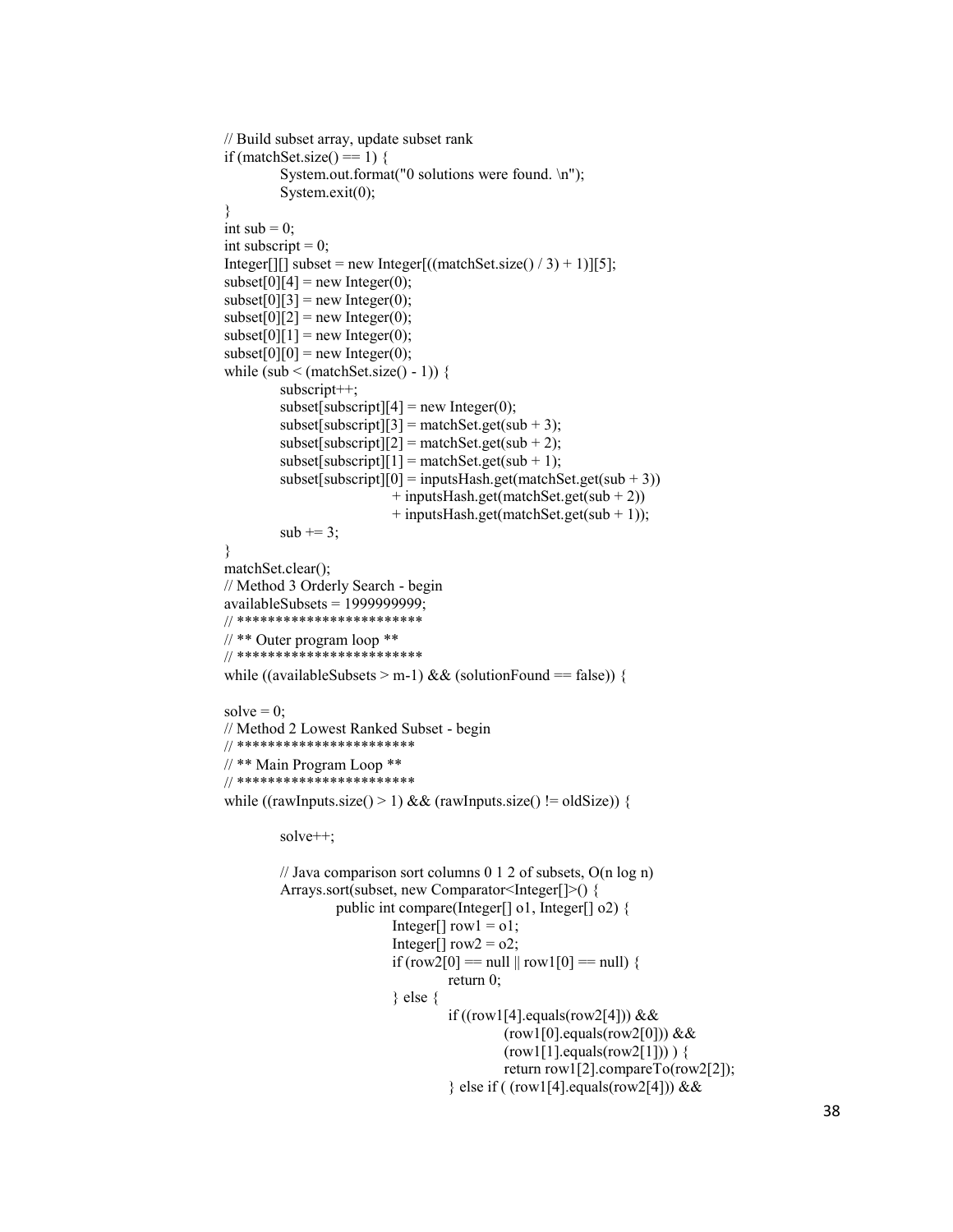```
(row1[0].equals(row2[0])) \{return row1[1].compareTo(row2[1]);
                           } else if ( (row1[4].equals(row2[4])) ) {
                                    return row1[0].compareTo(row2[0]);
                           } else {
                                    return row1[4].compareTo(row2[4]);
                           }
                  }
         }
});
if (subset[1][4].equals(0)) {
         oldSolve = solve;
}
// Initialize frequencies
int initialize = 0:
@SuppressWarnings("rawtypes")
Iterator iter = inputsHash.entrySet().iterator();
while (iter.hasNext()) {
         @SuppressWarnings("rawtypes")
         Map. Entry pairs = (Map. Entry) iter.next();
         int inputValue = (Integer) pairs.getKey();
         int frequency = (Integer) pairs.getValue(); 
         frequencv =initialize:
         inputsHash.put(inputValue, frequency);
}
for (int u = 1; u < subset.length; u^{++}) {
         // Set status of subsets with elements from selected subset
         if ((\text{subset} [u][4].\text{equals}(0)) \&&((subset[1][1].equals(subset[1][1]))(subset[u][1].equals(subset[1][2]))(subset[u][1].equals(subset[1][3]))(subset[u][2].equals(subset[1][1]))(subset[u][2].equals(subset[1][2]))(subset[u][2].equals(subset[1][3]))(subset[u][3].equals(subset[1][1]))(subset[u][3].equals(subset[1][2]))(subset[u][3].equals(subset[1][3])) {
                  // Different statuses set for future bitset stack
                  if ( (u == 1) & & (solve == 1) ) {
                           subset[u][4] = new Integer(1); // Primary
                  } else if ((u = 1) & &
                                             (subset[u][0].equals(subset[u+1][0])) &&(!(subset[ [0].equals(3))) ) {
                           subset[u][4] = new Integer(3); // Nondeterm
                  } else if (u == 1) {
                           subset[u][4] = new Integer(2); // Selected
                  } else {
                           subset[u][4] = new Integer(4); // Eliminated
                  }
         }
```
// Reset the frequencies of unused subsets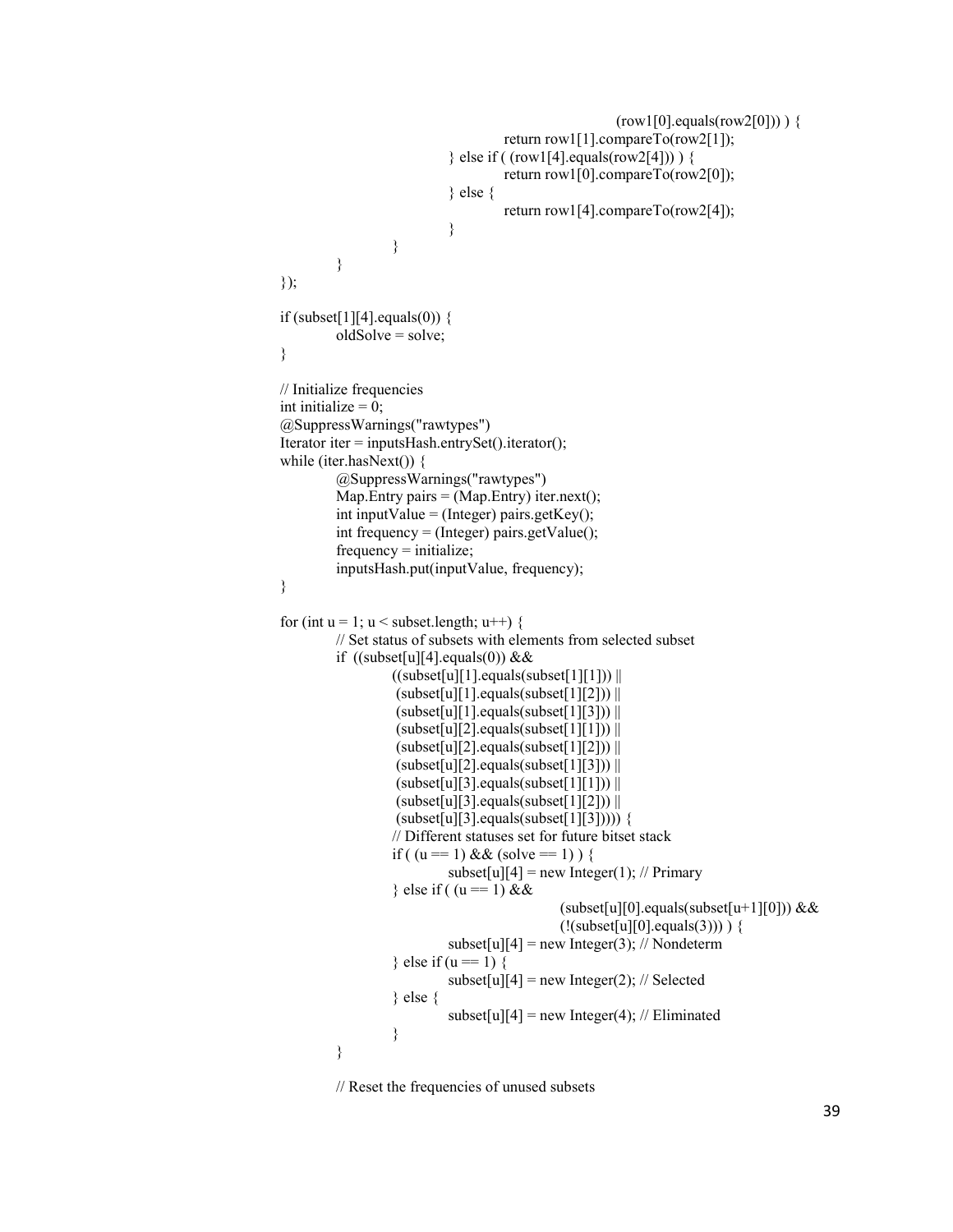```
int temp = 0;
                  if ((subset[u][4].equals(0))) \frac{1}{2} // Status 0 = unused
                           // Increment each element frequency
                           temp = inputsHash.get(subset[u][1]);temp++;
                           inputsHash.put(subset[u][1], temp);
                           temp = inputsHash.get(subset[u][2]);
                           temp++;
                           inputsHash.put(subset[u][2], temp);
                           temp = inputsHash.get(subset[u][3]);
                           temp++;
                           inputsHash.put(subset[u][3], temp);
                  }
         }
         for (int v = 1; v < subset.length; v++) {
                  // Update subset ranks
                  if (subset[v][4] == 0) {
                           \text{subset}[v][0] = \text{new Integer}(inputsHash.get(subset[v][1]) +
                                    inputsHash.get(subset[v][2]) +
                                    inputsHash.get(subset[v][3]));
                  }
         }
         // Add valid subset to solution
         if (oldSolve = solve) {
                  solution[solve][1] = subset[1][1];
                  solution[solve][2] = subset[1][2];
                  solution[solve][3] = subset[1][3];
         }
         oldSize = rawInputStreamSize();// Delete low ranked subset from rawInputs/inputsHash, loop control
         if (oldSolve == solve) {
                  rawInputs.remove(new Integer(solution[solve][1]));
                  rawInputs.remove(new Integer(solution[solve][2]));
                  rawInputs.remove(new Integer(solution[solve][3]));
                  inputsHash.remove(solution[solve][1]);
                  inputsHash.remove(solution[solve][2]);
                  inputsHash.remove(solution[solve][3]);
         }
} // End of main loop here
// Method 2 Lowest Ranked Subset - end
// Print solution or not found message
if (rawInputs.size() == oldSize) {
         // Do nothing
} else {
         System.out.format("solution = \n\pi");
         solutionFound = true;
         for (int f = 1; f < m + 1; f++) {
                  System.out.format(" %d %d %d ", solution[f][1],
                                    solution[f][2], solution[f][3]);
                  if (f % 7 = 0) {
```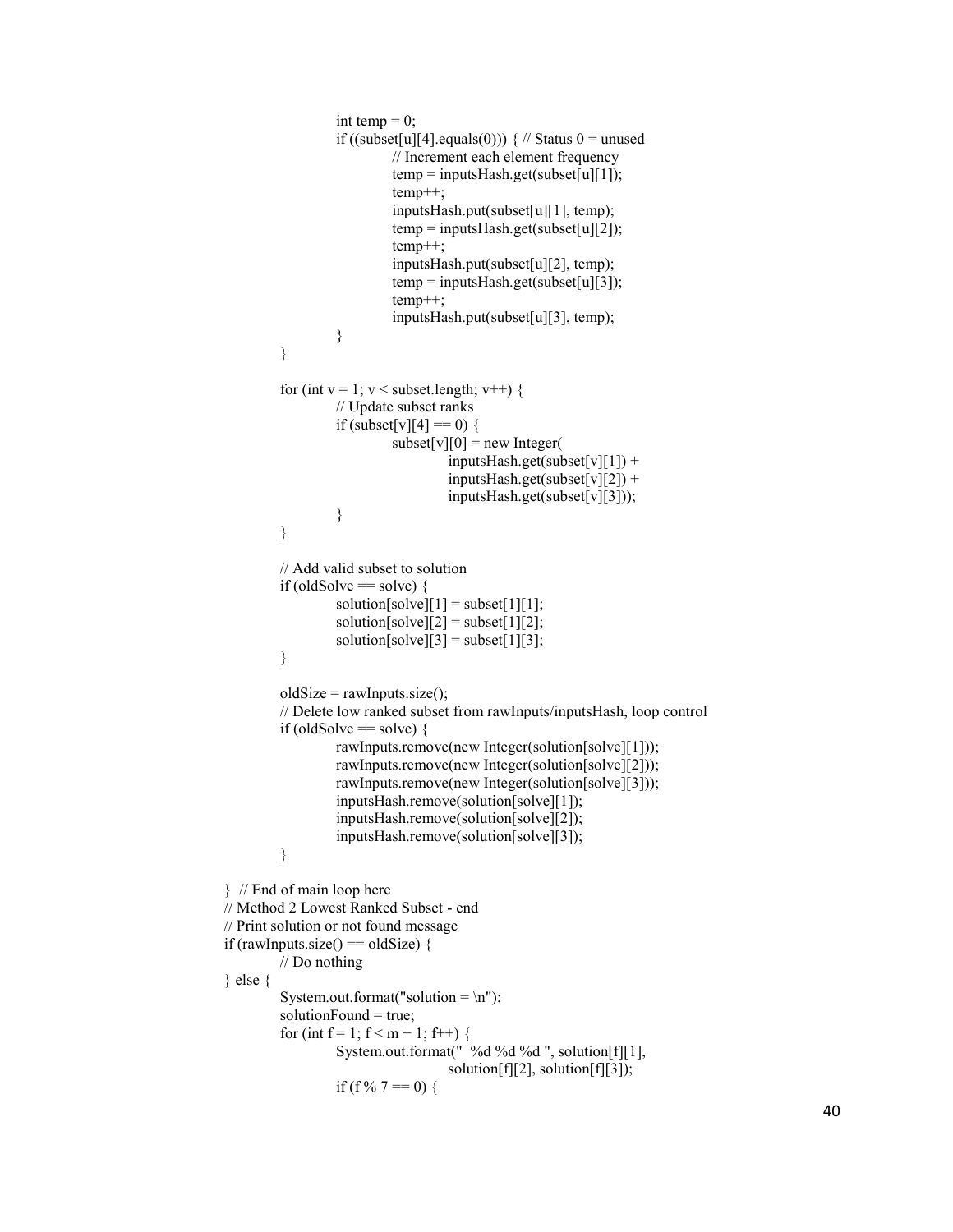```
System.out.format("\n");
                  }
         }
         System.out.format("\n");
}
// Rebuild initial inputsHash and rawInputs
for (int i = 1; i < setA.length; i++) {
         int temp = 0;
         inputsHash.put(setA[i], temp);
         if (!rawInputs.contains(new Integer(setA[i]))) {
                  rawInputs.add(new Integer(setA[i]));
         }
}
// Rebuild subset status to available
availableSubsets = 0;
for (int u = 1; u < subset.length; u^{++}) {
         if (|(subset[u][4].equals(1))) \{ \# Not the primary subsetssubset[u][4] = new Integer(0); // Available
                  availableSubsets++;
         }
         int temp = 0;
         if ((subset[u][4].equals(0))) \frac{1}{2} // Available
                  temp = inputsHash.get(subset[u][1]);temp++;
                  inputsHash.put(subset[u][1], temp);
                  temp = inputsHash.get(subset[u][2]);
                  temp++;
                  inputsHash.put(subset[u][2], temp);
                  temp = inputsHash.get(subset[u][3]);
                  temp++;
                  inputsHash.put(subset[u][3], temp);
         }
}
// Rebuild subset rank
for (int v = 1; v < subset.length; v++) {
         \text{subset}[v][0] = new Integer(
                  inputsHash.get(subset[v][1]) +
                  inputsHash.get(subset[v][2]) +
                  inputsHash.get(subset[v][3]));
}
} // End of outer loop here
// Method 3 Orderly Search - end
double endTime = ((double) System.nanoTime() - (double) startTime) / 1000000000;
System.out.format("results found in %.3f seconds.\n", endTime);
```
}

}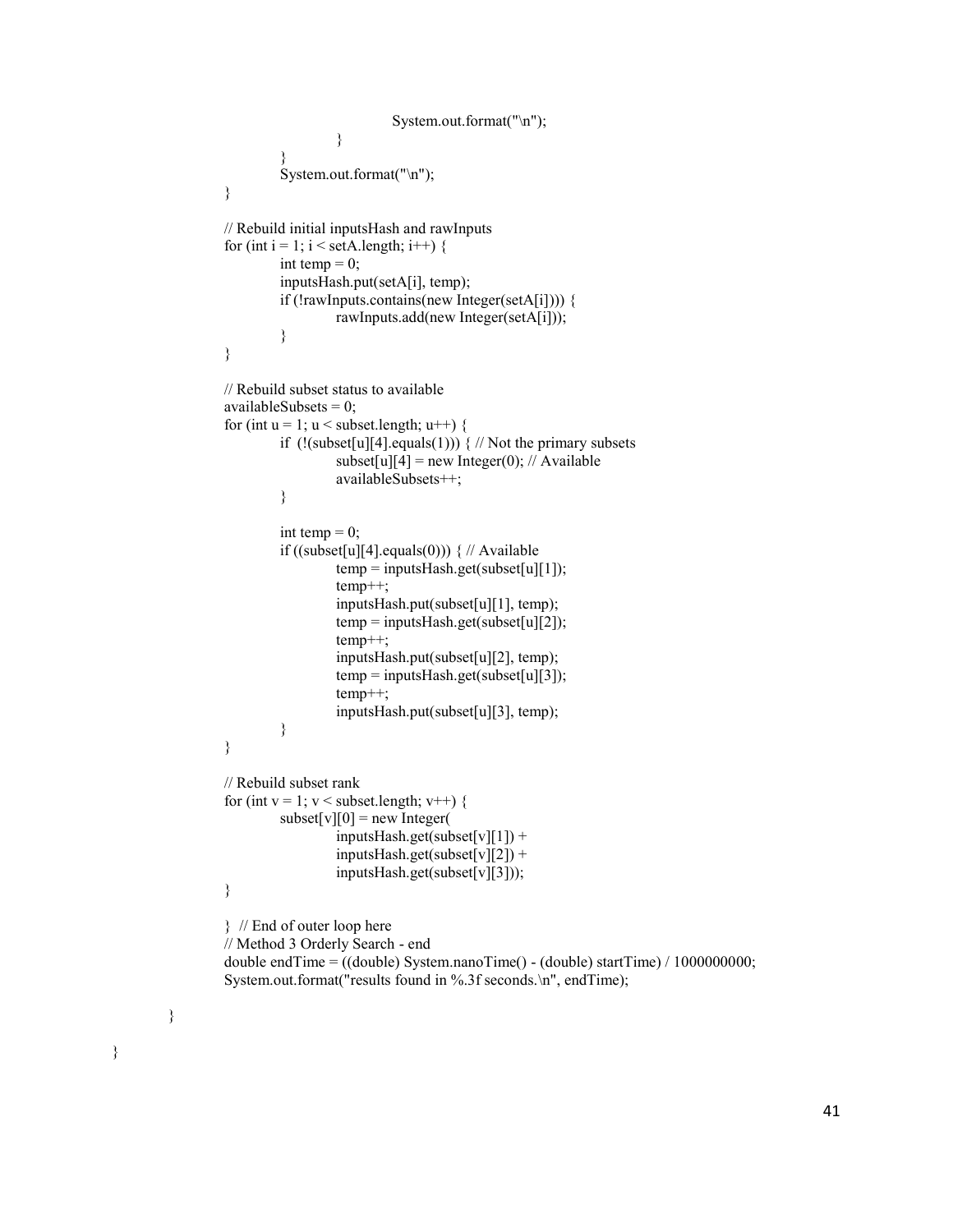#### **Appendix D. Random Inputs Source Code**

```
import java.util.ArrayList;
import java.util.Random;
public class RandomInputs {
      public static void main(String[] args) {
      ArrayList<Integer> inputList = new ArrayList<Integer>();
     Random rand1 = new Random);
      rand1.setSeed(System.currentTimeMillis());
      // Generate a random number of buckets from 3to7
     int randBuckets = rand1.nextInt(4) + 3; // Update to change range of m (buckets)
     Random rand2 = new Random();
      rand2.setSeed(System.currentTimeMillis());
     int inputSum = 0;
      int compareSum = 0;
     int m = 0;
     int B = 0;
     boolean valid3P = false;
      while (true) {
        // Generate a number from 1to 42
       int randNum = rand2.nextInt(41) + 1; // Update to change range of inputs
        // Allow only disjoint inputs
        if (inputList.contains(randNum)) {
           continue;
        } else {
         inputSum += randNum; inputList.add(randNum);
          m = inputList.size() / 3;if (m > 0)B = inputSum / m;
           }
          compareSum = m * B;
           // Check for 3m inputs, divisible by m
          valid3P = false;
          if ( ((inputList.size() % 3) == 0) && (inputSum == compareSum)) {
             valid3P = true;
           }
\left\{\begin{array}{cc} \end{array}\right\}if ((valid3P == true) && (m >= randBuckets) && ((m % 2) == 1)) {
         System.out.format("m = \%d \nightharpoonup n", m);
          for (int j=0;j<inputList.size();j++) {
              System.out.format("%d ", inputList.get(j));
           }
                  System.out.format("-1\n");
           break;
        }
       if ((inputList.size() > (4 * \text{randBuckets})) == true) {
           System.out.println("3P input list not found, please try again.");
           break;
        }
     }
   }
}
```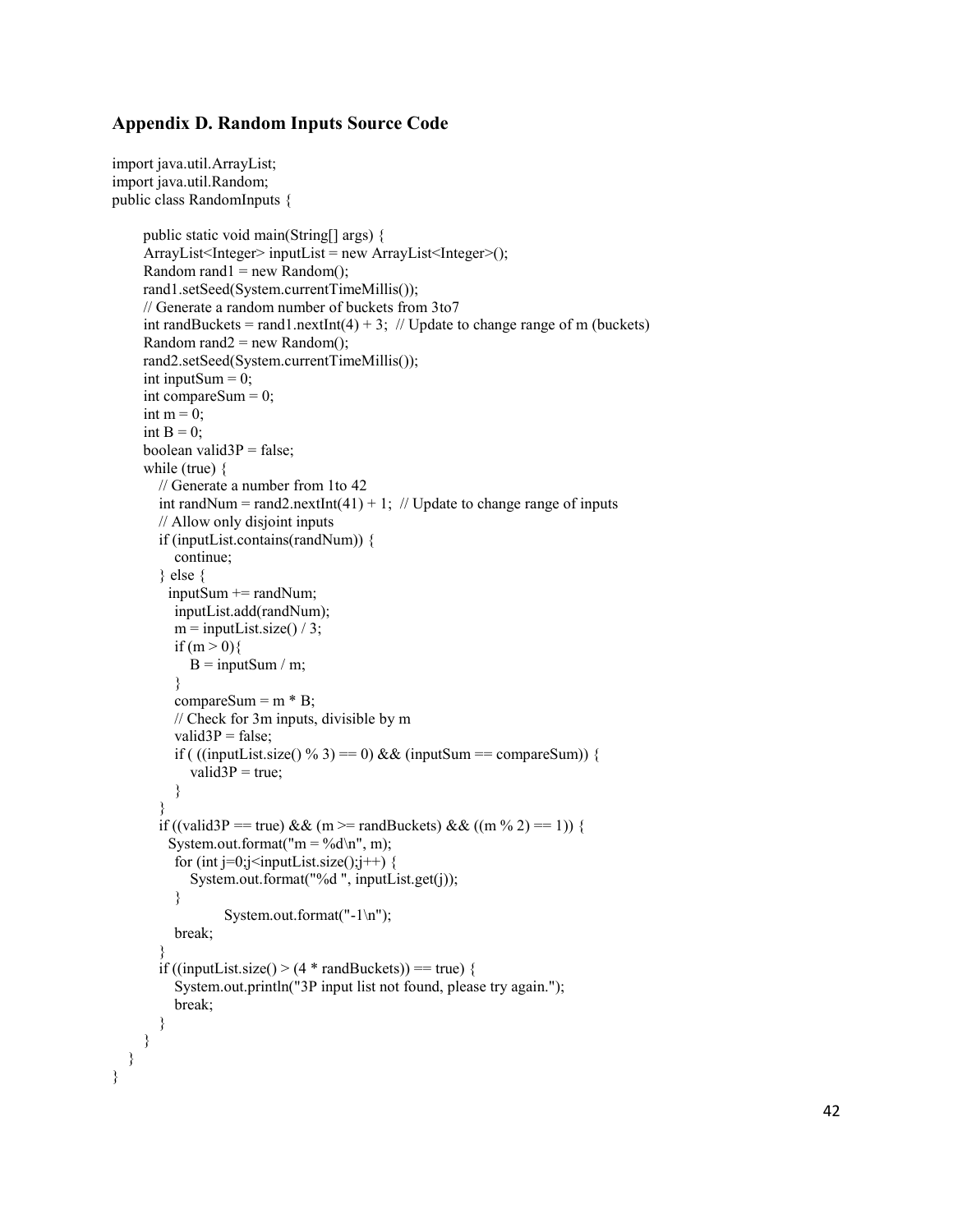## **Appendix E. BitSet Stack Implementation**

import java.util.BitSet;

```
public class BitSetStack extends BitSet {
```

```
public BitSetStack() {
}
public void pushbit(int index) {
          this.set(index);
}
public void pushbit(int index, boolean v) {
          this.set(index, v);
}
public boolean popbit(int index) {
          boolean b = this.peekbit(index);
          this.clear(index);
          return b;
}
public boolean peekbit(int index) {
          return this.get(index);
}
public boolean emptybits() {
          return this.isEmpty();
}
public int lastindex() {
          int i = this.length() - 1;
          if (i > -1) {
                    return i;
          } else {
                    return 0;
          }
}
```
private static final long serialVersionUID = 192L;

}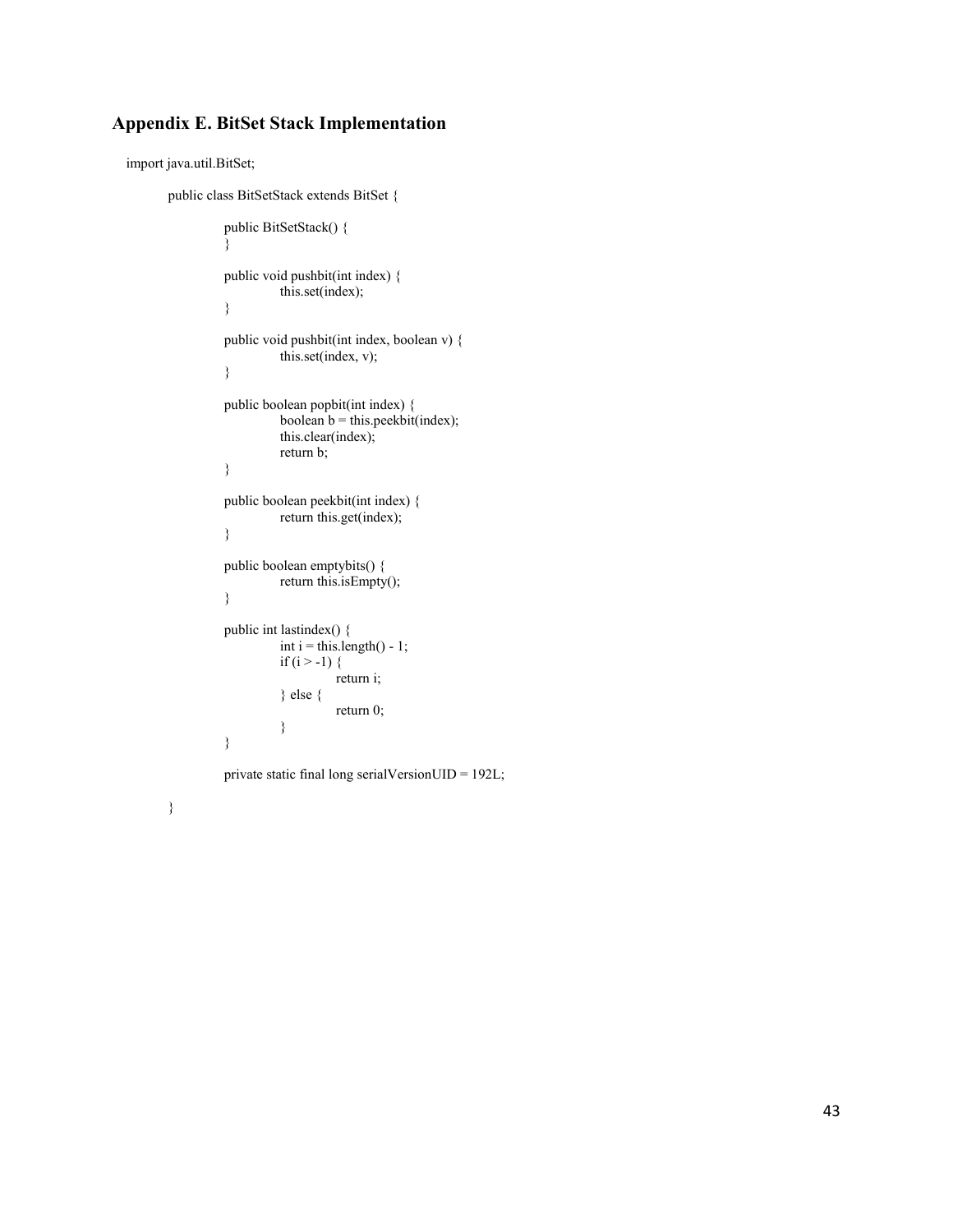#### **Appendix F. BitSet Snippets of Code**

```
// Code snippets for implementing a bitset stack
         BitSetStack bsStack = new BitSetStack();
         bsStack.clear();
         if (bsStack.emptybits()) {//put stuff in here}
        // System.out.print("stack size = " + bsStack.lastindex() + "\n");
         // subset is the array for valid subsets with status \& rank, subS is size
         subset = PopSubsetStates(subS + 1, subset, bsStack);// nondeterm status is converted to eliminated so restored stack causes new processing
         try {
                  stackUses++;
                  bsStack = PushSubsetStates(subS + 1, subset, bsStack, nondeterministic);
         } catch (IndexOutOfBoundsException e) {
                  System.out.format("Error: Exceeded maximum bitset size! \n");
                  System.out.format("Too many items were pushed to the stack! \n");
                  System.out.print("Exiting... \n");
                  System.exit(0);
         }
         public static Integer[][] PopSubsetStates(int numOfSubsets,
                           Integer[][] subsetArray, BitSetStack bitStack) {
                  int lastBit = bitStack.lastindex();
                  for (int f = numOfSubsets - 1; f > 0; f--) {
                           boolean bit4 = bitStack.popbit(lastBit);
                           boolean bit3 = \text{bitStack}.popbit(lastBit - 1);
                           boolean bit2 = \text{bitStack}.popbit(lastBit - 2);
                           boolean bit1 = bitStack.popbit(lastBit - 3);
                           if (bit1 = false && bit2 = false && bit3 = false && bit4 = true) {
                                    subsetArray[f][0] = new Integer(0);
                           } else if (bit1 = false && bit2 = false && bit3 = true
                                             && bit4 = true) {
                                    subsetArray[f][0] = new Integer(1);
                           } else if (bit1 = false && bit2 = true && bit3 = false
                                             && bit4 = true) {
                                    subsetArray[f][0] = new Integer(2);
                           } else if (bit1 = false && bit2 = true && bit3 = true
                                             && bit4 = true) {
                                    subsetArray[f][0] = new Integer(3);
                           } else if (bit1 == true && bit2 == false && bit3 == true
                                             && bit4 = true) {
                                    subsetArray[f][0] = new Integer(4);
                           } else if (bit1 == true && bit2 == true && bit3 == false
                                             && bit4 = true) {
                                    subsetArray[f][0] = new Integer(5);
                           } else {
                                    System.out.println("Error: incorrect bit translation");
                           }
```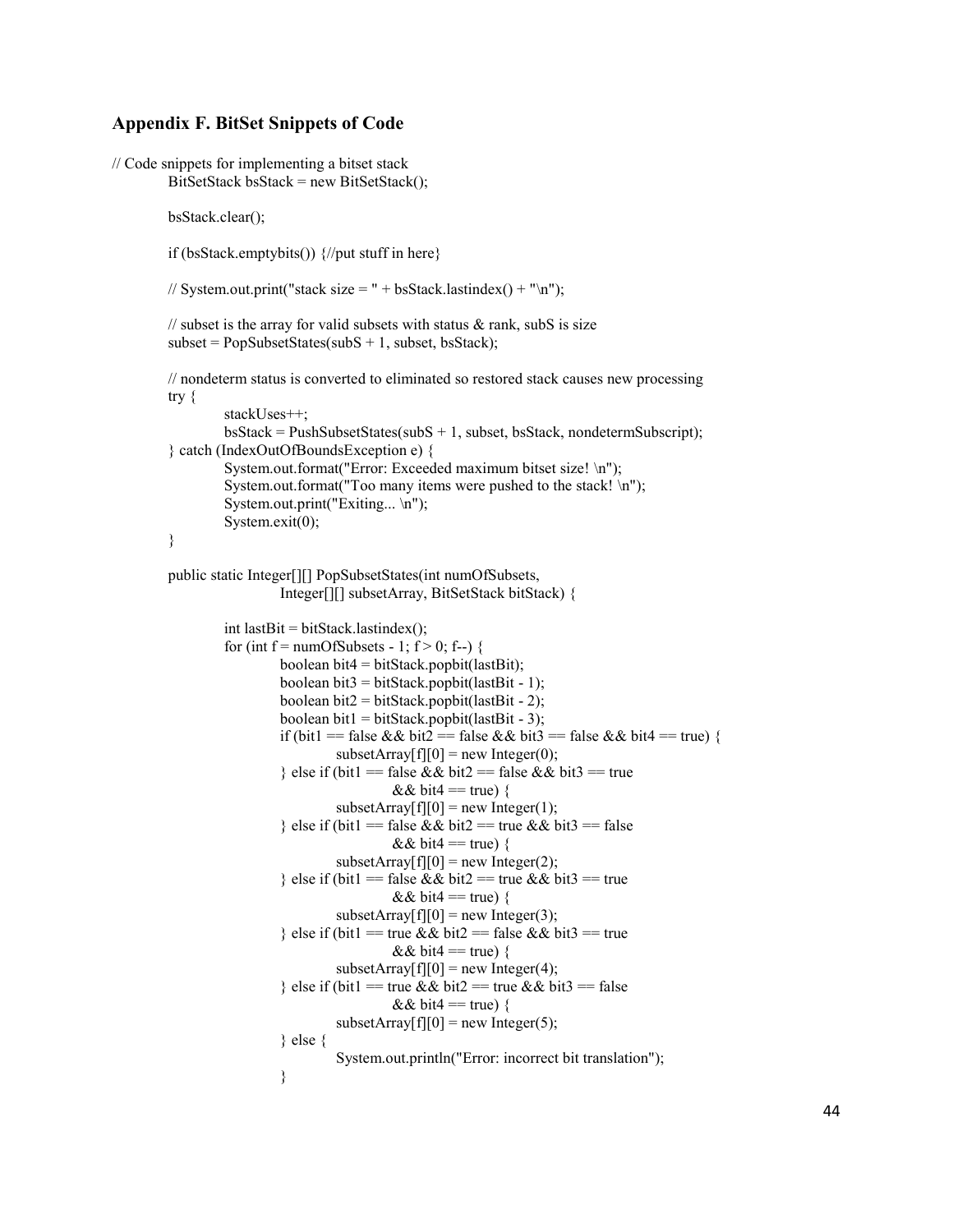```
lastBit = 4;
}
return subsetArray;
```
}

```
public static BitSetStack PushSubsetStates(int numOfSubsets,
                   Integer[][] subsetArray, BitSetStack bitStack, int nondeterm) {
         int lastBit = bitStack.lastindex();
         for (int f = 1; f < numOfSubsets; f++) {
                   if (f == nondeterm) \frac{1}{4} // eliminated 1011, was previously nondeterm
                             bitStack.pushbit(lastBit + 1, true);
                             bitStack.pushbit(lastBit + 2, false);
                             bitStack.pushbit(lastBit + 3, true);
                             bitStack.pushbit(lastBit + 4, true);
                   \} else if (subsetArray[f][0] == 0) { // available 0001
                             bitStack.pushbit(lastBit + 1, false);
                             bitStack.pushbit(lastBit + 2, false);
                             bitStack.pushbit(lastBit + 3, false);
                             bitStack.pushbit(lastBit + 4, true);
                   } else if (subsetArray[f][0] == 1) \frac{1}{2} // primary 0011
                             bitStack.pushbit(lastBit + 1, false);
                             bitStack.pushbit(lastBit + 2, false);
                             bitStack.pushbit(lastBit + 3, true);
                             bitStack.pushbit(lastBit + 4, true);
                   } else if (subsetArray[f][0] == 2) \frac{1}{2} // of interest 0101
                             bitStack.pushbit(lastBit + 1, false);
                             bitStack.pushbit(lastBit + 2, true);
                             bitStack.pushbit(lastBit + 3, false);
                             bitStack.pushbit(lastBit + 4, true);
                   } else if (subsetArray[f][0] == 3) \frac{1}{2} // nondeterm 0111
                             bitStack.pushbit(lastBit + 1, false);
                             bitStack.pushbit(lastBit + 2, true);
                             bitStack.pushbit(lastBit + 3, true);
                             bitStack.pushbit(lastBit + 4, true);
                   \} else if (subsetArray[f][0] == 4) { // eliminated 1011
                             bitStack.pushbit(lastBit + 1, true);
                             bitStack.pushbit(lastBit + 2, false);
                             bitStack.pushbit(lastBit + 3, true);
                             bitStack.pushbit(lastBit + 4, true);
                   } else if (subsetArray[f][0] == 5) \frac{7}{7} // finished 1101
                             bitStack.pushbit(lastBit + 1, true);
                             bitStack.pushbit(lastBit + 2, true);
                             bitStack.pushbit(lastBit + 3, false);
                             bitStack.pushbit(lastBit + 4, true);
                   } else {
                             System.out.println("Error: incorrect subset state");
                   }
                   lastBit += 4;}
         return bitStack;
}
```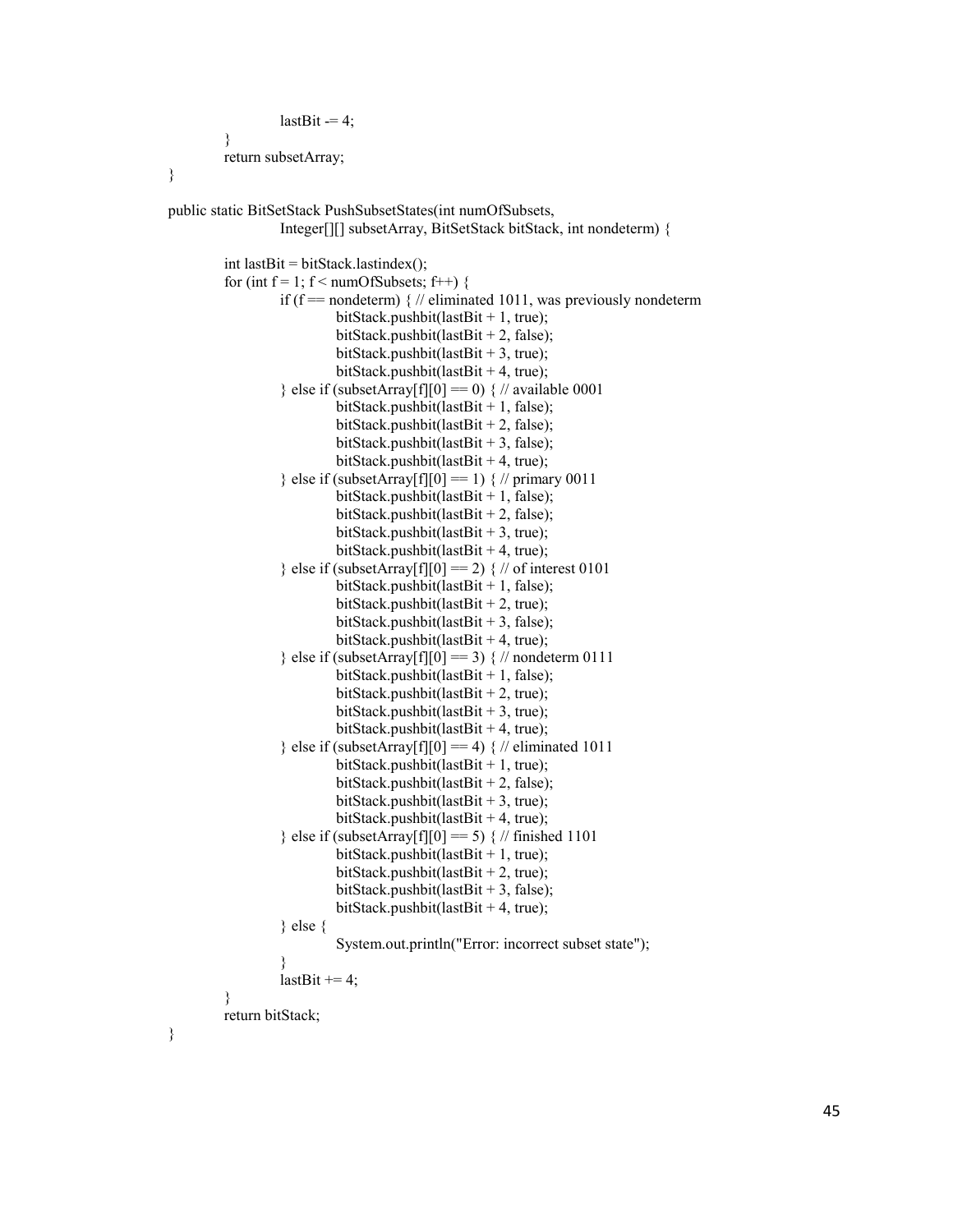#### **Appendix G. A Large Solution for Inputs 1 through 2523**